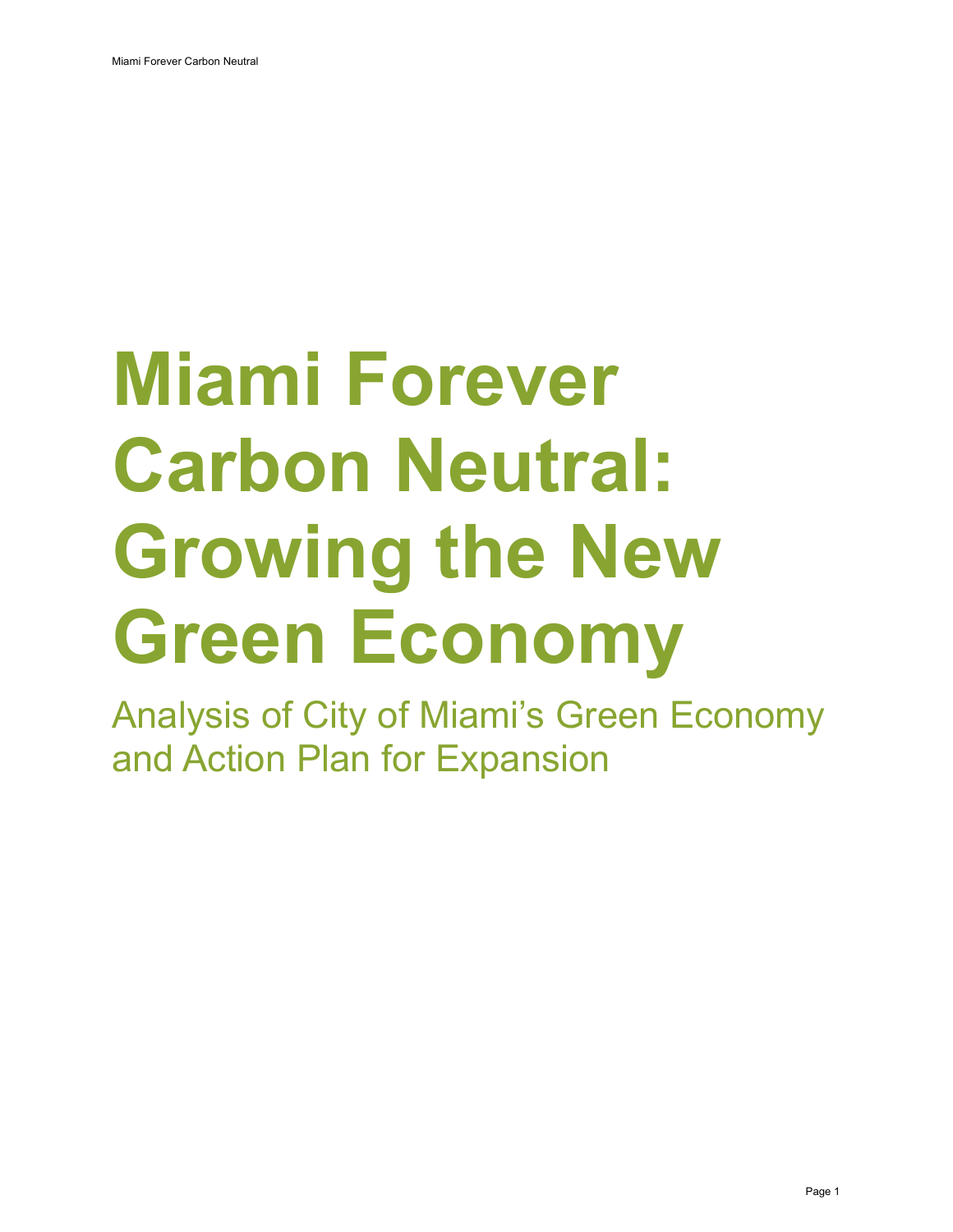# **Executive Summary**

Miami finds itself at a unique and consequential moment in time. With the impact of COVID-19 beginning to wane, our City is preparing for economic recovery and growth. At the same time, challenges linked to climate change and longstanding socioeconomic inequities threaten our communities and economy. As a low-lying, subtropical, coastal city, Miami is particularly vulnerable to the impacts of climate change, including rising sea levels, intensifying tropical storms, and increased extreme heat exposure. These impacts disproportionately effect historically underinvested communities, which tend to be populated by individuals that are low-income, predominantly Black, and recent immigrants (climate justice communities), which serves to further amplify the City's wage disparity and higher unemployment rates among Black and non-white Hispanic residents, both of which worsened during the height of the COVID-19 pandemic. This convergence of factors underscores the immense need – and opportunity – for Miami to create economic development policies and initiatives that address climate change, reduce socioeconomic disparities, and increase economic resilience.

**Our carbon mitigation and climate adaptation commitments are directly aligned with our goals to reduce socioeconomic disparities and increase economic resilience.** As we achieve our greenhouse gas reduction (GHG) targets – of 60% GHG reduction below 2018 levels by 2035 and 100% GHG reduction by 2050 - and adapt to other facets of climate change, we will simultaneously drive incremental, but ultimately substantive, change in the South Florida economy towards a greener economy. This new green economy will be anchored by industries that either reduce impact on the environment or produce environmentally friendly goods and services. It will also shape how we live and work in our city and region by creating low-emissions alternatives to how we commute, travel and maintain our homes and offices. Overall, this transition will help diversify the regional economy, increase economic resilience, and drive growth in industries that offer living wage jobs and long-term economic opportunity for Miamians. Ensuring that these new green jobs benefit communities that have been historically disinvested is a critical part of Miami's collective climate justice agenda, as detailed in Miami Forever Carbon Neutral and Resilient 305.

Miami is uniquely well-positioned to become a leader in the United States' broader green economy. With billions of dollars in assets and thousands of households vulnerable to the impacts of climate change, Miami serves as an ideal hub for green investment, innovation, and talent. We have already shown decisive leadership in mitigating our role in climate change and protecting our City from future climate change impacts, as evidenced by the adoption of Miami Forever Climate Ready, Resilient 305, and now, Miami Forever Carbon Neutral (the GHG Plan). This New Green Economy Analysis and Action Plan (Green Economy Plan) identifies the elements of Miami's economy that will support climate action and the shift to the new green economy, and outlines strategies that the City, our partners, and residents, can pursue to ensure that the transition to a carbon-free future benefits all of our communities.

### **About this Report**

This report builds on 20 years of research to advance a refined view of the now emerging "green economy" across South Florida and the City of Miami. Two focus areas are included:

- 1. A broad focus on economic growth, job creation, and capital investment in industries that significantly reduce the impact of human activity on the environment.
- 2. A tactical focus on jobs within Miami's green industries, which includes industries that can be characterized as "Pure Green", where 100% of the industry output is environmentally friendly, and "Partially Green," where a portion of the industry's output is environmentally friendly (such as the automobile and building construction industries).

The Green Economy Plan includes findings from analysis of these two focus areas to understand the current green economy, including key industries and assets, green industries that are poised for growth, and occupations that will be impacted by climate action. This analysis is followed by near-term (within one to three years) and mid-term (within four to six years) actions that the City can take to create a strong green economy ecosystem – a network of businesses, organizations, customers, and policies that are driving economic growth - to support implementation of Miami Forever Carbon Neutral and the Miami Forever Bond. The City, however, cannot work alone to grow the new green economy – it requires partners to achieve broad impact. As such, these City-led actions are accompanied by recommendations for the City's partners, businesses, and residents to ensure that the growth of the new green economy benefits Miamians through workforce development training, career pathways, and living-wage jobs. This Plan furthers many objectives established in Resilient305, including goals for building a diverse and inclusive economy, creating youth career opportunities, buying local, and collaborating with local universities.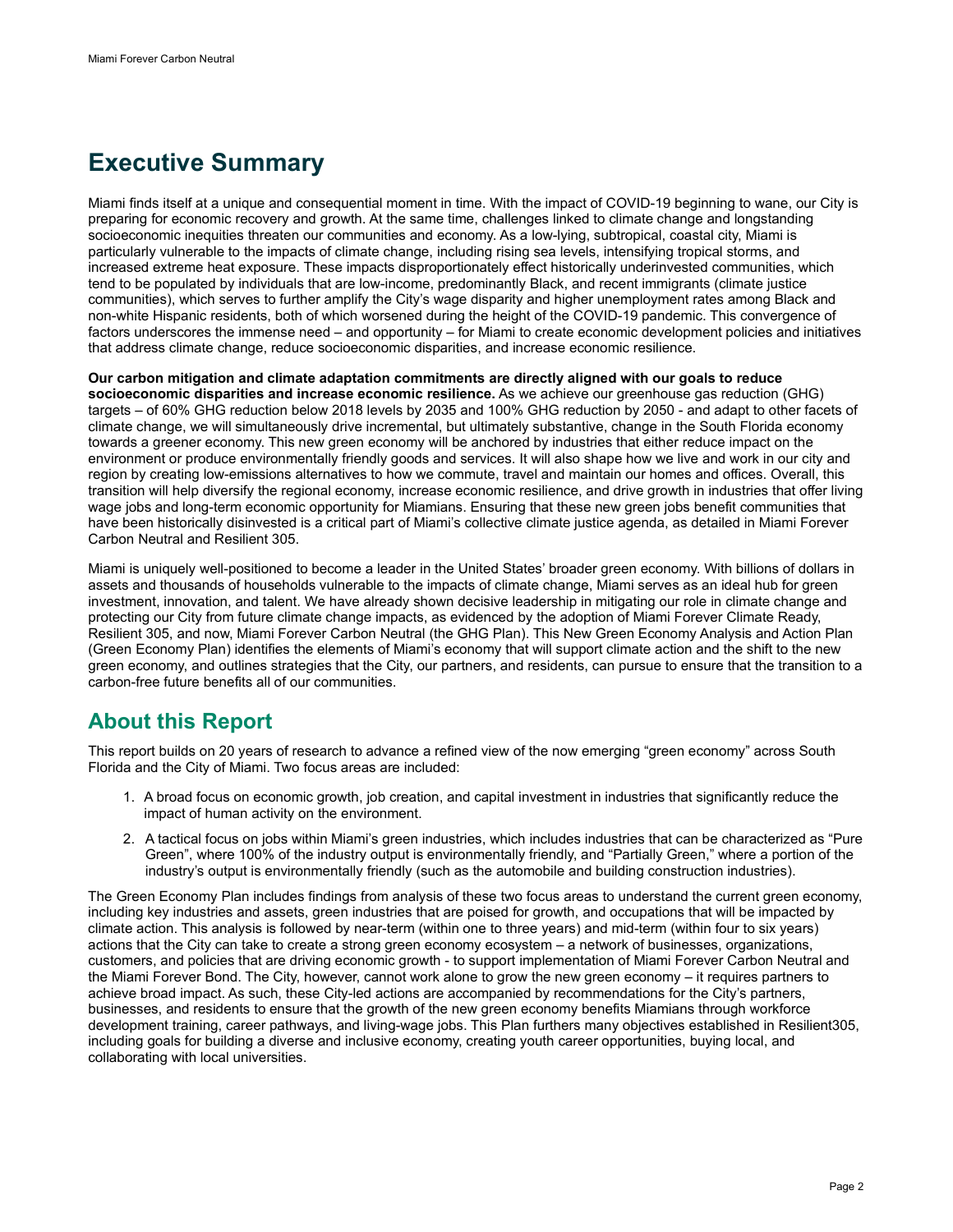# **Key Findings**

Key findings from this research include:

- **Miami's green economy and green jobs are resilient and poised for growth:** The "green" components of Miami's green sectors, which were defined as part of this analysis and include Energy, Buildings, Transportation, Waste Management, Sensors, Instruments and related Research and Development (R&D), Education, Regulation & Advocacy, and Climate Resilient Infrastructure, supported 5,150 green jobs in 2019 and roughly \$1.1 billion in output. These green sectors experienced 3.8% annualized growth from 2015 to 2019, compared to 1% annualized growth for Miami's nongreen industries. Since the onset of COVID-19, green industries have been more resilient (with little to no job losses) in comparison to Miami's traditional sectors, such as Tourism and Professional Services. *(Chapter 4: [Green Jobs are](#page-13-0)  [Resilient and Poised for Growth\)](#page-13-0)*
- The growth of Miami's green economy is the result of spending by traditional sectors: In 2019, traditional sectors, such as Higher Education, Local Government, and Healthcare, spent \$5 billion on goods and services from green sectors, primarily Buildings and Transportation. While traditional sectors are not "green" today, transitioning to a green economy requires moving these industries incrementally towards becoming greener through gradual sustainable purchases. This can occur in response to technical advances, market forces, and evolving government policy that facilitates the adoption of green business practices. Local government policies and investments, including those related to electric vehicle (EV) infrastructure, LEED certified buildings, building efficiency guidelines, and adaptation programs, are playing an important role in encouraging green purchases by traditional sectors. *(Chapter 4: [Traditional Industry](#page-15-0)  [Sectors Will Grow the New Green Economy\)](#page-15-0)*
- **Municipal procurement policies play a key role in catalyzing the new green economy:** Local government currently spends \$330 million per year in industries that are part of the green economy – three times the spending of any other sector. The scale of government spending within the local economy underscores the impact that City policies can have in creating demand for green goods and services and for supporting growth of green industries. While local government is spending \$330 million annually in industries that are part of the green economy, most of these industries are considered "Partially Green", suggesting that not all government purchases are green – yet. Procurement policies that prioritize climate-friendly investments will have an outsized role in ensuring that local government's spending directly supports the green economy. *(Chapter 4: [Traditional Industry Sectors Will Grow the New Green Economy\)](#page-15-0)*
- **Green industries have a higher share of jobs that pay living wages than traditional industries in Miami:** In general, across all occupations, those categorized as green tend to offer higher pay for middle-skilled workers – 65% have a median wage greater than the living wage (compared to 47% of all Miami occupations). Given the rapid growth in the green economy since 2010, the median wage of green jobs has the potential to climb as spending and demand for green jobs increases. Importantly, ensuring equitable access to living wage green jobs will require intentional work from the City and our economic development partners through the development of green career pathways, workforce training opportunities, and hiring support. *(Chapter 4: [Green Jobs Are Higher Paying and More Accessible\)](#page-17-0)*
- **There are many occupations that are employed across multiple green industries and demand for these occupations is already expected to grow over the next 10 years – even without the support of Miami's forthcoming climate actions.** The occupations that are employed across multiple green industries provide clear direction to workforce intermediaries and educational institutions on which green occupation pathways should be prioritized in the near-term. *[\(Chapter 5: Green Occupations\)](#page-18-0)*

Although this analysis uncovers the scale of recent growth in Miami's green economy since 2015, engagement with local civic and nonprofit organizations and the private sector identified parallel weaknesses to be overcome if the new green economy is to grow in step with our GHG Plan:

- Greater Miami needs a green economy champion: While there is regional consensus about the importance and potential of Miami's green economy, there is no dedicated champion that can focus solely on the sector's growth. Miami-Dade County, Beacon Council, Catalyst Miami, have all expressed support for scaling a green economy sector but a central entity or person is needed to combine and guide all stakeholders and their efforts. This champion could play a lead role in ensuring that there is a functioning green economy ecosystem to support future job creation, in conducting outreach with emerging green economy firms to clarify workforce needs and market challenges, and in developing partnerships with local workforce intermediaries and universities.
- **The City of Miami needs designated economic development staff:** While we have made considerable progress in working toward shared goals across sustainability and resilience, with green infrastructure investment being a clear focus, City economic and workforce development efforts related to green jobs appear fragmented. The same is true of the region's economic development actors. The City has limited capacity to engage with emerging green firms to better understand how evolving public sector investments will impact their industries and future job creation. The lack of a citylevel economic development arm was noted as a specific concern, alongside the need for more deliberate strategies that leverage City procurement rules to accelerate green opportunities.
- **The City of Miami should prioritize equity and climate action in economic development, especially with COVID-19 recovery dollars:** Although the COVID-19 pandemic and economic recession are beginning to wane, the pandemic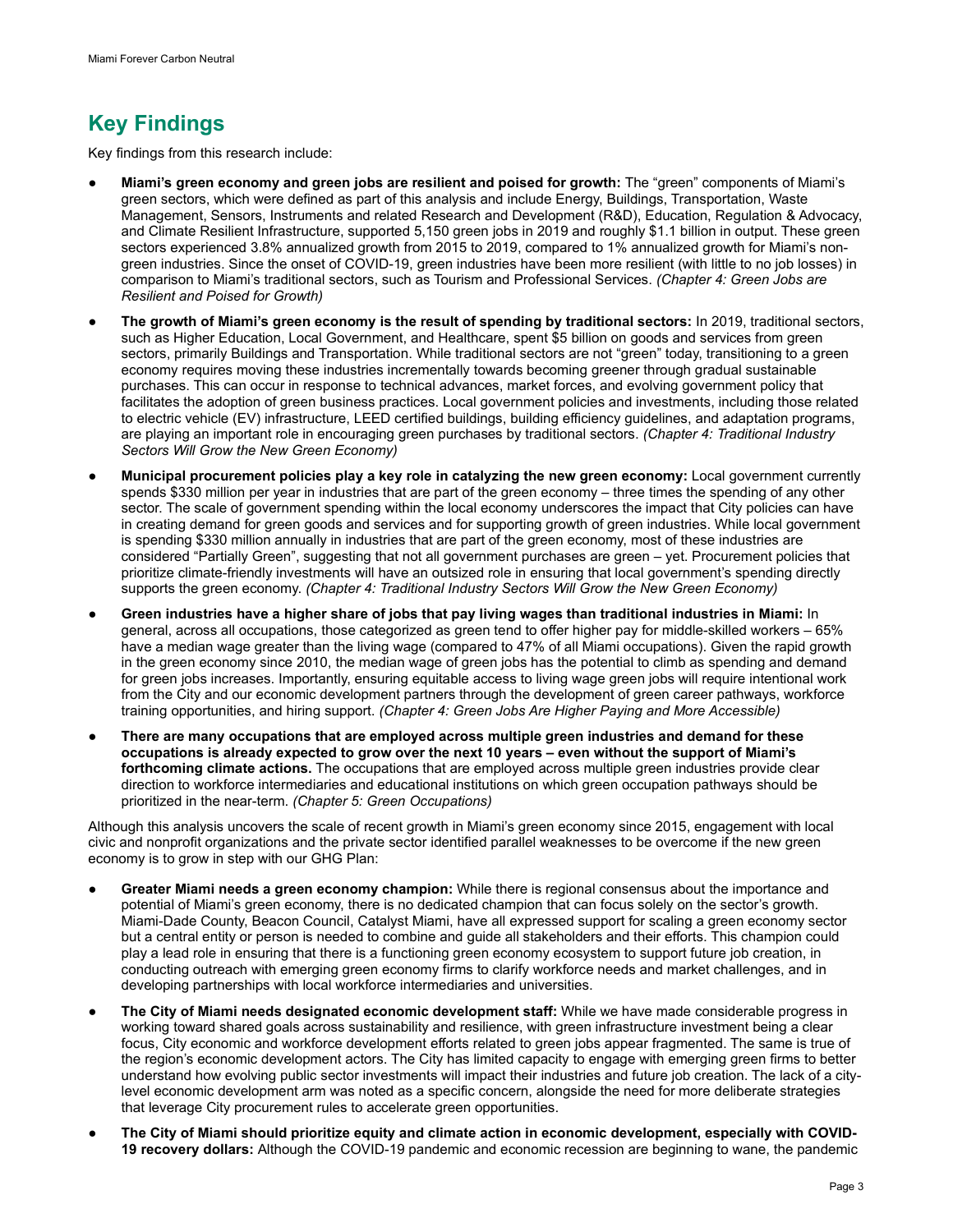has consequentially impacted Miami's economy with many still out of employment, particularly among low-income Black and non-white Hispanic residents. In response, City leaders have the opportunity to leverage federal and state resources to explicitly support job creation in industries best positioned to create living wage jobs, long-term economic opportunity, and address longstanding socioeconomic inequities over the next 10 to 20 years, which includes industries across the green sectors. The decisions made today about economic recovery will shape our community, economy, and environment in the decades to come.

The COVID-19 pandemic has taught us the importance of resilience, equity, and modernization. Now, it is critical that we take decisive action to ensure our economic recovery efforts reflect these tenets. As immediate next steps, the City of Miami will focus on foundational actions that will support the expansion of this new economic sector. To enable this, the City needs to identify full-time equivalent staff time to focus on and begin work on City-specific actions. Beyond the City, key regional stakeholders including neighbor cities, Miami-Dade County, Beacon Council, workforce development intermediaries, green businesses, climate advocacy groups, and educational institutions, need to come together and collectively identify a regional green economy champion. A green economy champion is needed to lead on collaborating with public and private sector leaders; providing leadership and vision related to green economy goals; supporting start-up, retention, and expansion efforts; and taking ownership of green economy metrics (e.g., jobs, recruitment, wages, companies, and opportunities). This "champion", which may be a person, office, entity, or a coalition, will need to have long-term staying power, credibility with a broad audience of stakeholders, institutions, and businesses, an intense focus on the green economy and climate justice, and access to operational funding.

With a regional green economy champion in place, the proposed actions for growing the green economy can begin to take form. As the City updates its GHG Plan, we will maintain open channels of communication with workers, businesses, educational institutions, community organizations, public agencies, and residents to collaborate and report on the positive economic impacts of the GHG Plan and related climate actions.

# **Chapter 1: Introduction**

Miami Forever Carbon Neutral is the City's Greenhouse Gas Reduction Plan (GHG Plan) and serves as a roadmap for Miami to achieve carbon neutrality in the community by 2050, strengthen the local economy, and work towards climate justice. This Green Economy Plan serves as a primer on how implementation of the GHG plan will transform the South Florida economy and workforce based on existing economic conditions and trends. The primary focus of the Green Economy Plan is to uncover Miami's existing green economy ecosystem, including the industries, institutions, and policies that are currently supporting its growth, and identify key characteristics of Miami's green workforce so that the City and its partners can support green economic growth in a way that intentionally supports the creation of living wage and economically resilient career pathways for underserved communities. The Green Economy Plan concludes with actions for both the City and the broader Miami community to strengthen the local green economy ecosystem and workforce. The City-led actions at the conclusion of the Green Economy Plan are subgoals to the GHG Plan and are designed to complement the GREEN goals. The success of Miami's green economy, however, will depend on a broad range of economic development, workforce training, and climate justice actors working together towards a shared vision. To that end, the green economy plan goals are accompanied by proposed actions to be led by partners. These goals and actions are discussed in detail in Chapter 6.

Pursuing both goals in tandem will result in economic progress that is sustainable, resilient, inclusive, and equitable – delivering a green and just recovery from the COVID-19 crisis (Garcetti, et al., 2020).

- 
- 
- 
- 
- *N – New Economy*

*GHG Plan goals to transition to a GREEN Miami: Green Economy Plan goals to support the new green economy:*

- *G – Getting Around Miami G – Grow the Green Economy Ecosystem*
- *R – Renewable Energy R – Recruit and Retain a Green Workforce*
- *E – Electric Vehicles O – Open Occupational Pathways*
	- *E – Energy Efficiency W – Welcome and Support Green Industry*

### **Miami's Greenhouse Gas Reduction Commitments & the New Green Economy**

Seventy percent of global carbon dioxide emissions (the primary human-caused GHG emissions) originate from cities, which means local governments must be leaders in their commitment to ambitious actions that drastically reduce emissions to avoid the worst impacts of climate change. And, as described in Resilient305 and Miami Forever Climate Ready, Miami is particularly vulnerable to the impacts of climate change, making it all the more critical that we do our part in reducing GHG emissions while adapting to the changing climate. The City's climate vulnerability must be viewed in the context of existing socioeconomic inequities, such as wage disparity and higher unemployment rates among Black or non-white Hispanic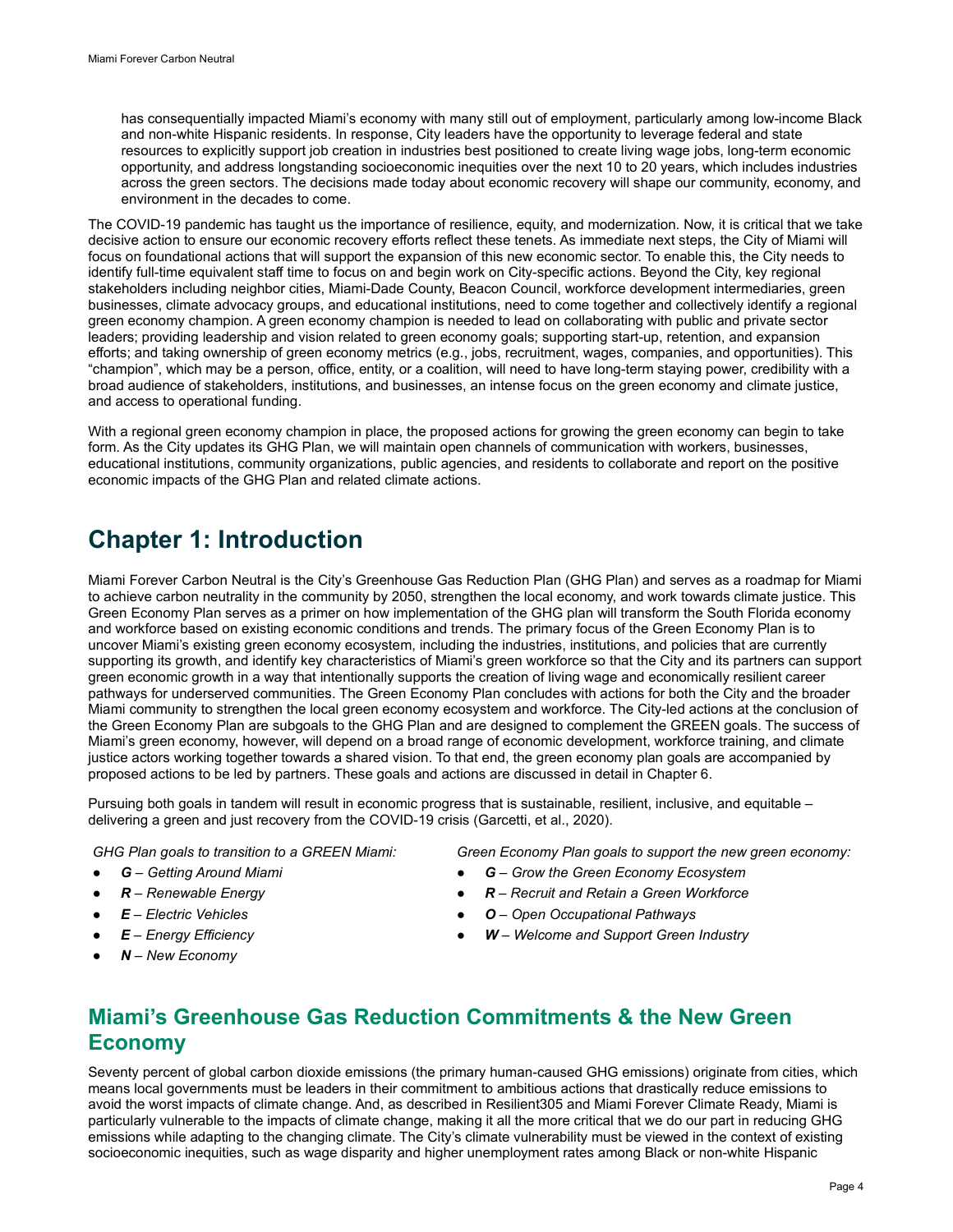residents, which were negatively impacted by the COVID-19 pandemic and will continue to be exacerbated by the impacts of climate change.

Achieving our target of 60% reduction in GHG emissions by 2035 and 100% reduction by 2050, coupled with adapting to the increasing intensity and severity of sea level rise and weather events, will require a substantive transformation of the local economy. To support the GHG Plan's Electric Vehicle goals, for example, the local economy will need to increase access to EV charging infrastructure, EV support services (e.g., technicians), and EV dealerships. Likewise, pursuit of the GHG Plan's Energy Efficiency goals will increase demand in the local economy for energy efficient products, such as HVAC and kitchen systems and windows, and related services, such as building design, specialty contractors, and retrofit specialists. Indeed, each of the GREEN goals will lead to increased demand for green goods and services, which will have the effect of growing market share of Pure Green industries, increasing sales of green goods and services in the Partially Green industries, and pushing Potentially Green industries to adopt green practices. In turn, the local economy is likely to see a decline in demand and market share of non-green goods and services. Businesses and employees in these non-green industries are ideal candidates for economic development support services and reskilling opportunities.

**The greening of our economy through the realization of our carbon mitigation and climate adaptation commitments is directly aligned with our goals to reduce socioeconomic disparities and increase economic resilience.** This new green economy will diversify the regional economy, increase economic resilience, and create demand for living-wage jobs that are less susceptible to the economic shocks of weather events and global pandemics. Ensuring that these new, green living wage jobs benefit communities that have been historically disinvested is a critical part of our collective climate justice goals.

The scale of climate change impacts facing the City and the mitigation actions needed to transition to a healthy, climate resilient future and a more sustainable, inclusive economy is far too great for any one sector to undertake alone. As such, the public and private sectors each play key roles in positioning the local economy to be responsive to these structural changes and ensuring that the local workforce is prepared for the evolving work required by green jobs.

### **Climate Justice & the Green Economy**

Climate justice begins with recognizing which groups are disproportionately impacted by the environmental and economic consequences of climate change and that climate impacts can exacerbate inequitable social conditions. Typically, those groups tend to be responsible for a relatively low volume of greenhouse gas emissions.

In Miami, climate justice communities are historically underinvested neighborhoods (which tend to be inland), populated by individuals that are low-income, predominantly Black, and recent immigrants. These neighborhoods tend to be viewed as less physically vulnerable to climate change since flooding is less common, but they are still vulnerable to climate impacts (hurricanes, extreme heat, flooding, pandemic, economic recession) and their residents are relatively more socially vulnerable than other parts of the City.

Inequities experienced by residents of climate justice communities include:

- **Utility burden**
- Low car ownership rates
- Renters being pushed out of homes due to increasing rent prices
- Being uninsured or underinsured
- Prolonged exposure to hazardous conditions such as extreme heat and pollution in homes and worksites
- Lack of access to reliable and consistent public transportation
- Living paycheck to paycheck and being unable to afford hurricane supplies or evacuate due to flooding
- Living more than three miles from the closest grocery store

The GHG Plan and the City's ongoing climate adaptation efforts offer opportunities to begin to address some of these inequities by creating job opportunities and career pathways that are economically resilient, offer living wages, and are specifically targeted for underserved climate justice communities. This holistic view of climate action is vital in carrying out the City's vision to create a more resilient, safe, and vibrant Miami for all.

### **Defining the Green Economy**

The concept of the "green" or "clean" economy has been evolving for almost 20 years, with initial progress linked to strategies advanced by the Organization for Economic Cooperation and Development (OECD) to encourage job growth in sectors that preserve and/or restore the environment through energy efficiency, resource consumption, decarbonization, and waste diversion. Domestic efforts to define "green jobs" expanded after the Great Recession (2008) as the Federal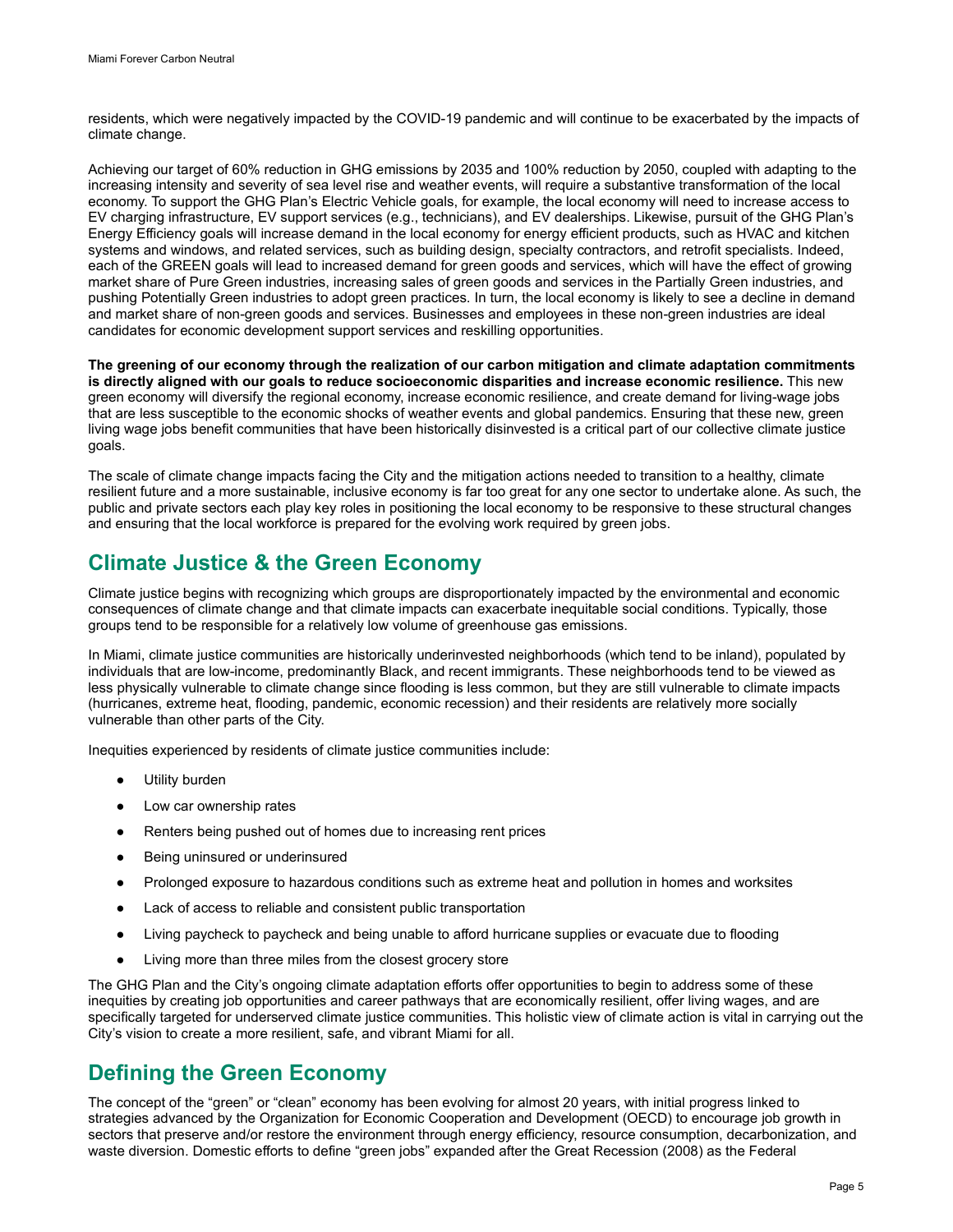government's efforts to re-start the economy prioritized green investments (including public transit, clean vehicles, and ecosystem restoration) within the American Recovery and Reinvestment Act (ARRA). This Green Economy Plan builds on this research to advance a refined view of the now emerging green economy across the City of Miami and South Florida.

The **green economy** is broadly defined as any group of businesses and organizations that use practices that reduce the negative impact of human activity on the environment, including those that mitigate or adapt to the impacts of climate change. Miami's new green economy is defined as the businesses and organizations that are supporting the realization of our climate action goals by facilitating access to the goods and services that are essential to reducing the negative impact of human activity on the environment (C40 Cities, 2019). Participants in the green economy can be categorized into two groups:

- **Producers of green goods and services**, such as renewable energy, climate adaptation services (e.g., environmental or engineering professionals that design habitat protection or flood management projects), electric vehicles, or mass transit; and
- **Consumers of green goods and services**, whether they be local government agencies hiring contractors to rebuild infrastructure that can withstand severe weather events, hospitals adopting more efficient energy systems, or private households purchasing electric vehicles.

For the purposes of this report, businesses that produce green goods or services are organized into industries and sectors based on their product or output. For example, in this analysis, the transportation sector incorporates industries associated with the movement of goods and people, such as public transportation and electric vehicles.

Each green sector includes a range of industries that are: 1) **Pure Green Industries**, or industries that are actively producing or providing green outputs; 2) **Partially Green Industries**, or industries that are not yet producing or consuming 100% green goods or services, but a growing portion of outputs or portions are green; and 3) **Potentially Green Industries**, or industries that have the potential to produce or consume green goods and services in the near future. For example, certain industries, such as fossil fuel reliant transportation services, do not currently provide any green outputs since they contribute GHG emissions. However, as technology advances (such as the creation of synthetic fuel or the adoption of zero-emission electric vehicles), market forces and new policies can push these industries to adopt green practices, i.e., they have the *potential* to become green over time. The spectrum of green industries – Potentially Green to Pure Green – are illustrated in Figure 1 below.

#### **Figure 1. The Spectrum of Green Industries**



This Green Economy Plan specifically quantifies the number of green jobs within the Partially Green and Pure Green industries, but also takes stock of the number of jobs in the Potentially Green industries as they too will be impacted by a transition to a greener economy. The methodology for this analysis can be found in the appendix.

# **Chapter 2: Miami's Economy**

### **Miami's Current Overall Economy**

As of 2019, the City of Miami's total economy (which encompasses jobs and firms within the geographic boundary of the City of Miami)[1](#page-5-0) supported 300,000 jobs and generated over \$67 billion in gross regional product (GRP). Most of those jobs and economic output exist within the sectors of Health & Education, Professional Services, and Leisure/Tourism. While the Professional Services sector has grown in Miami since 2015 and has added around 3,800 jobs despite the 2020 recession, both Health & Education and the Leisure/Tourism sectors lost jobs between 2015 and 2020. Leisure/Tourism lost almost 4,000 jobs from 2019 to 2020 alone, due largely to pandemic closures. However, the main sectors that contribute to the green economy – Transportation, Building Construction & Materials, and Energy – experienced net growth of over 1,000 jobs between 2015 and 2020.

While the City of Miami's economy has experienced net growth since 2015, it faces vast inequities with regards to income and job quality. Median household income estimates alone depict stark wealth disparity in terms of a householder's race. According to 2019 American Community Survey (ACS) 5-year estimates, the median white household earned an income of \$97,271, whereas the median Latino/Hispanic household earned \$40,925 and Black household earned \$29,462 (US Census

<span id="page-5-0"></span><sup>&</sup>lt;sup>1</sup> Throughout this report, reference to "Miami" aligns with the "City of Miami" geography, not Miami-Dade County nor other municipalities within Miami-Dade County.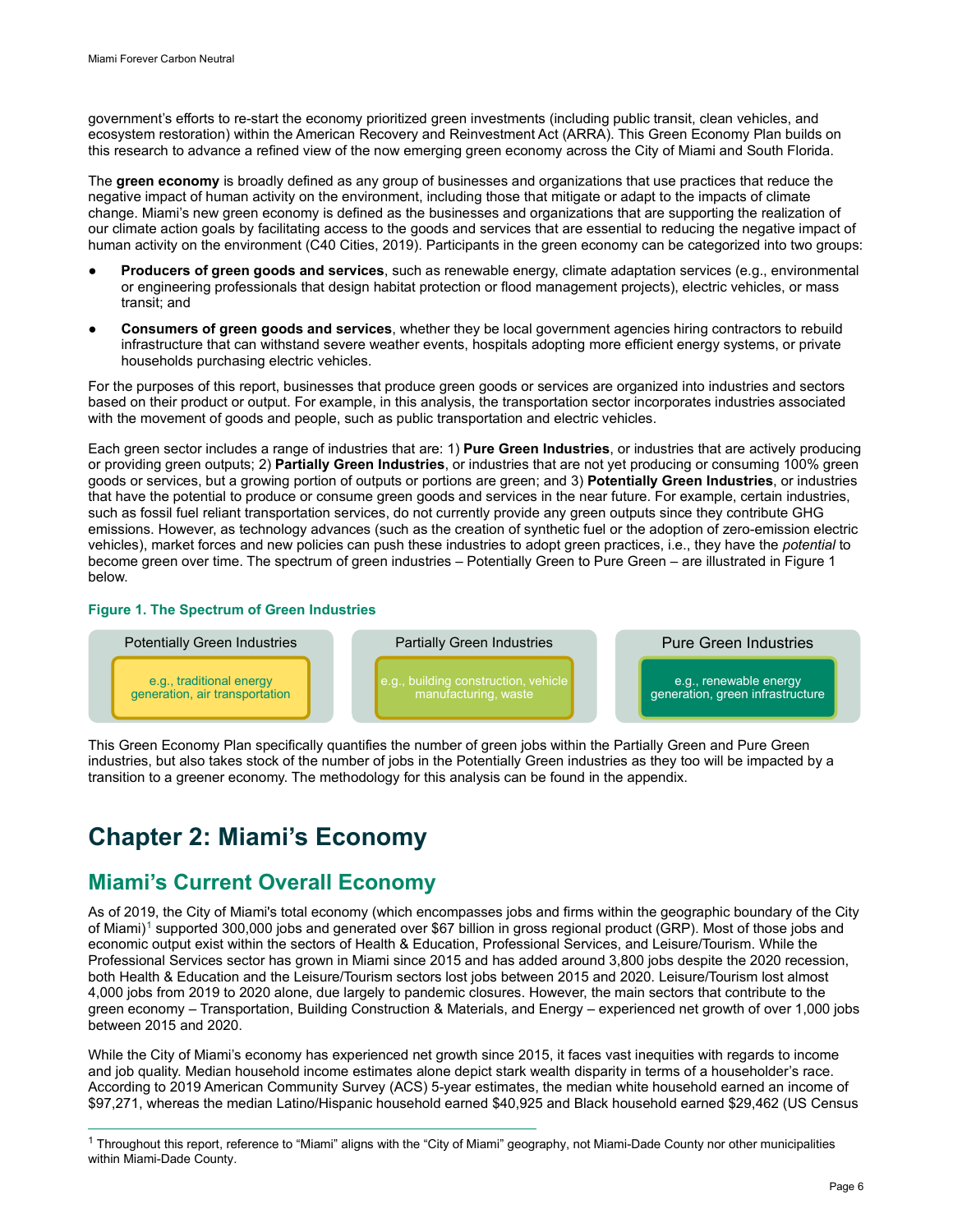Bureau, 2019). Overall, 41% of Miami's workers are employed in occupations with median hourly wages that are below the living wage for the region (Emsi, 2021; MIT, 2021).[2](#page-6-0)

There are also a substantial number of Miamians who operate within the informal, or "gig", economy, meaning they are not employed by one formal employer. These jobs are harder to quantify as workers in the informal economy are either selfemployed or hold multiple, often temporary, jobs, but it has been estimated that around 16% of workers in the Miami metro area are in "non-employer relationships." Miami ranks as the metro area with the highest number of gig workers per capita (Tuohey, Zea, Parker, & Tuttle, 2021). While some of these workers are benefiting from a growing gig economy with more access to opportunities and flexible work schedules, others are likely immigrants who lack access to resources, institutions, and bank accounts that support economic growth (Hall, 2020).

As Miami begins to reduce its GHG emissions, which totaled 3.3 million metric tons of carbon dioxide (MT CO<sub>2</sub>e) in 2018, its economy will fundamentally shift and expand to favor goods and services that are better for the environment. As the economy shifts, its jobs and workforce will need to adapt along with it. It is this shift, and expansion, that creates opportunity for Miami to address longstanding socio-economic inequalities.

### **Miami's Workforce Today**

As of January 2021, Miami's workforce (meaning those who live in the City of Miami and are employed or looking for work) was estimated consist of 221,000 people (US Bureau of Labor Statistics, 2021). Meanwhile there are over 300,000 jobs located within the City. The City of Miami's population comprises about 17% of Miami-Dade County, whereas its 300,000 jobs make up 23% of all jobs within the county. Despite there being enough jobs in Miami to employ every resident in its workforce, 67% leave the City for employment, primarily to other cities in Miami-Dade County such as Miami Beach and Coral Gables. [3](#page-6-1) Of the 300,000 jobs in the City, only 19% are held by people who also live in the City (56,800 people) while 81% of jobs are held by those who live elsewhere in the region (US Census Bureau, 2019). This employment and commute pattern underscores that the City of Miami is just one actor and one geography within a larger regional economy – and supports the need for efficient, low-emissions public transit systems.

While many factors contribute to residents' employment outside of Miami, one important factor is the skills and education mismatch between the local workforce and available occupations. Currently, based on the typical level of education required for entry into an occupation, 60% of jobs located in the City of Miami require only a high school degree or no formal education. Many of these are lower-wage occupations that offer little to no path for upward mobility. Put differently, there are more low-skilled and lower-paying jobs in Miami than there are higher skilled and better paying jobs. Meanwhile, only 10% (30,000) of Miami's jobs are considered middle-skill – requiring less than a bachelor's degree but more than a high school diploma for entry into the occupation – which are often well-paid entry point jobs for those without a full college degree. $^4\,$  $^4\,$  $^4\,$ Focusing economic development opportunities within the City of Miami that match the local workforce's skillset, along with increasing living wage job opportunities, has the dual benefit of reducing commuter travel and, in turn, reducing emissions. A full breakdown of education level requirements for existing jobs and the educational attainment of City of Miami residents is shown i[n Figure 2.](#page-7-0)

<span id="page-6-0"></span> $2$  The living wage is defined as the wage needed to pay for non-discretionary expenses, including housing, food, transportation, and childcare. This analysis considers the living wage for Miami-Dade County based on MIT's Living Wage Calculator. The living wage is \$16 per hour for one adult with no children and \$21.50 per hour per adult for a family of two adults supporting two children.

<span id="page-6-1"></span> $3$  As most employment data is based on the location of an employer as opposed to employees' residents, jobs and occupation data refer to the location of the employer. Data sources such as the Longitudinal Employer-Household Dynamics (LEHD) Survey provide insight into the relationship between the residential labor force and employment within the City.

<span id="page-6-2"></span> $4$  Typical education level for entry to an occupation is reported by BLS at the national level, so alternate paths to employment may exist at a regional level.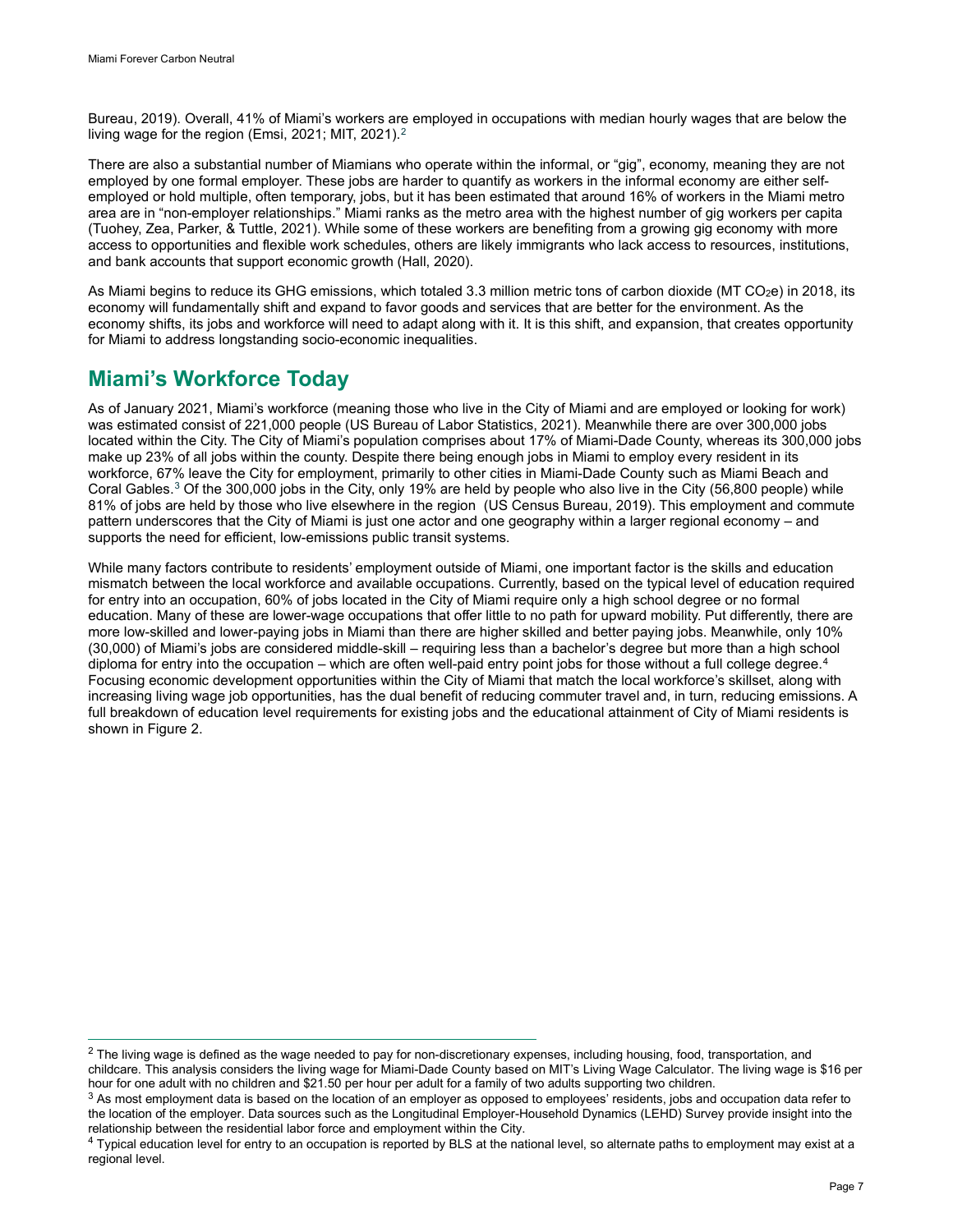

<span id="page-7-0"></span>**Figure 2. While 50% of the Miami population has some college education or higher, only 40% of jobs require this level of education**

*Source: ACS 2019 5-Year Estimates and AECOM Analysis of Emsi Data*

Among the approximately 300,000 workers employed in Miami, 47% work in occupations that have a median hourly wage below living wage (\$17.90) (MIT, 2021).<sup>[5](#page-7-1)</sup> These jobs are more likely to be held by non-white workers, further perpetuating racial disparities in economic opportunity. Unequal access to well-paying jobs has been a longstanding issue in Miami, with non-white workers facing higher unemployment rates and lower educational attainment (Miami-Dade Beacon Council, 2021). Figure 3 shows the Miami workforce by race, for all occupations and for occupations that pay a living wage. While white workers hold 32% of all jobs in Miami, they are disproportionately likely to be employed in occupations that pay a living wage. The same is true for male workers: 40% of men work in living wage jobs compared to just 35% of women. For this data, Hispanic or Latino refers to individuals of any race of Hispanic or Latino ethnicity, while white includes those of non-Hispanic or Latino origin, whereas Black or African American and Asian may overlap with those in the Hispanic or Latino group (US Census Bureau, 2020).



**Figure 3. 47% of occupations in the City of Miami offer less than a living wage and Black and non-white Hispanic/Latino workers are more likely to be in occupations that earn less than a living wage[6](#page-7-2)**

*Source: Emsi 2019 Occupation Data* 

<span id="page-7-1"></span><sup>5</sup> Estimated living wage for two working adults with one child in Miami, FL based on MIT's Living Wage Calculator, which is the same baseline used in JP Morgan's "Trading on Innovation to Expand Opportunity" report.

<span id="page-7-2"></span> $6$  Emsi occupation demographic data treats 'Hispanic' as an additional race category, removing Hispanic population from other race categories.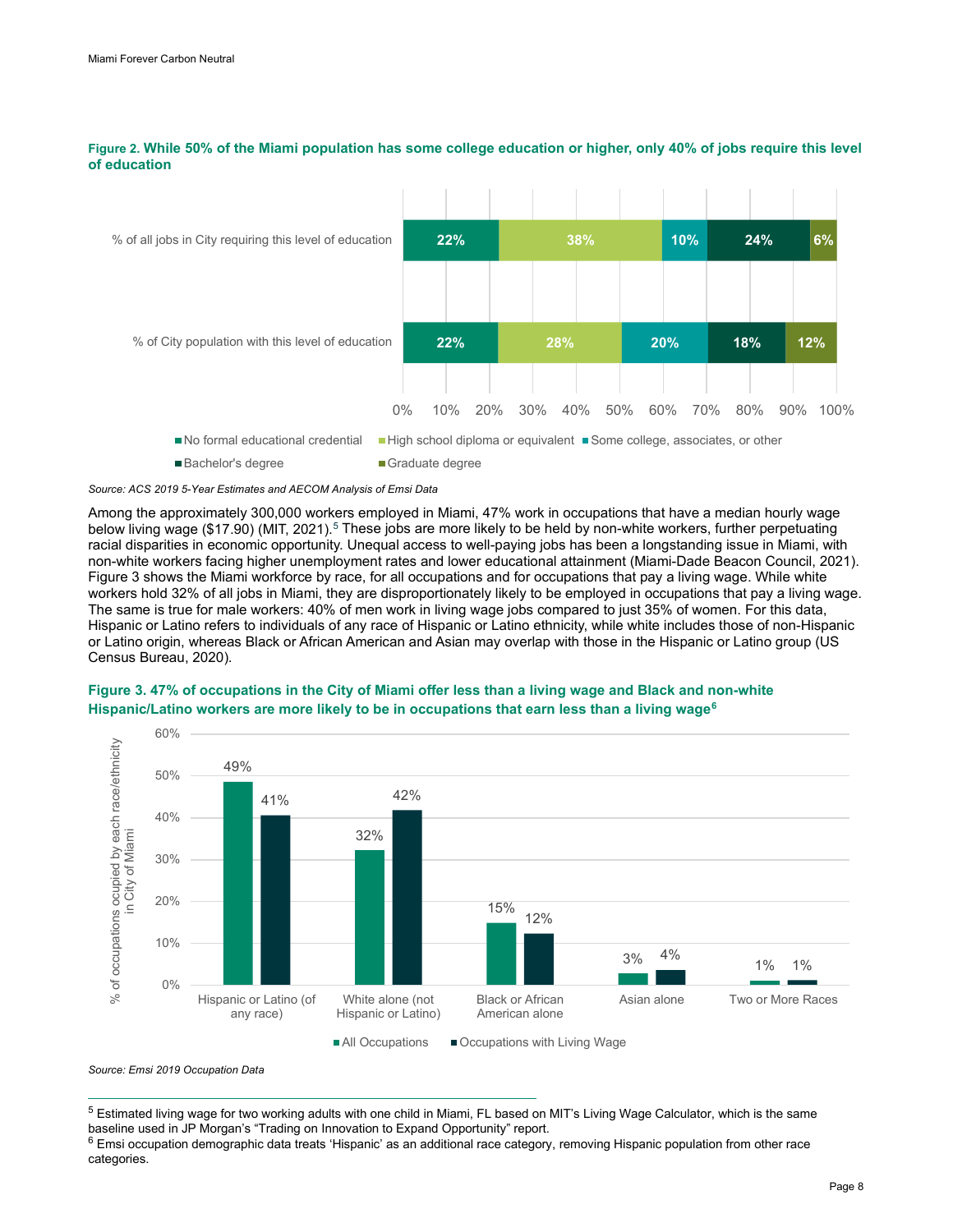Inequitable access to stable, well-paying occupations is evidenced by the distribution of educational attainment among different racial and ethnic groups, as summarized in Figure 4. White non-Hispanic residents are more likely than Hispanic or Latino and Black Miamians to have graduated high school and obtained a bachelor's degree. Black and Hispanic or Latino residents also face higher rates of unemployment compared to other demographic groups[. Figure 5](#page-8-0) shows unemployment estimates for 2019, with a rate of 14.2% for Black residents and 3.2% for white residents (US Census Bureau, 2019). $^7$  $^7$ 





*Source: ACS 2019 5-Year Estimates*

<span id="page-8-0"></span>



*Source: ACS 2019 5-Year Estimates*

Female residents in the City of Miami have slightly higher levels of educational attainment, as shown in [Figure 6.](#page-9-0) Although women tend to have higher levels of educational attainment, this lead does not translate to employment gains: women face equal levels of unemployment, as shown in [Figure 7,](#page-9-1) and are less likely to work in living wage jobs. Importantly, women face higher rates of unemployment despite being nearly three times as likely to be single heads of households than men. Meanwhile, Black women are nearly four times as likely to be single heads of households, and out of the labor force compared to white women (US Census Bureau, 2019). Women, particularly Black women, are more likely than men to be unemployed while simultaneously responsible for feeding and housing their families.

<span id="page-8-1"></span><sup>&</sup>lt;sup>7</sup> Unemployment data were collected prior to the COVID-19 pandemic, which severely impacted employment in 2020 and exacerbated existing inequalities. Preliminary estimates for unemployment in January 2021 in Miami were over 8%. Unemployment disproportionately impacted people in service jobs and Black and non-white Hispanic workers (US Bureau of Labor Statistics, 2020). These numbers further underline the need for economic initiatives that are intended to address racial inequities.

<span id="page-8-2"></span><sup>&</sup>lt;sup>8</sup> "White" race category refers to white non-Hispanic population.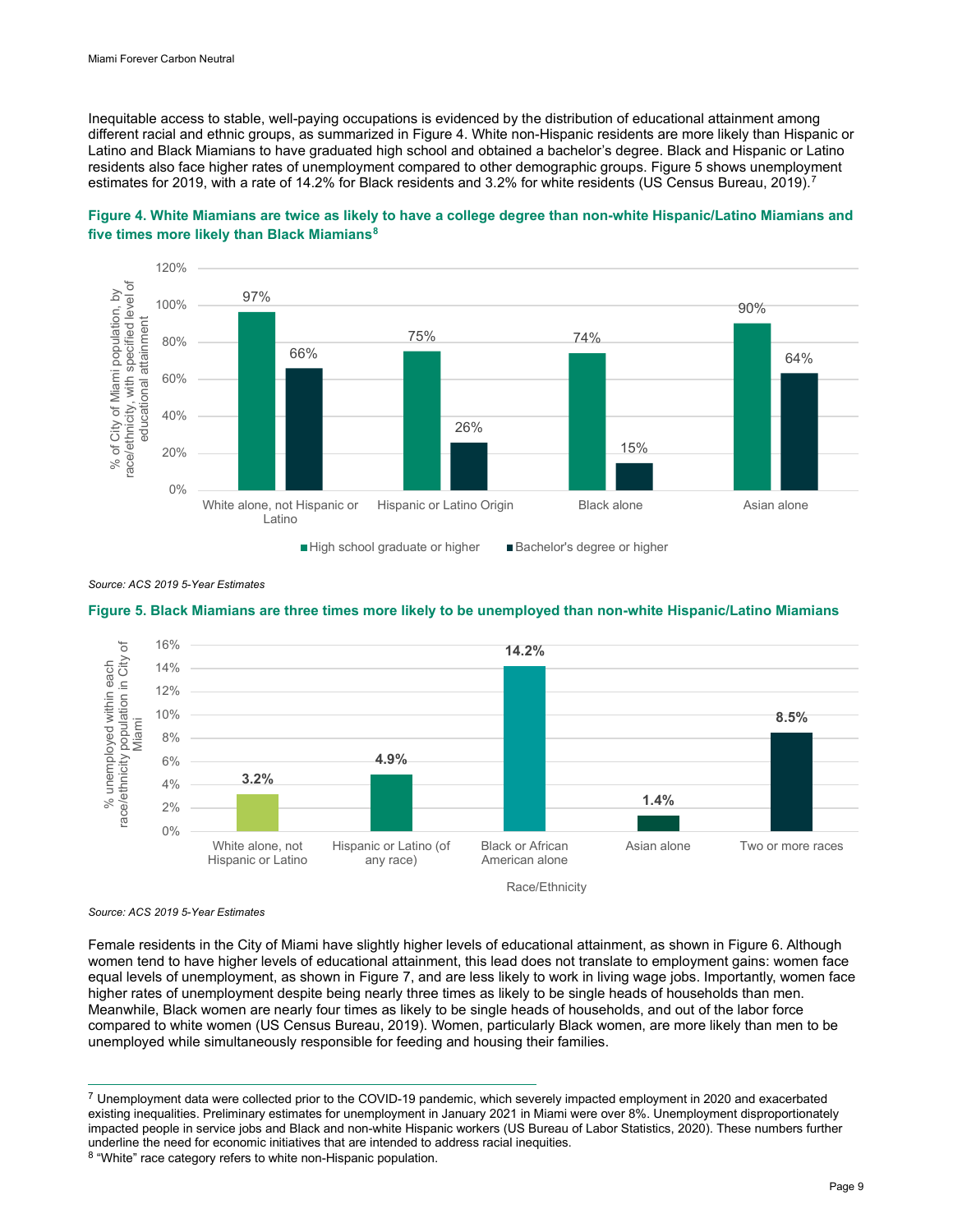

#### <span id="page-9-0"></span>**Figure 6. On average, women in Miami are slightlymore likely to have a high school diploma or higher than men**

*Source: ACS 2019 5-Year Estimates*

#### <span id="page-9-1"></span>**Figure 7. Despite higher levels of educational attainment, women face similar unemployment rates as men**



*Source: ACS 2019 5-Year Estimates*

The existing inequities in Miami's economy were exacerbated during the COVID-19 pandemic, underscoring the need for new educational and employment opportunities that offer stable, living wage work, particularly for Black and Brown residents, which can both reduce these socioeconomic inequities and improve the overall resilience of the local economy. Analysis of Miami's green economy today indicates that further investment in the new green economy has a strong potential to address these longstanding inequities.

# **Chapter 3: Miami's Green Economy**

The idea of a national green economy first gained momentum following the 2008 financial crisis when the American Recovery and Reinvestment Act (ARRA) dedicated about 17% of all direct government spending to green investments. Interest in the green economy and its potential for job creation has re-emerged in recent months given proposed federal legislation to help fund economic recovery and infrastructure investment while simultaneously addressing the climate crisis. Although the U.S. lacks a national standard method for tracking the size of the green economy and its growth, a 2019 study estimated that the green economy produced \$1.3 trillion in output while employing over 4% of the working age population in 2016 and that employment in the green economy grew by over 20% between 2013 and 2016 (Georgeson & Maslin, 2019).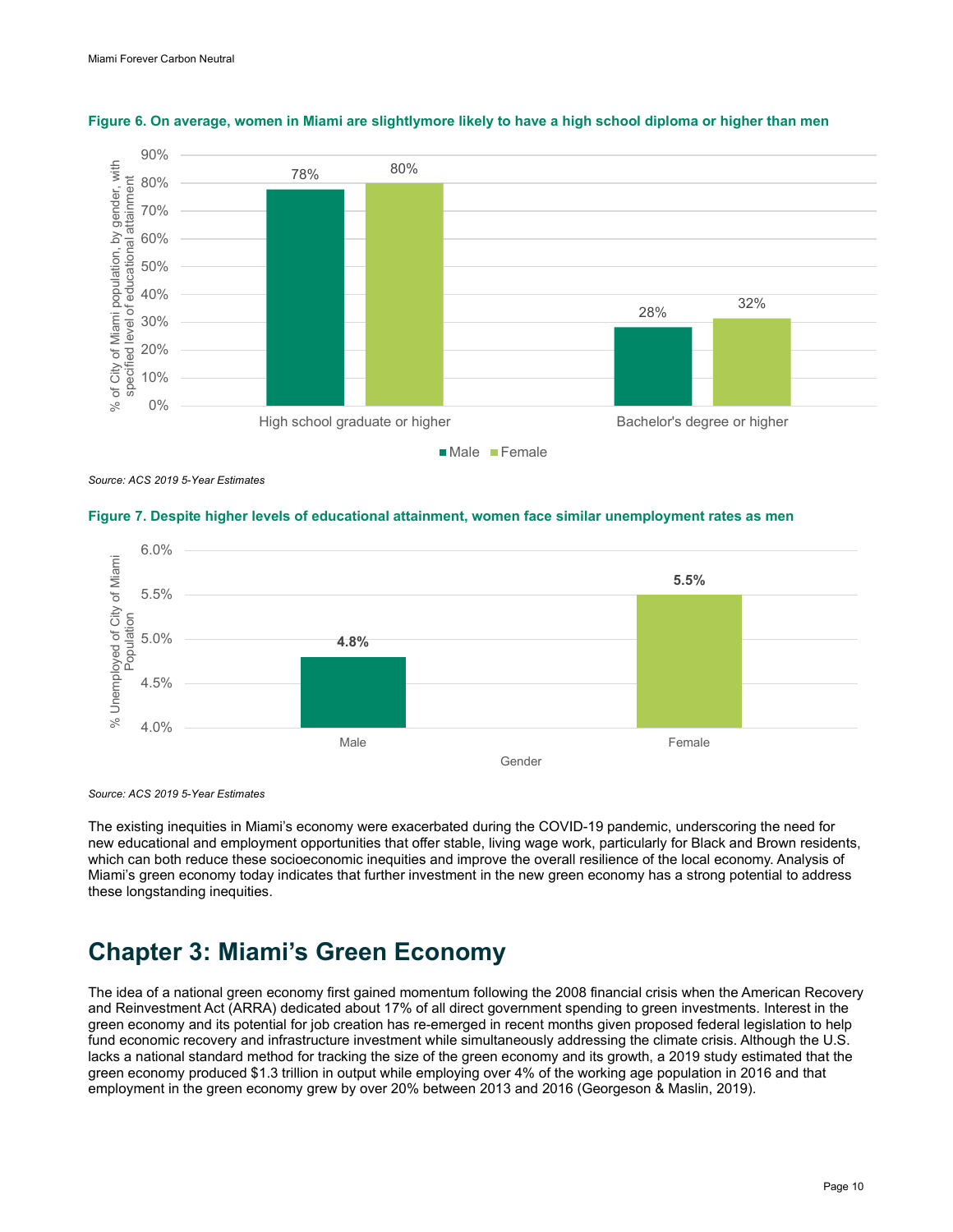# **Industries Driving Miami's Green Economy**

Industries driving a local green economy are different in each metropolitan area due to geographic context, environmental challenges, state and local policies, and regional economies. This Green Economy Plan focuses on industries that currently play a role in the City of Miami's green economy and industries that will be impacted by implementation of the GHG Plan and Miami Forever Bond, including Transportation, Energy, Buildings, Waste Management, and Climate Resilient Infrastructure. This Green Economy Plan also evaluates green industries that are not specifically represented in the GHG Plan but have an active and growing presence in the City and region's climate action efforts. These additional green industries include Sensors, Instruments, and R&D, and Regulation and Advocacy. The players in Miami's green economy can be organized into sectors, or groups of industries, that are connected by a shared green output or service. Based on these factors, the City of Miami's green sectors and their associated industries are outlined i[n Table 1.](#page-11-0) $^{\rm 9}$  $^{\rm 9}$  $^{\rm 9}$ 

<span id="page-10-0"></span><sup>9</sup> While this Green Economy Plan focuses on these dominant sectors, there are many small or emerging industries that are not included in the quantitative analysis of Miami's green economy due to the small size of this industry within city limits. These industries include urban agriculture and food sources, green business development and marketing, and disaster-recovery. However, these small and emerging industries are still a relevant and important, even if small, component of the green economy.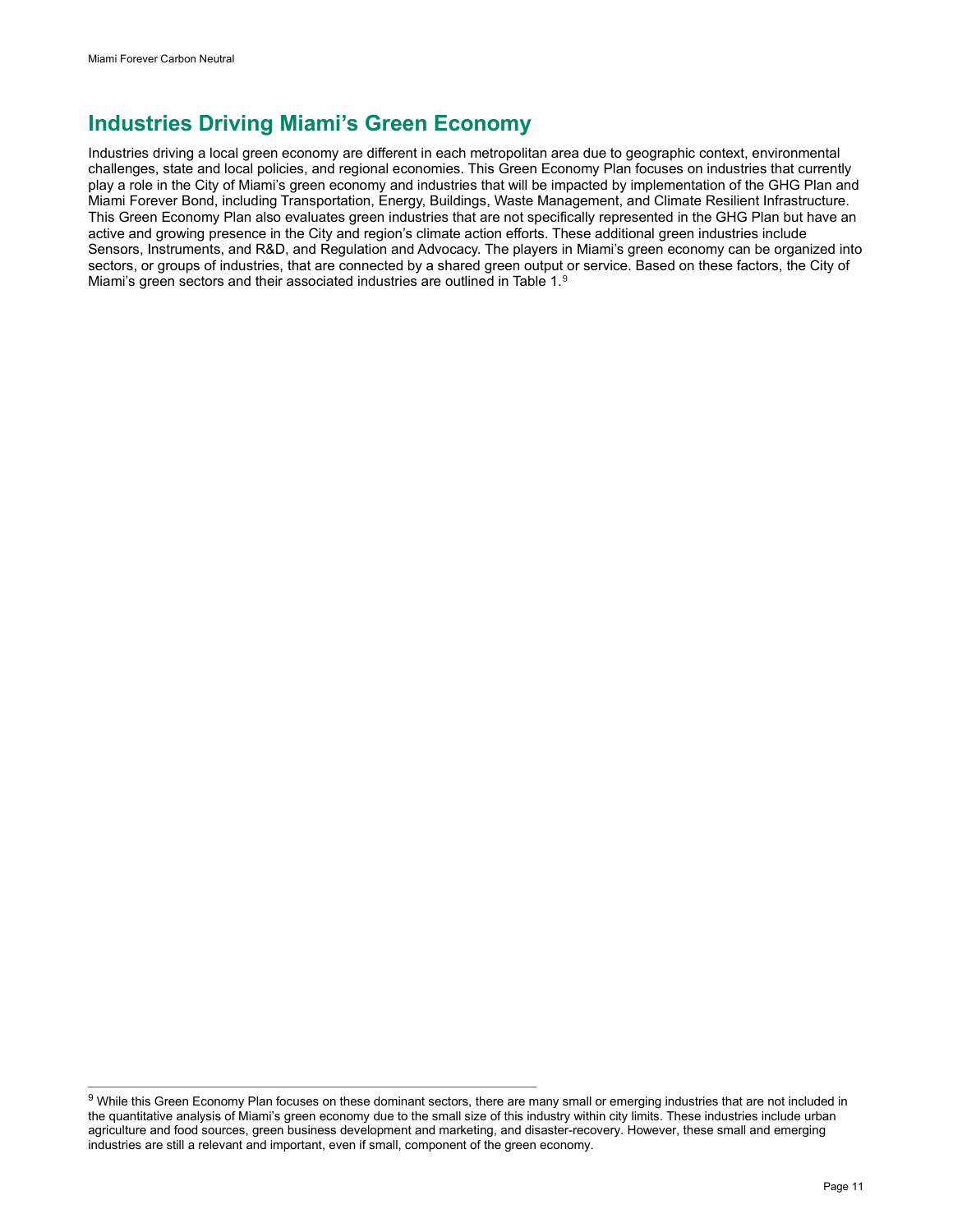#### <span id="page-11-0"></span>**Table 1. Miami's Green Economy Sectors and Example Green Industries and Occupations[10,](#page-11-1)[11](#page-11-2)**

#### **Transportation**

- **Description:** Industries involved in passenger and freight transportation as well as jobs related to the selling, manufacturing, and maintenance of mass public transit and electric vehicles.
- **Related Climate Action Goals:** 15% reduction in personal vehicle trips, 40% of registered passenger vehicles are electric (GHG Plan), Create Mobility Options (R305)
- **Pure Green Industry Examples:** Commuter Rail Systems, Multimodal Transit Systems, Bus and Other Motor Vehicle Transit **Systems**
- **Partially Green Industry Examples:** Automobile Manufacturing, General Automotive Repair, Freight Transportation, Deep Sea Freight Transportation

• **Example Occupations:** Transportation inspectors, operating engineers, bus and truck mechanics, logisticians, engineers, general and operations managers, sales representatives, electronics engineers, industrial engineers, and public relations specialists

#### **Energy**

- **Description:** Industries involved in the generation and transmission of carbon-free energy.
- **Related Climate Action Goals:** 100% carbon-free electricity, 35% reduction in natural gas emissions (GHG Plan), Increase Energy Efficiencies (R305)
- **Pure Green Industry Examples:** Solar Electric Power Generation
- **Partially Green Industry Examples:** Electric Power Distribution, Electric Bulk Power Transmission and Control, Power and Communication Line and Related Structures Construction

• **Example Occupations:** Electrical power line installers, power plant operators, electrical engineers, mechanical engineers, industrial engineers, compliance officers, construction and building inspectors, environmental scientists, economists, and production and operating workers

#### **Buildings**

- **Description:** Industries participating in the design, construction, and engineering of energy and resource efficient buildings.
- **Related Climate Action Goals:** Improve energy efficiency and decrease energy consumptions (GHG Plan), Increase Energy
- Efficiencies (R305), Promote adaptive neighborhoods and buildings (Miami Forever Climate Ready)
- **Pure Green Industry Examples:** No current Pure Green industries in Miami
- **Partially Green Industry Examples:** Commercial and Institutional Building Construction, Roofing Contractors
- **Example Occupations:** Construction and building inspectors, general and operations managers, civil engineers, electrical engineers, architects, plant and systems operators, drilling and boring machine operators, logisticians, compliance officers, and solar energy installation managers

#### **Waste Management**

- **Description:** Includes public and private waste haulers, recycling and composting services, and waste remediation industries.
- **Related Climate Action Goals:** Reduce solid waste (GHG Plan), Enhance Natural Systems (R305)
- **Pure Green Industry Examples:** Recyclable Material Merchant Wholesales, Materials Recovery Facilities
- **Partially Green Industry Examples:** Solid Waste Collection, Other Waste Collection
- **Example Occupations:** Biofuels processing technician, chemists, industrial engineers, operating workers, environmental scientists, logistics engineers, bus and truck mechanics, operating engineers, power plant operators, and training and development specialists

#### **Sensors, Instruments, & R&D**

- **Description:** Includes industries related to the manufacturing of devices necessary to monitor temperature, environmental controls, emissions, etc., as well as scientific research industries.
- **Related Climate Action Goals:** Supports advancement of all climate action goals, particularly as they relate to technology and engineering
- **Pure Green Industry Examples:** Automatic Environmental Control Manufacturing for Residential, Commercial, and Appliance Use • **Partially Green Industry Examples:** Research and Development in the Physical, Engineering, and Life Sciences (except
- Nanotechnology and Biotechnology)
- **Example Occupations:** Geoscientists, electrical engineers, civil engineers, logistics engineers, mechanical engineers, technologists and technicians, energy engineers, chemists, industrial designers, and public relations specialists

#### **Regulation, Education, & Advocacy**

- **Description:** Includes all industries involved in environmental regulation, conservation, restoration, and compliance, as well environmental education, justice and advocacy.
- **Related Climate Action Goals:** Enhance Natural Systems, Communicate the Concept of Resilience (R305), Protect and enhance our waterfront, Inform, prepare, and engage our residents and businesses (Miami Forever Climate Ready)
- **Pure Green Industry Examples:** Environment, Conservation and Wildlife Organizations, Nature Parks and Other Similar Institutions • **Partially Green Industry Examples:** Grant-making Foundations, Law Firms, Professional Associations (such as Urban Land Institute), Government
- **Example Occupations:** Water resource specialists, urban and regional planners, environmental compliance inspectors, environmental scientists, educators, hazardous materials removal workers, environmental economists, lawyers, public relations specialists, marketing managers

#### **Climate Resilient Infrastructure**

- **Description:** Comprises industries involved in Miami's extensive adaptation and resiliency projects to curb future threats of sea-level rise and coastal storms.
- **Related Climate Action Goals:** Safeguard Urban Systems (R305), Invest in resilient and smart infrastructure (Miami Forever Climate Ready)
- <span id="page-11-2"></span><span id="page-11-1"></span>• **Pure Green Industry Examples:** Water Supply and Irrigation Systems, Water and Sewer Line and Related Structures Construction
- **Partially Green Industry Examples:** Landscaping Services, Highway, Street, and Bridge Construction
- **Example Occupations:** Hydrologists, environmental engineers, civil engineers, power plant operators, urban and regional planners, construction inspectors, landscape architects, architects, construction equipment operators, and transportation planners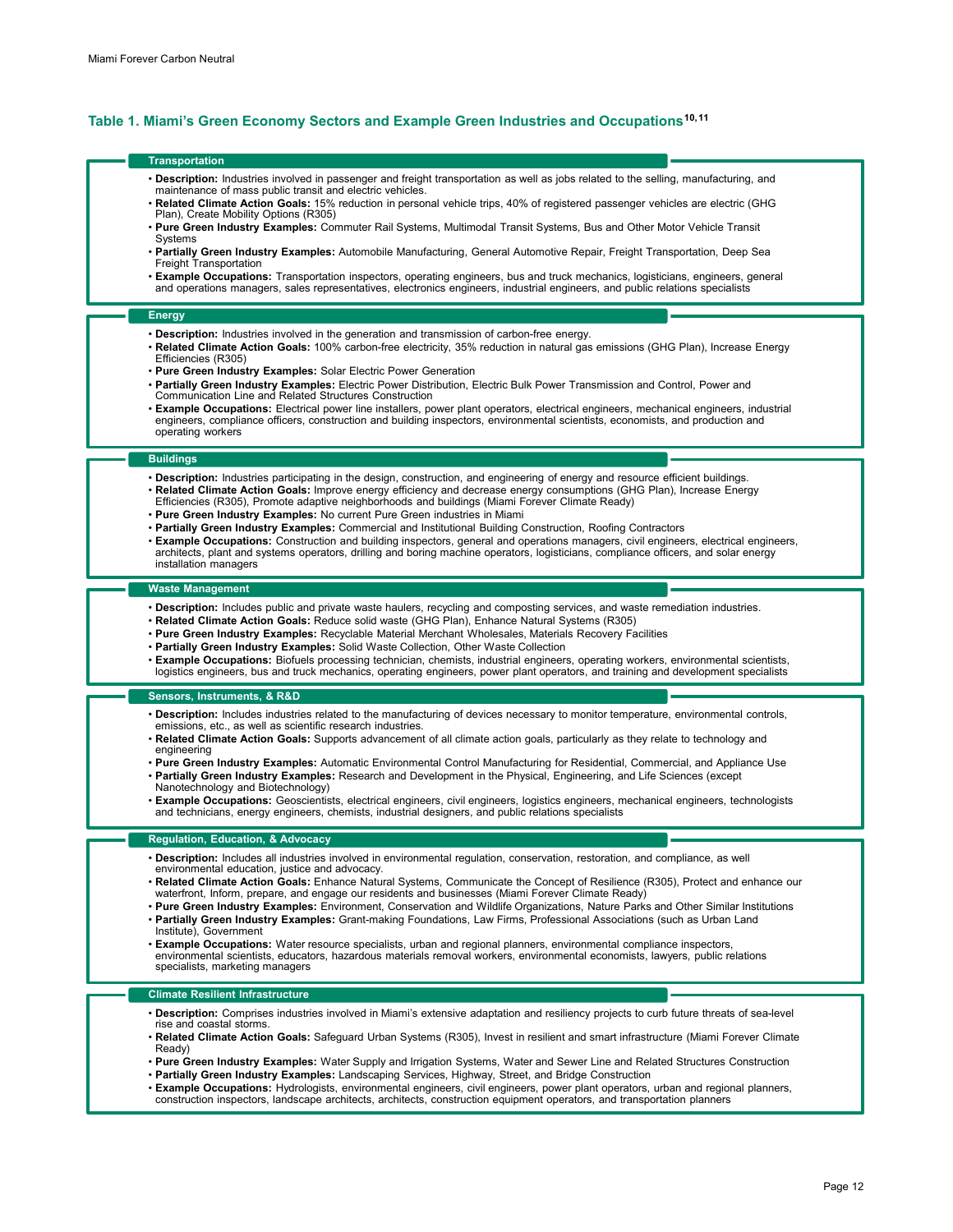#### **Protection and restoration of South Florida's environment is a core component of Miami's green economy.**

Miami's network of environmental regulators, management services, and advocacy groups, spurred by the adjacency of high-value natural environments, including Biscayne Bay, the Everglades, the Great Florida Reef, and beaches and ocean, is also a key component of the city's burgeoning green economy. This nature adjacency has fostered a small but notable environmental technology industry that includes technological advancements that track ocean pollution and stormwater management. Concern and appreciation for protecting these natural assets drives policy that further creates demand for green goods and services. Local, state, and federal regulatory agencies have issued requirements and incentives, for both the public and private sectors, to reduce environmental impacts and restore natural habitats. This is evidenced by various regulations impacting the County's Water and Sewer Department (WASD), including the state's requirement to treat wastewater for reuse rather deep well injections and the Environmental Protection Agency's (EPA) consent decree requiring WASD to amend its ocean outfall system, which is leading to multi-billion-dollar capital investments, many of which require specialized contractors to design and execute.

### **Jobs Within Miami's Current Green Economy**

Green jobs within the City of Miami today are concentrated in the Transportation, Buildings, and Waste Management sectors, as illustrated in [Figure 8](#page-12-0) . Roughly 5,000 jobs (about 1.5% of all jobs within the City of Miami) and about \$1 billion in GRP (about 2% of the GRP) contribute directly to the City's green economy.[12](#page-12-1) These job numbers are calculated by totaling Pure Green industry jobs with estimates of the number of green jobs within Partially Green industries (a more detailed methodology in the appendix describes the process for determining the concentration of green jobs within Partially Green Industries).[13](#page-12-2) As demand for green goods and services grows and the market share of green industries grows, demand for these occupations will also grow. To ensure that local Miamians benefit from green economic growth, regional workforce training actors will need to adapt and expand their curricula to prepare students and workers for green jobs. Further analysis of green occupations is included in Chapter 4.



#### <span id="page-12-0"></span>**Figure 8. The Buildings, Transportation, and Waste Management Sectors are the Sectors with the Most Green Jobs in Miami's Current Green Economy**

*Source: AECOM Analysis, Emsi 2019 Industry Data*

<span id="page-12-1"></span> $12$  Emsi employment considers both full time and part time jobs and counts them both equally.

<sup>&</sup>lt;sup>10</sup> The electrical contractors' industry, which likely captures charging station installation jobs, is included in the green buildings clusters. <sup>11</sup> While some of these industries are currently lacking green practices, they are an important part of Miami's local economy and have high potential to become greener in the future. For these reasons, they have been captured as part of the green economy analysis.

<span id="page-12-2"></span> $13$  The job numbers and financial values in this Analysis solely include firms operating within the city limits of Miami – not those within greater Miami-Dade County nor neighboring municipalities. However, it is important to acknowledge that Miami's local economy is influenced by regional economic forces within Miami-Dade County and Southeast Florida, and that regional supply and demand also play a role in supporting the City's local green economy.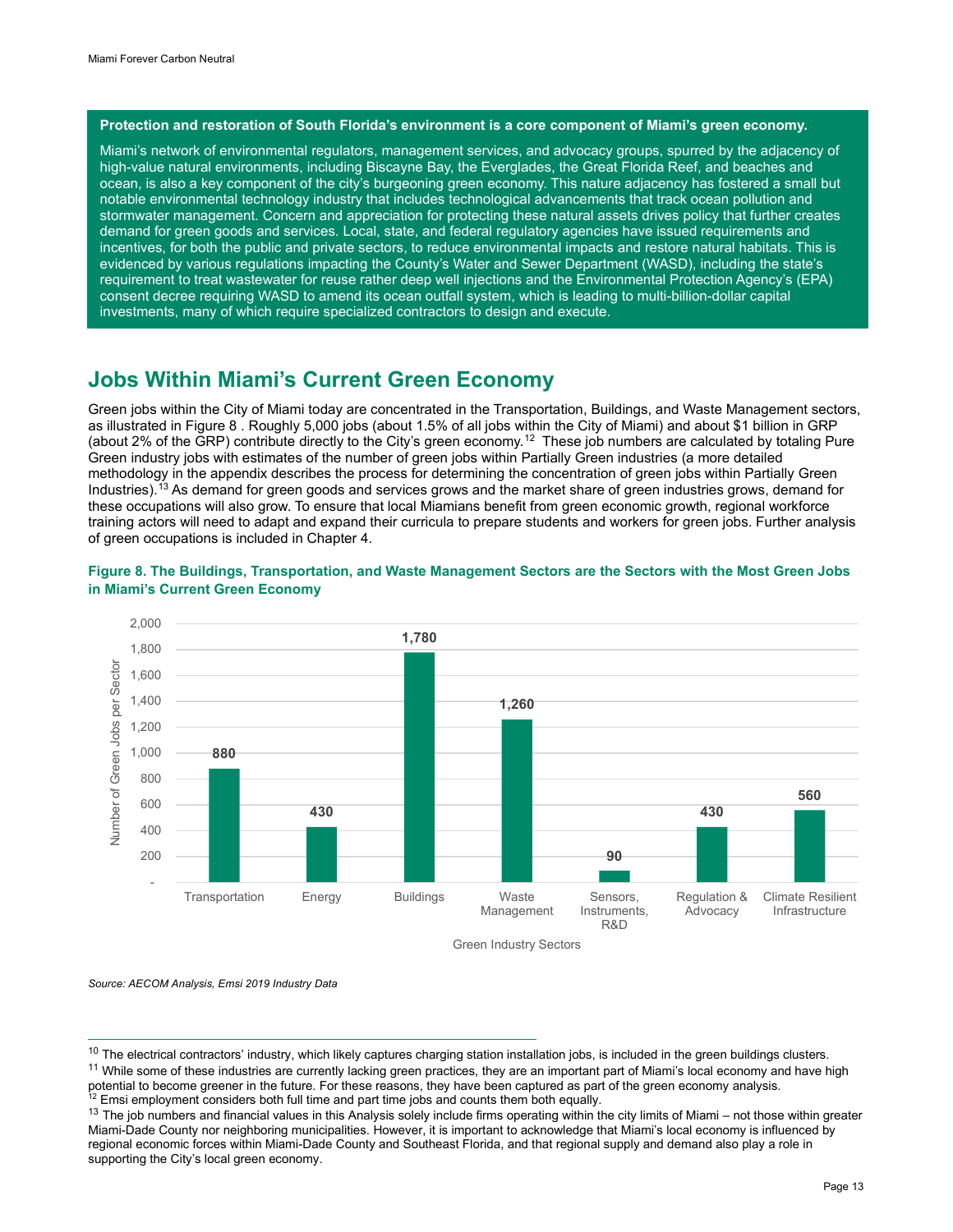# **Chapter 4: The Potential of the Green Economy**

### <span id="page-13-0"></span>**Green Jobs are Resilient and Poised for Growth**

Industries that contribute to the City of Miami's green economy grew at a compounded annual rate of 3.8% from 2015 to 2019, adding 5,600 jobs (although these jobs are dispersed among Pure and Partially Green industries), compared to a 1% annual growth rate for Miami's non-green industries and 1.4% for the overall economy (inclusive of green and non-green industries). Green and traditional sectors, as analyzed in this research, are summarized i[n Table 2.](#page-13-1) Importantly, during the COVID-19 recession, the green economy showed little to no job loss while jobs in Miami's traditional industries lost over 6,000 jobs (US Bureau of Labor Statistics, 2021). [14](#page-13-3) This comparison is illustrated in [Figure 9](#page-13-2) and [Figure 10.](#page-14-0)

#### <span id="page-13-1"></span>**Table 2. Categorization of sectors between Miami's green and traditional economies[15](#page-13-4)**

#### **Green Economy Sectors Traditional Economy Sectors**

• Transportation **Energy Buildings** • Waste Management Sensors, Instruments, R&D • Regulation and Advocacy • Climate Resilient Infrastructure • Heath and Education **Manufacturing** Leisure and Tourism **Federal and State Government** Local Government • Retail/Wholesale/Distribution • Agriculture and Food • Professional Services

#### *Source: AECOM Analysis, Emsi 2019 Industry Data*

#### <span id="page-13-2"></span>**Figure 9. Jobs in the City of Miami's green sectors grew by 20% between 2014 and 2019 and dropped by 1% from 2019 to 2020 as the COVID-19 pandemic impacted business sales and operations**



*Source: AECOM Analysis, Emsi 2019 Industry Data*

<span id="page-13-3"></span><sup>&</sup>lt;sup>14</sup> Emsi 2020 employment data is based on BLS QCEW data through Q2 (June 2020), so 2020 estimates are subject to change.

<span id="page-13-4"></span><sup>&</sup>lt;sup>15</sup> Traditional economy sectors were identified as all other sectors that have a presence in Miami that do not have a large component of pure or partially green industries.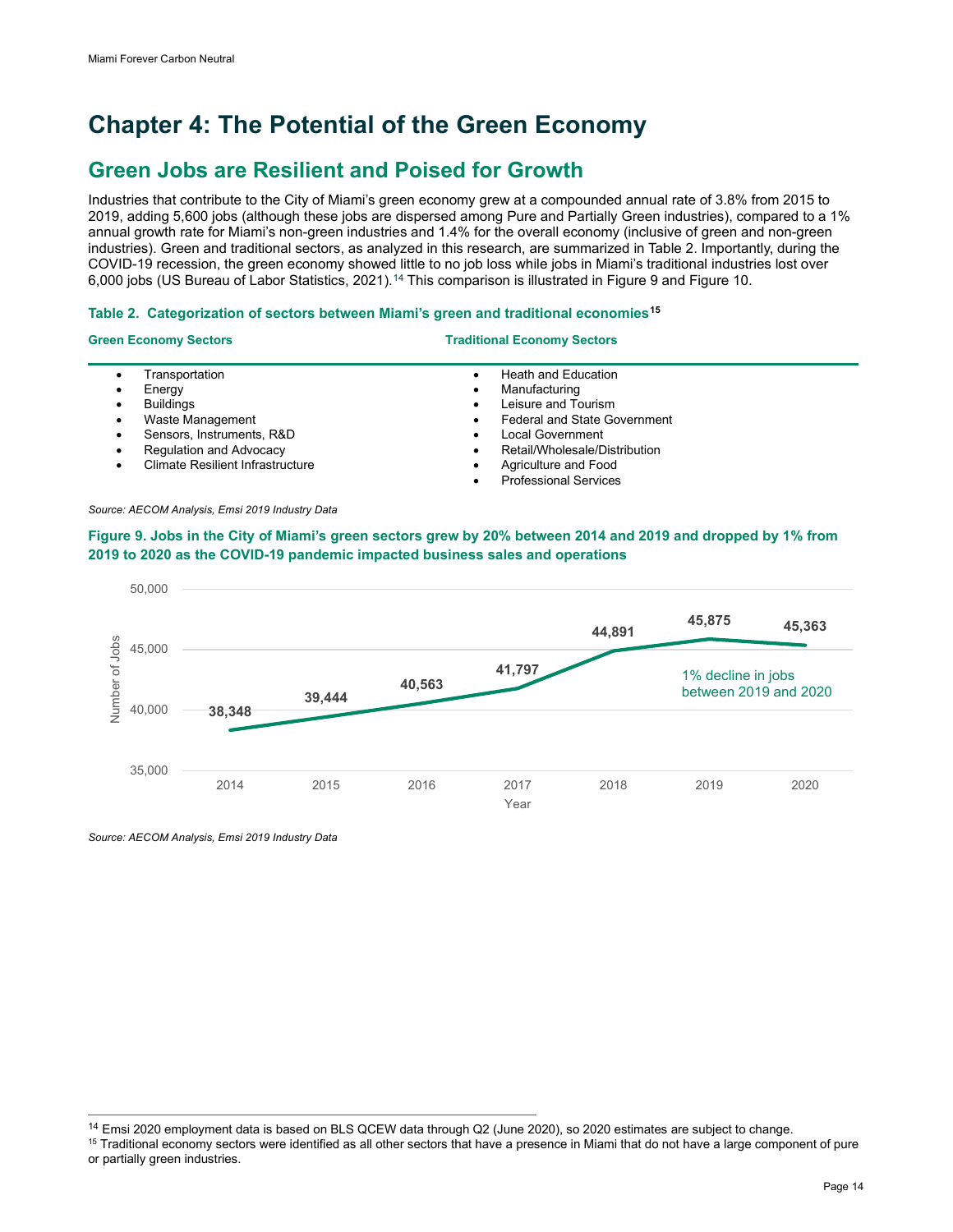

#### <span id="page-14-0"></span>**Figure 10. Jobs in the City of Miami's traditional sectors grew by 7% between 2014 and 2019 and dropped by 5% from 2019 to 2020 as the COVID-19 pandemic impacted business sales and operations**

*Source: AECOM Analysis, Emsi 2019 Industry Data*

#### **The Impacts of Climate Change Drive Demand for Green Goods and Services**

The impacts of climate change, including sea level rise and hurricanes, have led to increased spending by the private sector as more people are investing in weatherization improvements for private property and using alternative financing mechanisms (such as the PACE program) to pay for these improvements.

When considering industries that participate both directly (e.g., Pure and Partially Green industries) and indirectly (e.g., Potentially Green industries) in the green economy, Miami's green economy comprises 30% of Miami's total economic output (GRP) (Emsi, 2020).<sup>[16](#page-14-1)</sup> The industries in Miami's green sectors (e.g., Transportation, Energy, Building Construction, Technical Services, Waste Management, Regulation, and Infrastructure) are estimated to support upwards of 47,400 jobs. Eleven percent of these jobs are green jobs (or jobs that are either in Pure Green industries or the green components of Partially Green industries) while the remaining 89% of jobs have the potential to become green as demand for green goods and services increases.

<span id="page-14-1"></span><sup>&</sup>lt;sup>16</sup> This estimate is derived from job numbers for Pure and Partially Green industries, with a green intensity ratios used to estimate how many green jobs could exist within these Partially Green industries (details on the green intensity methodology can be found in Appendix II). All employment data is provided by Emsi.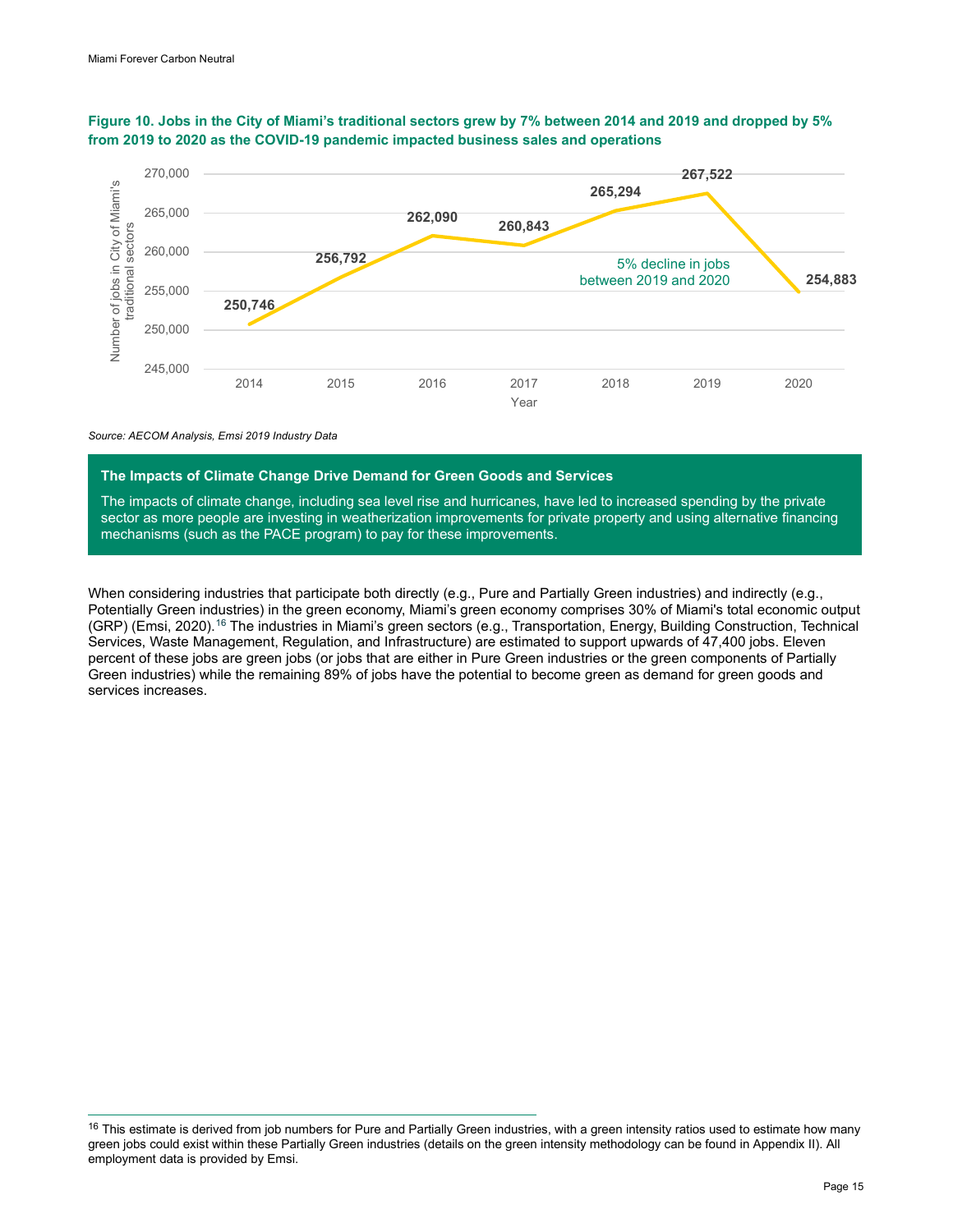



*Source: AECOM Analysis, Emsi 2019 Industry Data*

This demonstrates that the City of Miami has strong potential to transition to a green economy, either by transitioning existing jobs to green ones or creating new green jobs, especially as demand for green goods and services increases with the implementation of the GHG Plan and climate adaptation projects.

### <span id="page-15-0"></span>**Traditional Industries Will Grow the New Green Economy**

The sectors that have historically been key drivers of the Miami region's economic success, such as Healthcare, Education, and Tourism, also contribute to the green economy as the consumers of green goods and services. Industry purchase data shows that traditional sectors rely on roughly \$5 billion in goods and services from green sectors annually, which forms a positive feedback loop between emerging green industries and the City of Miami's broader economy. One clear example is building construction, where traditional industries in Miami spend over \$2 billion annually on the construction and renovations of hospitals, offices, apartments, hotels, and commercial buildings[. Figure 12](#page-16-0) depicts the total amount spent by businesses in traditional, non-green industries on goods and services produced by businesses that participate in the green economy.[17](#page-15-1) As traditional sectors adopt greener practices in the future, such as purchasing EVs, investing in solar, or improving energy and water efficiency of buildings, they will rely on firms within Miami's green sectors.

<span id="page-15-1"></span><sup>&</sup>lt;sup>17</sup> The data should not be interpreted as the amount spent purely on green goods and services, but rather on the overall sectors which encompass evolving green industries. These data illustrate the influence that Miami's traditional economy has had on helping its green businesses grow as it makes decisions on whether and how to make environmentally responsible investments in areas such as green building retrofitting and construction, electrification of buildings and fleets, and sustainable resource management.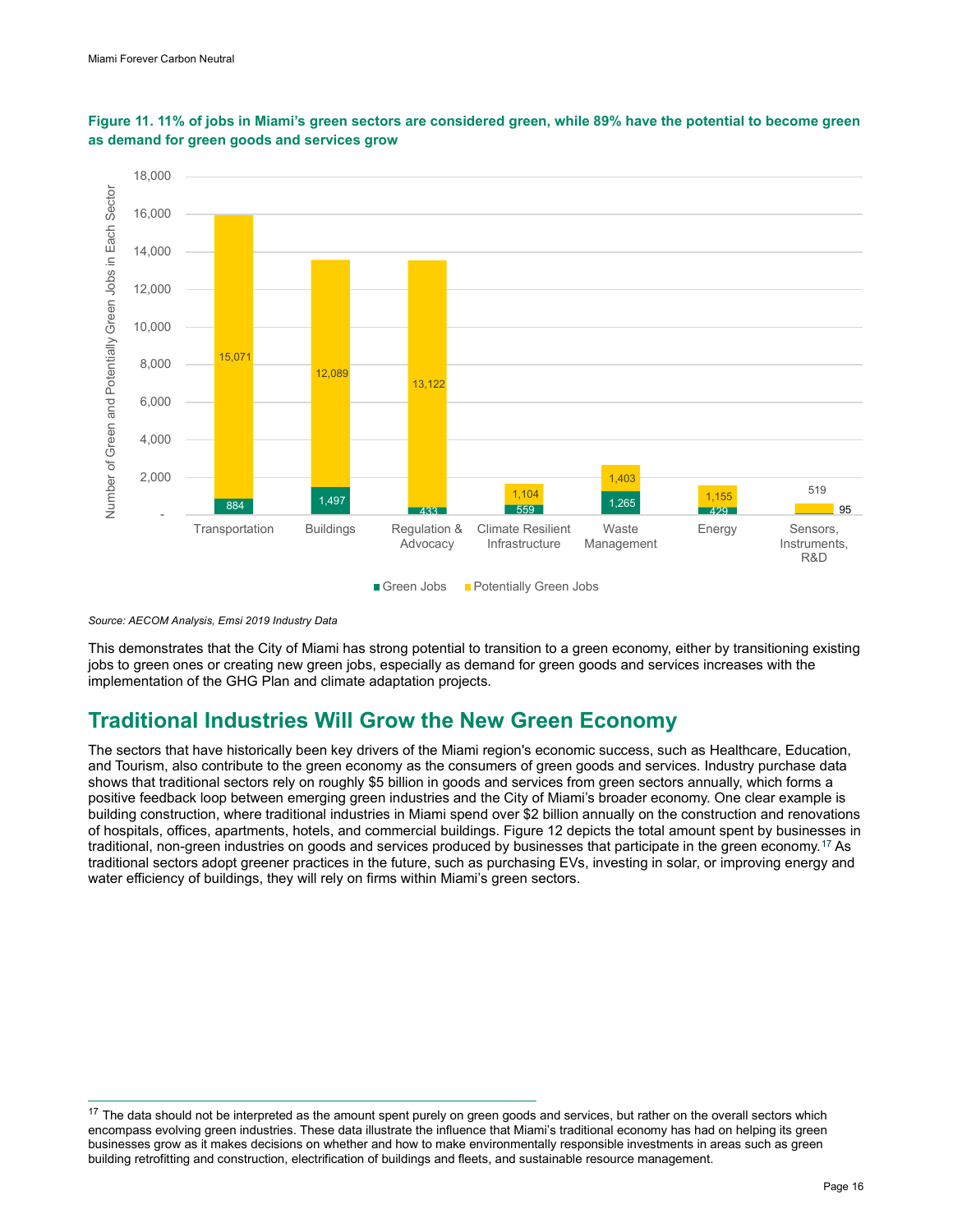

#### <span id="page-16-0"></span>**Figure 12. Businesses in Miami's traditional sectors spent \$5 billion on goods and services from businesses participating in Miami's green sectors in 2019**

*Source: AECOM Analysis, Emsi 2019 Industry Data*

[Figure 13](#page-17-1) shows the average amount spent per industry among traditional sectors on goods and services from either Pure or Partially Green industries. Overall, non-green industries spend about 14% of total purchases in Pure or Partially Green industries. Of these industries, the highest spender is local government, totaling nearly \$330 million in green sector purchases in 2019. While local government's purchases from Pure and Partially Green industries are not *all* green, changes in City policies that lead to more green purchases will have significant influence in "greening" the economy. Spending by traditional industries within the green economy to-date has occurred organically – or, rather, without deliberate economic development or government policies driving demand. Given this, incentives, regulations, and broader market forces have clear opportunity to sway Miami's traditional industries to invest in green goods and services. Given this clear economic linkage between green and non-green industries, public policy efforts that encourage the private sector to make green investments will have ripple effects throughout regional economy, and support pursuit of broader carbon reduction goals.

#### **Growth in Renewable Energy Jobs**

Today, the renewable energy industry in Miami provides over 400 jobs, which is less than 30% of the total jobs in Miami's energy sector. However, renewable energy jobs have grown by 16% in the past decade. This growth is driven by purchases from Miami's traditional sectors (e.g., government, healthcare, tourism), which amounted to nearly \$600 million in 2019. The actions listed below both support GHG reductions and create opportunity to increase demand for renewable energy, which will in turn lead to increased demand for clean renewable energy jobs.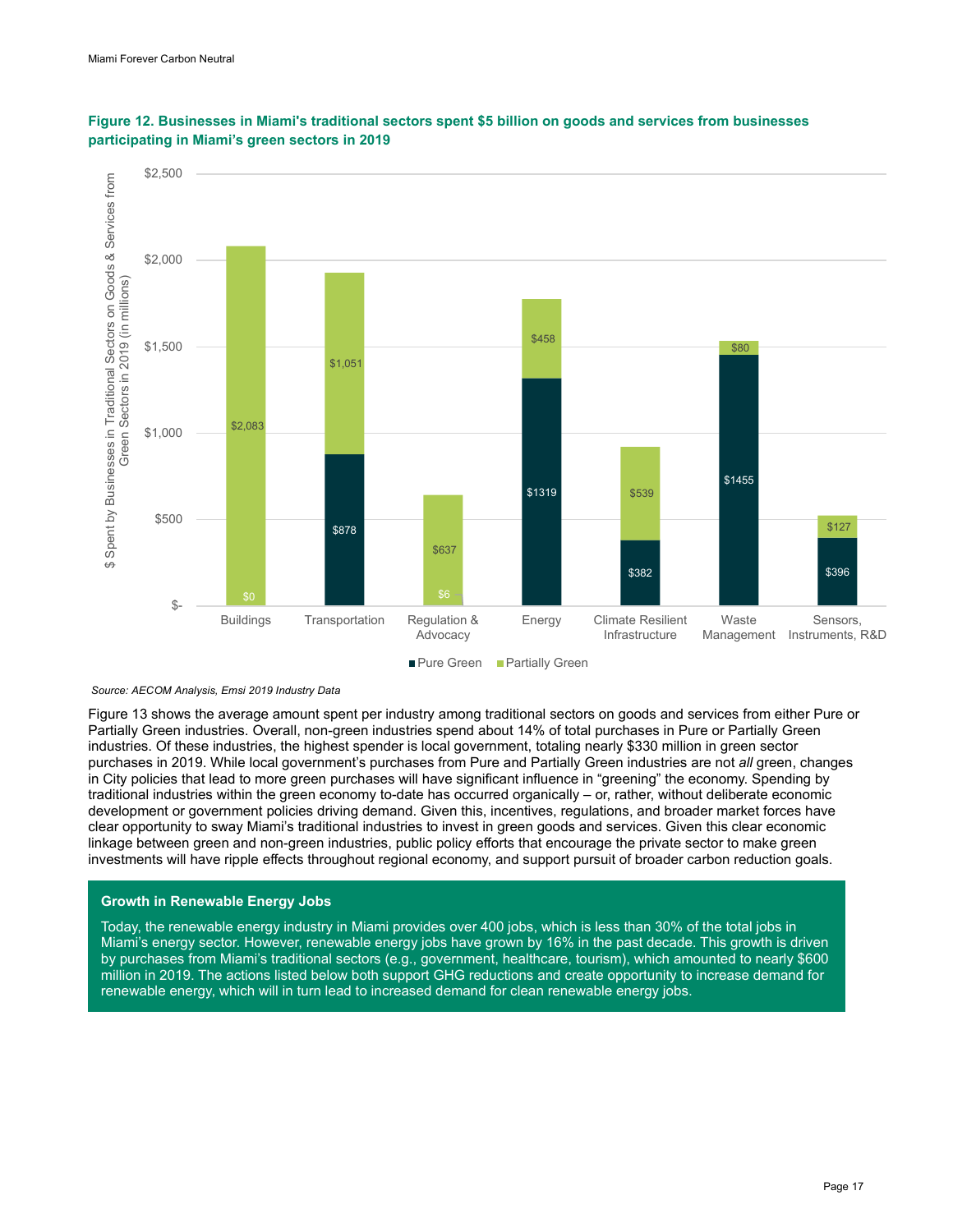

<span id="page-17-1"></span>

*Source: AECOM Analysis, Emsi 2019 Industry Data*

#### **The City of Miami is Already Shaping the Green Economy**

The City has already instituted sustainability-directed policies which are shaping the new green economy, such as requiring buildings over 50,000 square feet to be LEED certified, allocating a fifth of off-street parking spaces to EVs, and allowing solar panels to not contribute to building height maximums. More policies and investments similar to these are anticipated with the implementation of the GHG Plan and other resilience efforts.

### <span id="page-17-0"></span>**Green Jobs Are Higher Paying and More Accessible**

Essential to achieving our broader climate justice agenda is ensuring that underinvested climate justice communities and Black and Brown Miamians have access to living wage career pathways, which the expansion of green industries can provide. Numerous studies confirm that jobs in green industries tend to be higher paying with lower barriers to entry compared to jobs in traditional industries, particularly for renewable energy jobs which tend to require on-the-job training rather than a post-secondary degree (Muro, Tomer, Shivaram, & Kane, 2019). 65% of Miami's green occupations have a median wage that is greater than the local living wage and 60% of them are considered middle skill, which are jobs that require less than a college degree and more than a high school diploma. In comparison, 53% of Miami workers earn a living wage and only 38% of jobs within the broader Miami-Dade County economy are considered middle skill. All green sectors are already expected to grow over the next ten years – even without the implementation of our GHG Plan and broader resilience goals – indicating that growth in the middle-skill, living wage jobs market can be expected.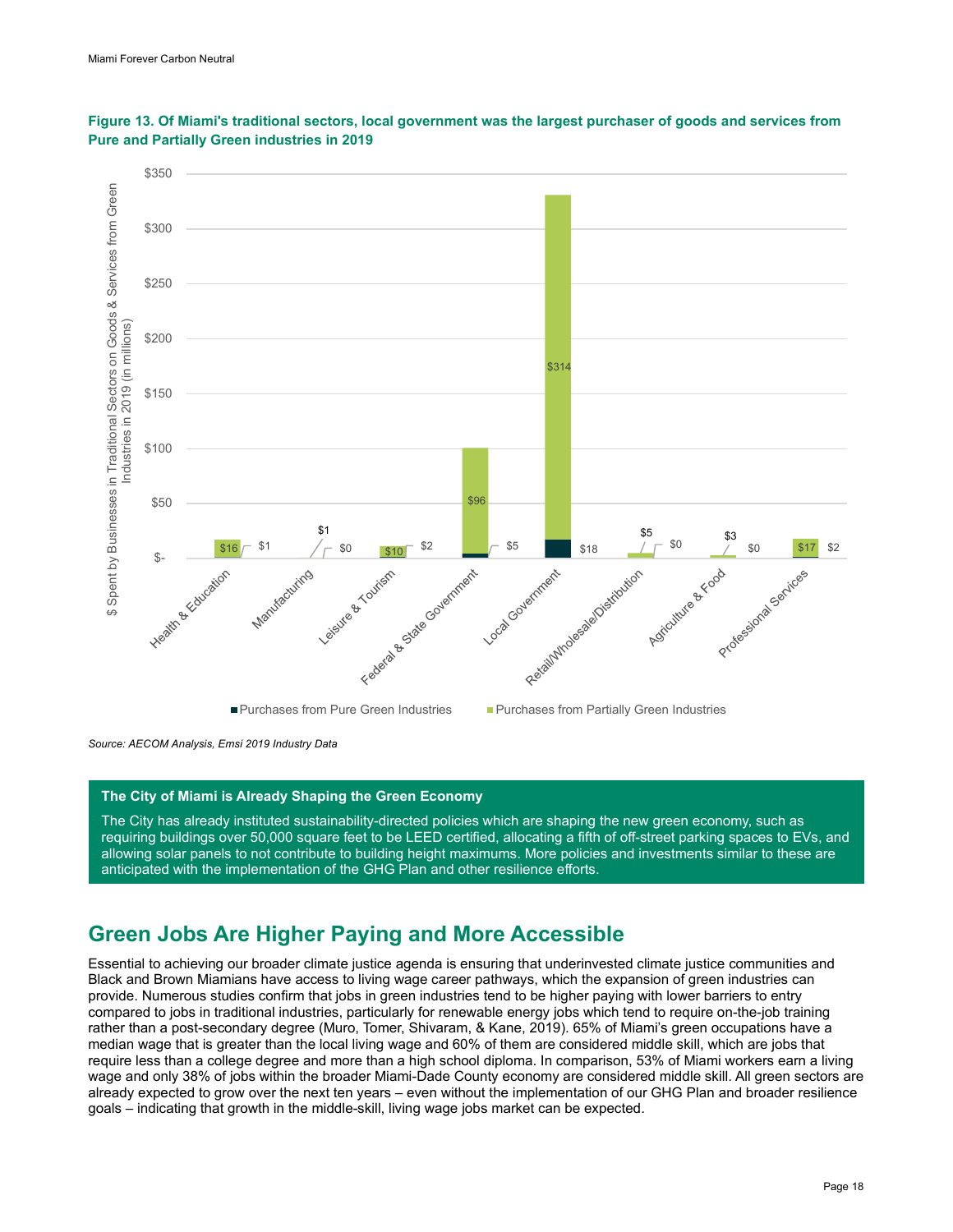# <span id="page-18-0"></span>**Chapter 5: Green Occupations**

Preparing Miami's workforce for new, greener jobs requires understanding which jobs will be in demand and their associated skillsets. Preparation will also need to identify the occupations that are most at-risk for decreased demand as the economy transitions to become greener. For example, an increase in EVs in Miami, which is a top GHG reduction goal, will increase demand for electricians and EV technicians while reducing demand for workers related to combustion engine vehicles. While it will require efforts to monitor the changing needs of green or greening employers in Miami, some studies have tried to synthesize more broadly how skills for green jobs vary from those for traditional jobs. Skill and knowledge areas for green occupations tend to require more scientific knowledge and technical expertise (Muro, Rothwell, & Saha, 2011). As many technician occupations do not require a college degree, but rather an associate's degree, vocational education or on-the-job training, many green job-specific training programs could be accessed through existing technical training and educational programs, such as those offered through Florida International University (FIU), Miami-Dade College, and other local colleges and universities. We – the City of Miami, educational institutions, workforce and economic development organizations, and the private sector – must work together to anticipate these changes in demand for occupations and skills and prepare our workforce accordingly.

Green occupations are divided into three skillset categories, as summarized in [Figure 14,](#page-18-1) that inform workforce training curriculum design and recruiting (O\*NET OnLine, 2020).<sup>[18](#page-18-2)</sup> Occupations in the "green enhanced skills" and "green increased demand" categories already have a presence in Miami and are more likely to have existing workforce training and other skills development resources in place, which will need to be expanded or augmented. "Green, new, and emerging" occupations, meanwhile, are less likely to have training resources and career pathways in place, so developing local talent to fill related jobs will require educational partnerships and curricula development. Full lists of Miami green occupations that fall into each of these workforce training categories are available in [Table 12,](#page-48-0) [Table 13,](#page-52-0) and [Table 14](#page-57-0) in the Appendix. The tables include wage and skill requirement data.

#### **Figure 14. Green Occupation Workforce Training Categories**

#### <span id="page-18-1"></span>Green Enhanced Skills

• Existing occupations that undergo changes to the work and worker skills as the economy becomes greener (i.e., building inspectors, mechanics, and engine specialists). These occupations are more likely to require up- or reskilling programs.

#### Green Increased Demand

• Occupations that face increased demand due to the greening of the economy, but work and worker requirements remain the same (i.e., conservation workers, environmental regulators). These occupations solely require more people to develop necessary skills.

#### Green New and Emerging

• Unique occupations created as a result of the greening of the economy (i.e., solar photovoltaic installers, automotive engineering technicians). These occupations will require new workforce training programs that provide training in specific skillsets.

<span id="page-18-2"></span> $18$  Jobs that are defined as green due to the nature of their work can be defined as "green occupations." An analysis of green occupations provides further detail on the activities, skills and education that will be needed in Miami's growing green economy.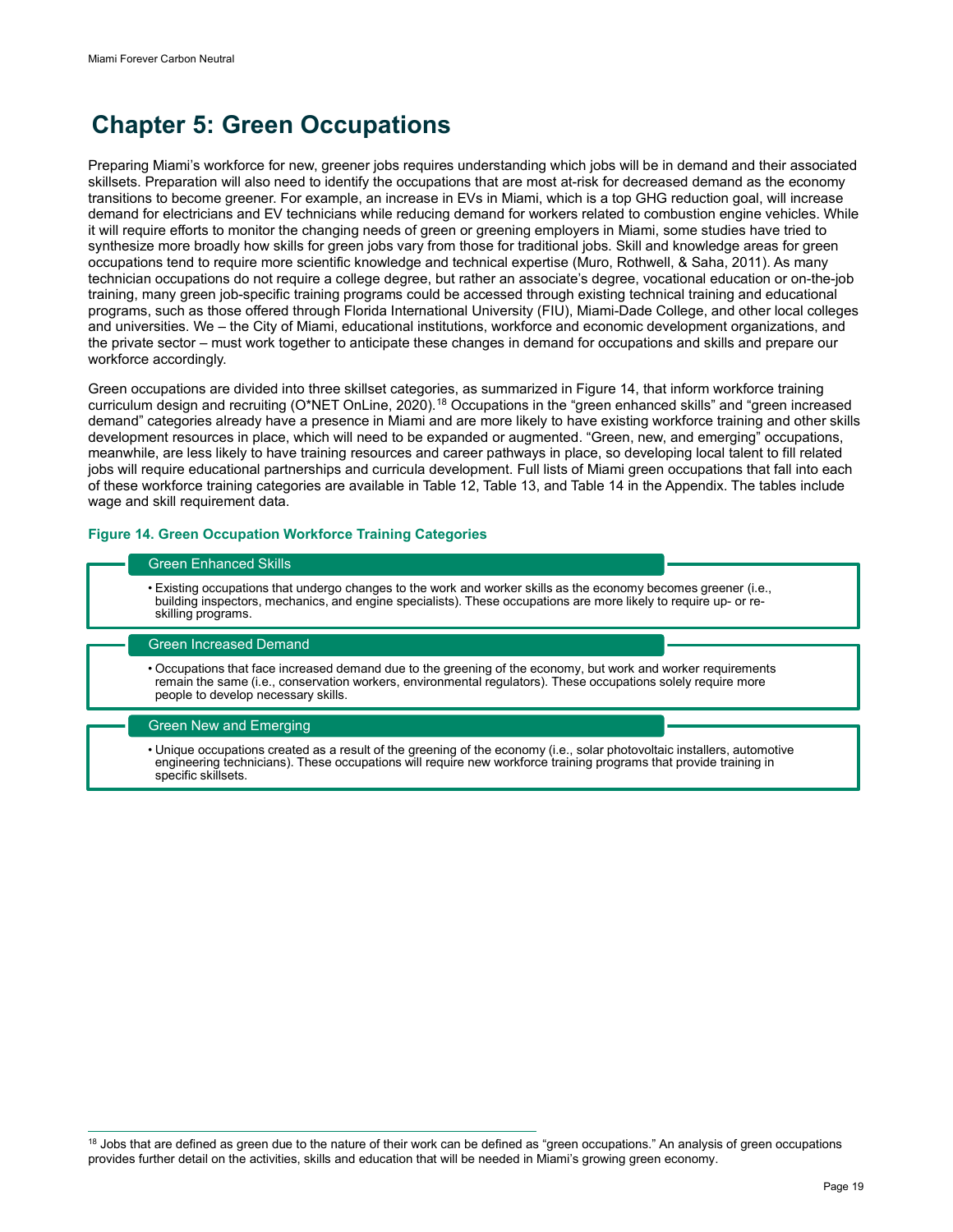#### **Green Buildings & Green Jobs**

The green buildings sector, which includes energy efficiency contractors, electricians, and other specialty contractors, accounts for 35% of Miami's green jobs. Today's green building sector is the result of traditional industries investing in green buildings and retrofits. In 2019, businesses in traditional sectors spent over \$2 billion in Miami's green buildings industry. The buildings sector also offers the opportunity for the most growth in green jobs: green building jobs are currently just 13% of all buildings jobs, leaving 87% of jobs in this industry to become green jobs. As implementation of the GHG Plan takes off and demand for green buildings and retrofits grows, there will be corresponding demand for specialty contractors. Miami's workforce will need to be prepared to fill the increased demand for green buildings jobs or otherwise risk losing them to people outside the region. It will be critical for the City and economic development actors to market green jobs in the buildings industry, particularly to young people, and to develop and expand training pathways tailored to these jobs. New or expanded green workforce development opportunities will need to offer training to people entering the workforce and to re-skilling those already within the buildings and construction industry. Since these jobs tend to pay at or above the living wage, special attention should be given to recruiting and training potential employees from historically underinvested and climate justice communities.

<span id="page-19-0"></span>There are hundreds of green occupations across Miami's core green sectors, all of them with varying growth potential, which can make workforce training prioritization challenging, especially in a context of limited resources. Many occupations, however, are prevalent across multiple green sectors, which makes them ideal targets for workforce training programs. Programs that provide the skills and educational training for multi-industry occupations are more likely to see students match with relevant jobs. Miami's green occupations with the highest "frequencies" across green sectors are summarized i[n Table 3.](#page-19-0)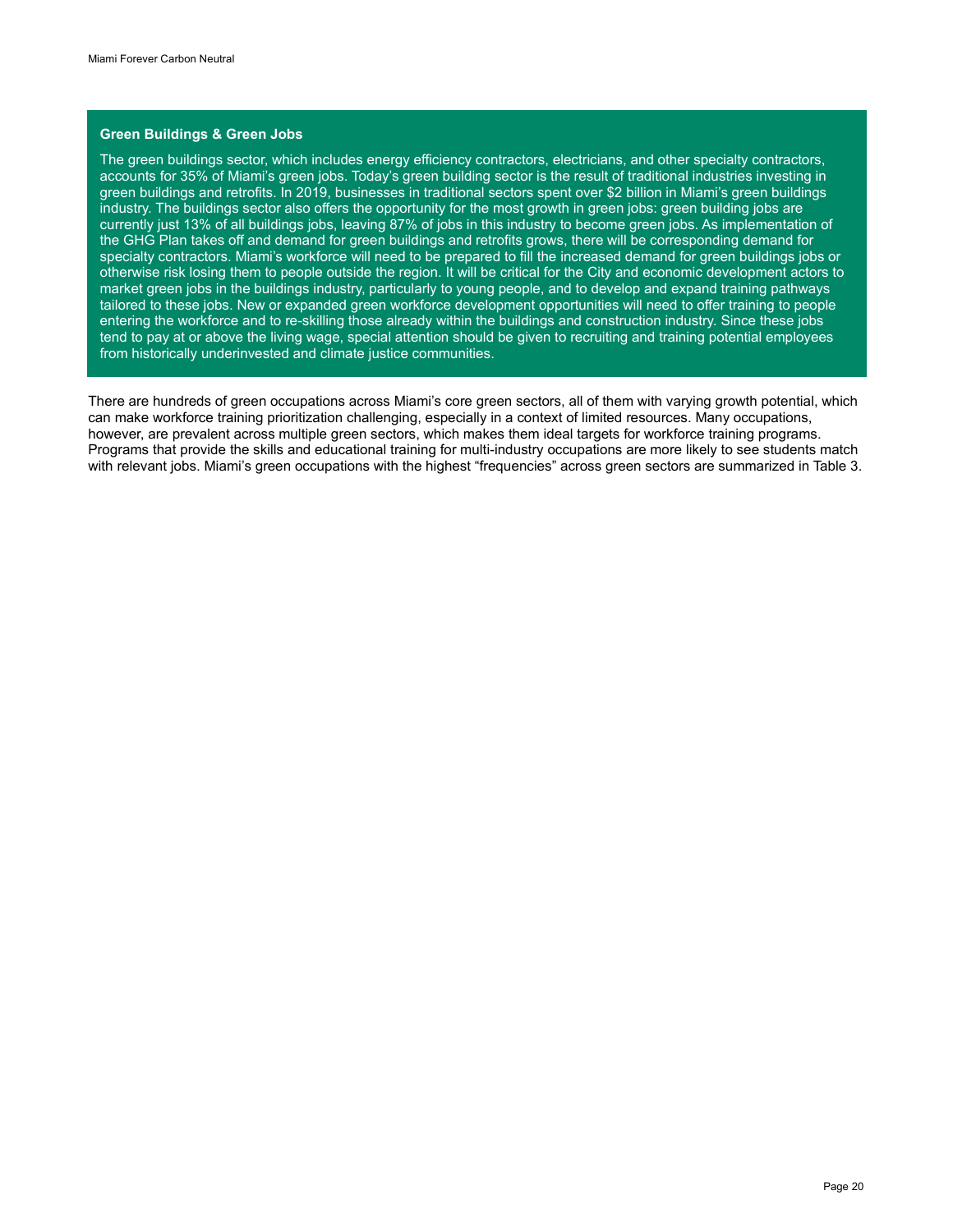#### **Table 3. High frequency green occupations**

| <b>Occupation</b>                                                                 | <b>Compound Annual Job</b><br>Growth (2015 - 2019) | <b>Median Hourly</b><br><b>Earnings</b> | <b>Work Experience</b><br><b>Required</b> | <b>Typical Entry Level</b><br><b>Education</b> |
|-----------------------------------------------------------------------------------|----------------------------------------------------|-----------------------------------------|-------------------------------------------|------------------------------------------------|
| <b>Construction Laborers</b>                                                      | 10%                                                | \$14.08                                 | None                                      | No formal credential                           |
| Laborers and Freight, Stock, and<br><b>Material Movers</b>                        | 12%                                                | \$12.92                                 | None                                      | No formal credential                           |
| Electricians                                                                      | 5%                                                 | \$20.04                                 | None                                      | High school diploma or<br>equivalent           |
| General and Operations Managers                                                   | 16%                                                | \$42.72                                 | 5 years or more                           | Bachelor's degree                              |
| First-Line Supervisors of<br><b>Construction Trades and Extraction</b><br>Workers | 8%                                                 | \$26.92                                 | 5 years or more                           | High school diploma or<br>equivalent           |
| First-Line Supervisors of Mechanics,<br>Installers, and Repairers                 | 2%                                                 | \$28.42                                 | Less than 5 years                         | High school diploma or<br>equivalent           |
| Cargo and Freight Agents                                                          | 9%                                                 | \$17.97                                 | None                                      | High school diploma or<br>equivalent           |
| Maintenance and Repair Workers,<br>General                                        | 8%                                                 | \$17.01                                 | None                                      | High school diploma or<br>equivalent           |
| Operating Engineers and Other<br><b>Construction Equipment Operators</b>          | 11%                                                | \$20.97                                 | None                                      | High school diploma or<br>equivalent           |
| <b>Cement Masons and Concrete</b><br><b>Finishers</b>                             | 8%                                                 | \$19.21                                 | None                                      | No formal credential                           |
| <b>Civil Engineers</b>                                                            | 2%                                                 | \$39.00                                 | None                                      | Bachelor's degree                              |
| Roofers                                                                           | 14%                                                | \$14.45                                 | None                                      | No formal credential                           |
| Bus and Truck Mechanics and Diesel<br><b>Engine Specialists</b>                   | 4%                                                 | \$23.49                                 | None                                      | High school diploma or<br>equivalent           |
| <b>Industrial Truck and Tractor</b><br>Operators                                  | 6%                                                 | \$15.70                                 | None                                      | No formal credential                           |
| <b>Sheet Metal Workers</b>                                                        | $-8%$                                              | \$19.53                                 | None                                      | High school diploma or<br>equivalent           |
| Architects, Except Landscape and<br>Naval                                         | 3%                                                 | \$31.17                                 | None                                      | Bachelor's degree                              |
| Helpers--Installation, Maintenance,<br>and Repair Workers                         | 1%                                                 | \$12.87                                 | None                                      | High school diploma or<br>equivalent           |
| Industrial Machinery Mechanics                                                    | 4%                                                 | \$20.01                                 | None                                      | High school diploma or<br>equivalent           |
| Inspectors, Testers, Sorters,<br>Samplers, and Weighers                           | 8%                                                 | \$17.10                                 | None                                      | High school diploma or<br>equivalent           |
| Production, Planning, and Expediting<br>Clerks                                    | 22%                                                | \$17.98                                 | None                                      | High school diploma or<br>equivalent           |

*Source: AECOM analysis of Emsi occupation data based on O\*NET green occupation classifications*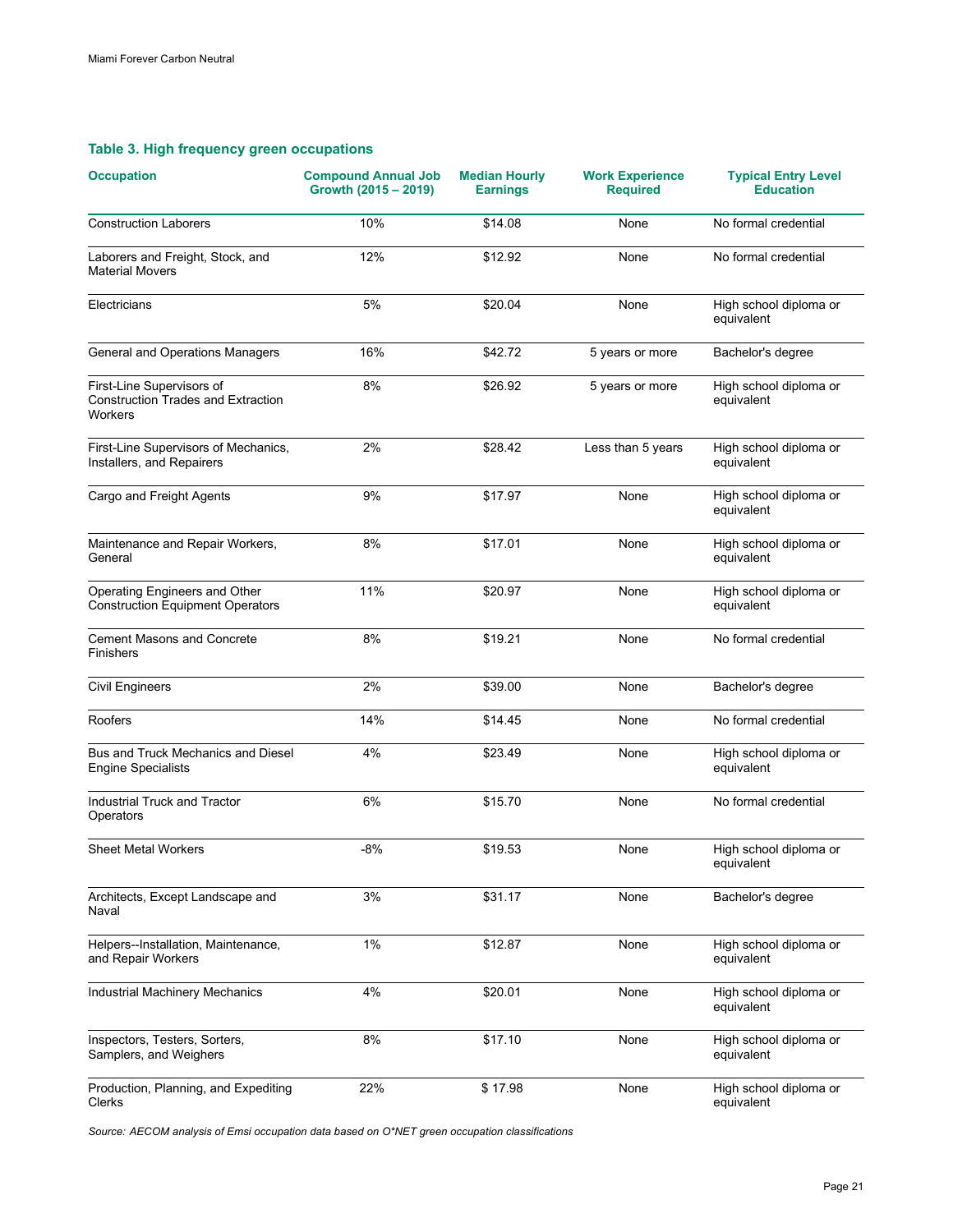#### **The Promise of Electric**

Critical to accelerating EV adoption will be the availability of charging station infrastructure, electricians to support charging station infrastructure, and technicians to support EV maintenance. With more EVs scheduled to arrive in the market within the next year and car companies transitioning to all-electric vehicle stocks, demand for EV mechanics is already expected to grow in the coming years, and the actions presented in the GHG Plan will further catalyze this demand. Mechanics, particularly bus and truck mechanics, make well above the living wage (\$24 per hour compared to the living wage of \$18 per hour), so increased demand for these jobs will create important opportunities for Miami's workforce. While Miami-Dade College already offers an EV mechanic training program, additional training programs could be offered, along with targeted marketing and recruitment strategies. Likewise, increasing awareness of the opportunities and benefits of the electrical trade, and specifically the EV charging station certification, including the trade's wage and growth benefits, will ensure that Miami has a workforce that is able to support widespread EV adoption.

# **Chapter 6: Opportunities and Barriers to Growing Miami's New Green Economy**

Regional economies are not only comprised of individual companies producing and selling goods and services to customers but also of entire networks of actors – including the public sector, educational institutions, funders, civic leaders, and nongovernmental organizations (NGOs) – that contribute to the conditions required to support economic growth. Understanding Miami's existing green economy not only requires identifying green industries and measuring its GRP and living wage jobs, but also understanding which parts of the local and regional ecosystem are supporting (or hindering) sustained green economic growth.

The following summary draws from over 20 interviews with local stakeholders representing public, private, and nonprofit sectors and civic institutions. The summary identifies both facilitators of the green economy and factors that are otherwise inhibiting sustained green economic growth across Miami's growing green economy ecosystem.

### **Opportunities**

- **Local government prioritization of resilience is central to the Miami green economy.** Expected growth in Miami's green economy will, in large part, be driven by the City's planned infrastructure investments under the \$400 million Miami Forever Bond and stormwater master plan update and the County's Water and Sewer Department (WASD) capital upgrades related to environmental protection and climate adaptation, among other notable capital investments.
- **Implementation of our GHG Plan will lead to increased green growth in the Buildings, Transportation, and Energy sectors.** The actions that are expected to directly lead to economic growth, including the creation of new jobs, are summarized below:

#### *Goal 1: GETTING AROUND MIAMI*

- G-2: Collaborate with Miami-Dade County and local advocacy groups to increase utilization of biking as a transit method by implementing the Bicycle Master Plan and expanding the number of protected, green bikeways.
- G-3: Expand micromobility options throughout the entire city including Citi Bikes, scooters, and electric bikes.
- G-4: Develop a Trolley Master Plan including a long-term vision for the program and route updates.
- G-8: Work with partner entities to create bus lanes in strategic, key corridors.
- G-10: Improve pedestrian experience and safety through investments in sidewalks such as ADA compliance measures and increasing number of crosswalks, especially in low-medium income areas.

#### *Goal 2: RENEWABLE ENERGY*

- R-4: Provide additional policy and financial incentives to encourage private solar installations and identify incentives that would appeal to owners of affordable housing.
- R-6: Partner with community organizations such as local nonprofits, trade organizations, and electric and gas utilities, to develop a building electrification education program to provide information and technical assistance.

#### *Goal 3: ELECTRIC VEHICLES*

- EV-3: Partner with major employers and multifamily building owners to install EV chargers in parking lots/garages.
- EV-4: Build on EV Capability Ordinance to require EV charger installations in new developments starting in 2025.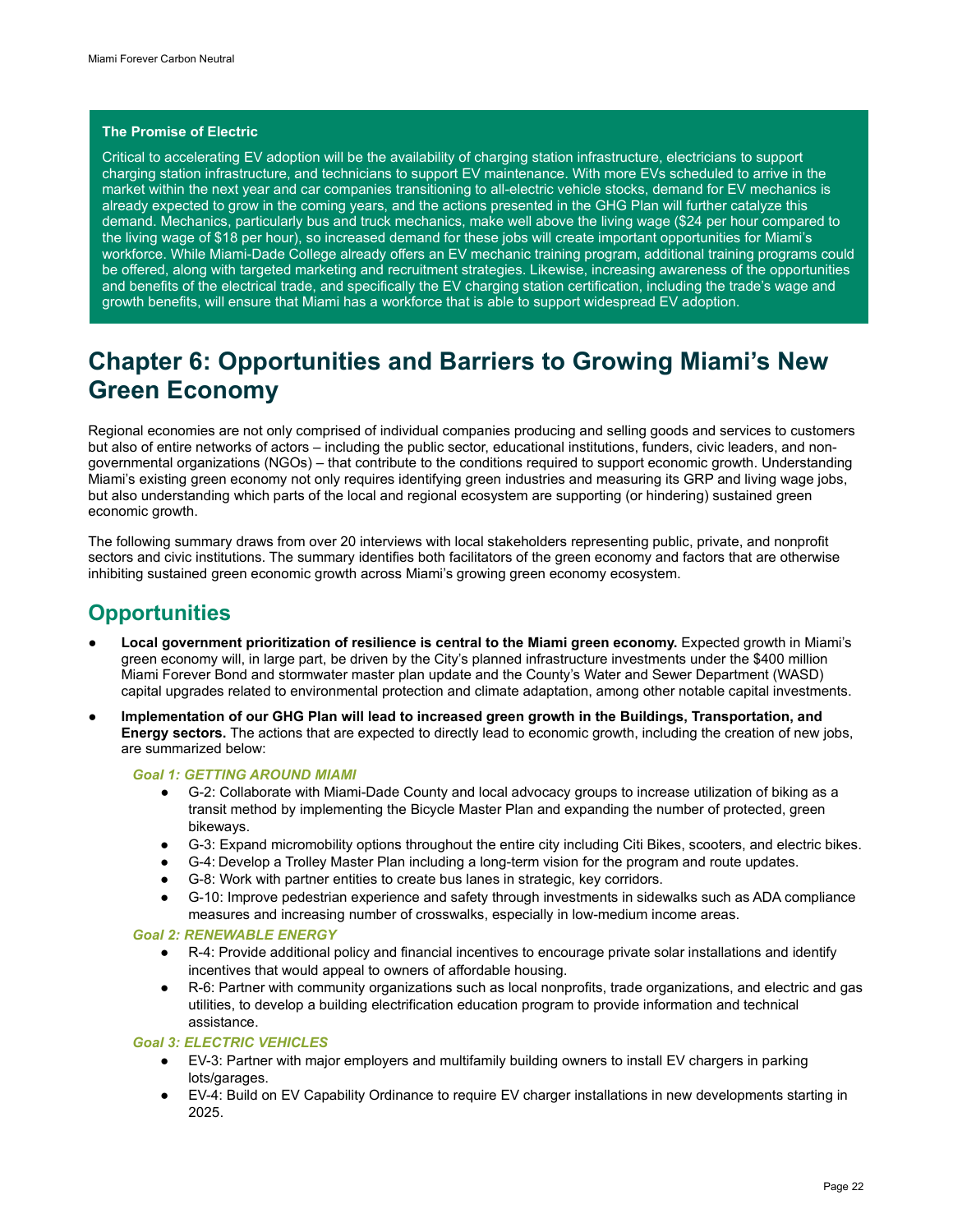#### *Goal 4: ENERGY EFFICIENCY*

- E-1: Implement Building Efficiency 305 (BE305) program requiring energy benchmarking and disclosure for commercial, multi-family residential, and City of Miami municipal buildings over 20,000 sq. ft.
- E-4: Adopt a residential, single-family home energy rating and disclosure ordinance.
- E-5: Adopt building performance standard for commercial, multi-family residential, and City of Miami municipal buildings over 20,000 sq. ft.
- E-6: Establish residential, single-family home energy conservation requirements.

#### *Additional Enabling Actions*

- A-11: Develop a financial and technical assistance program that helps residents, particularly low-income, to pursue climate action.
- **Miami's colleges, universities, and educational institutions are a critical pillar to the city's overall economic strength and to the local green economy, both in terms of workforce training and research and development**. Today, Miami colleges and universities offer courses that directly support many of its green economy sectors, including environmental engineering and protection (University of Miami, Florida International University), sustainable management (University of Miami, Florida International University), building efficiency (University of Miami) and construction trade programs (Florida International University), and EV-related technical skills (Miami Dade College's advanced automotive service technology certificate). Several of these institutions also serve as workforce intermediaries, providing direct access to technical skills training and employment opportunities. Miami-Dade College and Miami-Dade Unified School District also have a track record of working with construction and development companies to attract students to the construction industry, an industry that, on average, offers living wage jobs and job security. Likewise, Florida International University (FIU) has partnered with JP Morgan Chase and local employers to offer Urban Potential Laboratories (UP Labs) which specifically prepares students for middle-skill jobs in high-demand industries. It is this strong foundation of educational assets, which will need to grow and expand in anticipation of increased demand, that will enable Miami to flourish as a green workforce hub.
- **Small but growing green finance and risk management industries are developing in the South Florida region. The finance and risk sectors have an important role to play in providing capital to Miami's climate adaptation projects and providing funding for growing green industries.** Miami already has a strong presence of banks and financial institutions and the the South Florida economy – and climate – is an ideal setting for testing financial instruments and expanding green investment portfolios. Combined, the Miami Forever Bond, GHG Plan, and Venture Miami signal to investors and financial institutions that there is a growing market for green finance and risk management services. There is also potential to grow existing financial institutions and resources, like the Climate First Bank or Solar and Energy Logan Fund (SELF), and attract green businesses accelerators or venture capital firms that provide seed funding.
- **Growing demand – both nationally and locally – for sustainable, renewable, and green goods and services has led to economies of scale and, thereafter, declining costs, creating a virtuous cycle in which "green" is becoming more and more affordable**. This is also evidenced by FPL's growing investment in solar energy, demand for solar panels on private residences, demand for EVs and charging infrastructure, and the airport's energy efficiency overhauls. The expectation is that costs will continue to decline as demand, in Miami and beyond, leads to increased innovation and reaches higher quantities of scale.

### **Barriers**

- **While there is regional consensus about the importance and potential of Miami's new green economy, there is no champion to focus energy on growing the green economy**. A leader is needed to ensure that a functioning ecosystem is in place to support future job creation, to facilitate creation and access to living wage jobs to our Black and Brown populations, and to develop partnerships with local workforce intermediaries and universities. The pockets of the green economy that are particularly active and visible, such as in the Transportation, Buildings, Energy, and Climate Resilient Infrastructure, are mostly operating independently of one another. The actors within these sectors, including private enterprises, nonprofits, civic organizations, and educational institutions would benefit from stronger connections and alignment of goals and resources.
- **While the City of Miami has made considerable progress in working toward shared goals across sustainability and resilience, City economic and workforce development efforts related to green jobs are fragmented**. The City has limited capacity to engage with emerging green firms to better understand how evolving public sector investments (GHG Plan) will impact their industries and future job creation. The lack of a city-level economic development arm was noted as a specific concern, alongside need for more deliberate strategies to leverage city procurement rules to accelerate green opportunities.
- Although the COVID-19 pandemic and economic recession are beginning to wane, the pandemic has had **consequential impact on Miami's economy with many Miamians still out of employment, particularly lowincome Black and non-white Hispanic residents**. In response, City leaders have the opportunity to leverage federal and state resources to explicitly support job creation in sectors best positioned to drive growth and creation of good jobs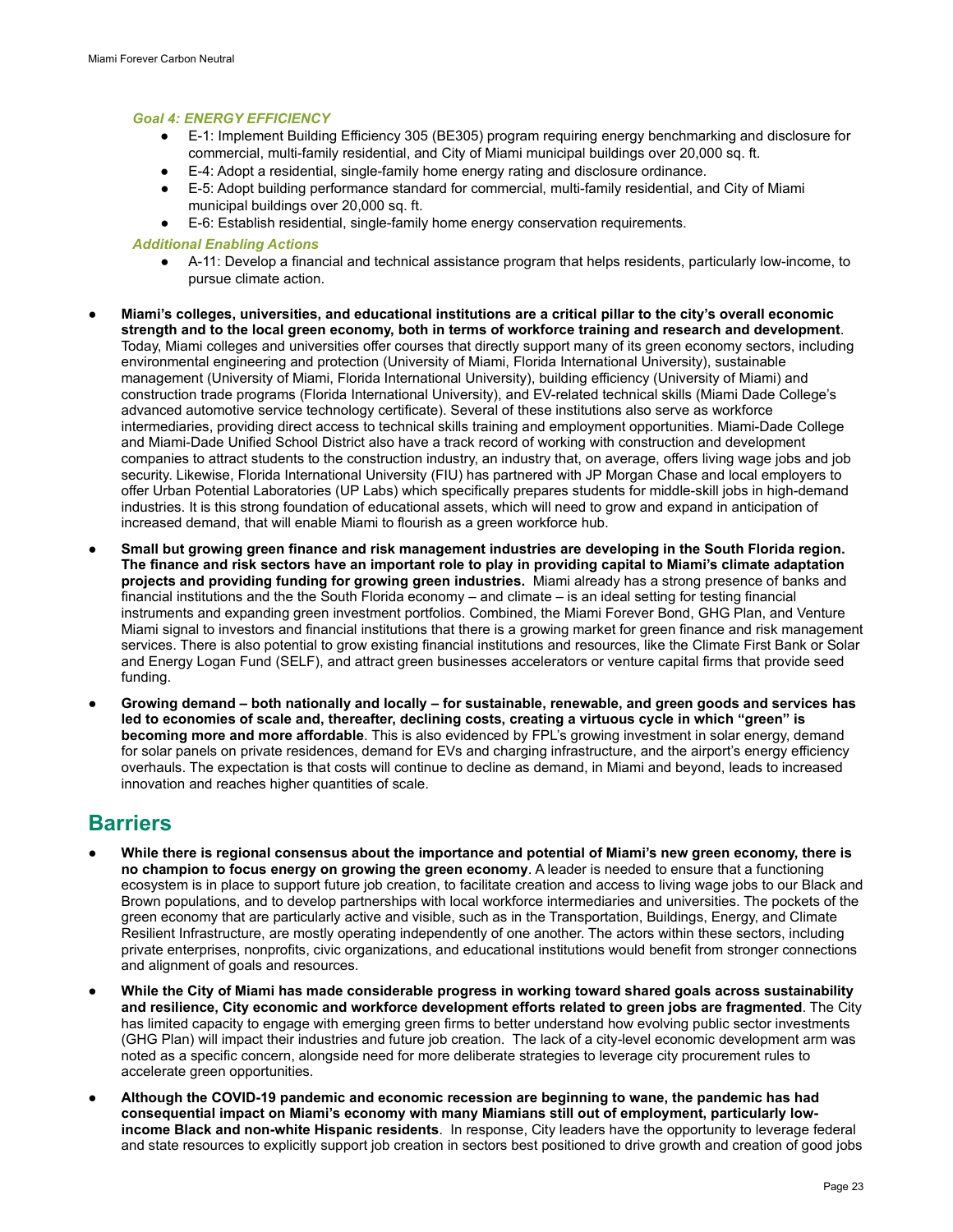over the next 10-20 years, which includes the industries across the green sectors. The decisions made today about economic recovery will have shape the economy, community, and the environment today and in the decades to come.

● **Workforce development programs, middle-skill employers, and Miami's public-school system require partnerships, resources, and clear direction on how to prepare the local workforce for the green economy**. To ensure that Miami has the workforce to support the growth of the green economy, it will need to ensure that its workforce is trained for green occupations. Presently, employers across industries, including Transportation, Buildings, and Technology sectors, hypothesize that the region's skilled talent supply is insufficient to meet current and future demand (JPMorgan Chase & Co., 2015). Meanwhile, lower-skilled younger residents and adults report that it is difficult to access high-demand occupations for a variety of reasons, including skill and education requirements and visibility of opportunities. Indeed, many lower-income residents, particularly Black and non-white Hispanic residents, are most often in need of middle-skill jobs, lack high school diplomas, GEDs, and/or English language proficiency and are thus not necessarily positioned to pursue these opportunities (JPMorgan Chase & Co., 2015).

# **Chapter 7: Actions that will Catalyze and Support the Growth of a New Green Economy**

Today, Miami's green economy ecosystem includes many actors that are operating, for the most part, independently of one another. These actors lack a supportive ecosystem to help them grow, hire, increase their impacts on the local economy, and provide equitable opportunities. Our goal is to ensure that green industries have a pathway for growth and that the City plays an active role in paving the way for new green economic growth and employment. This includes preparing underemployed workers for new green opportunities, engaging with the current and potential green job holders, fostering connections between stakeholders, and building business and workforce training capacity and synergies across the entire ecosystem. While the City has an important role to play in the new green economy, growing an equitable New Green Economy will require partnerships and actors from all sectors of Miami's economic ecosystem. The City-led actions are intended to encourage broader, collective actions from the City's economic development, workforce development, and climate justice stakeholders.

#### **City Authority**

As discussed in the GHG Plan, the City of Miami faces practical constraints on its ability to influence all GHG emissions. The same is true for the City's ability to direct and influence the local economy – we can directly make change through just a few select channels. We can play an impactful role in creating demand for green goods and services by purchasing those items, making requirements through permitting and contracting, and leading by example and through partnerships. The City-led New Economy actions leverage the City's existing resources (e.g., staff), programs (e.g., Summer Youth Connect program, Opportunity Center), authority (e.g., zoning and procurement), and regional leadership to influence Miami's economy.

#### **State of Illinois' Climate and Equitable Jobs Act**

In September 2021, Illinois Governor J.B. Pritzker signed the Climate and Equitable Jobs Act, setting the state on a course to phase out fossil fuels in the power sector by 2045. The act more than doubles renewable energy funding, expands energy efficiency programs, and invests \$115 million per year for green job creation in disadvantaged communities. The bill includes a comprehensive effort to transition workers and municipalities away from fossil fuels, establishing a "displaced worker bill of rights" to provide training and benefits to transitioning workers, replacing lost local property tax revenue from energy sources, and investing in job training, an incubator program for clean energy firms, and a clean jobs workforce network for "equity-focused populations."

#### **Vancouver's Greenest City Action Plan**

Vancouver's Greenest City Action Plan included a major effort to increase the number of green jobs and businesses engaging in greening their operations. This plan included two green economy targets: the first to double the number of green jobs from 18,250 in 2010 by 2020, and the second to double the number of companies actively greening their operations, from the 5% who were in 2011. The effort, still ongoing, significantly increased the number of jobs in green building construction, local food production, and green transportation-related industries.

#### **Toronto's Green Jobs Metrics**

The City government of Toronto actively tracks and develops its green jobs and workforce, which it estimated in 2019 to include about 60,000 workers. The City has commissioned research on developing and managing regional economic clusters, emphasizing a firm-neutral, collaborative approach to economic development at the industry level. The City has rolled out a Green Market Acceleration Program (GMAP) to coordinate between green firms, investors, and City officials. Toronto accommodates GMAP participants by lending them use of City-owned infrastructure for research, pilots, and demonstrations.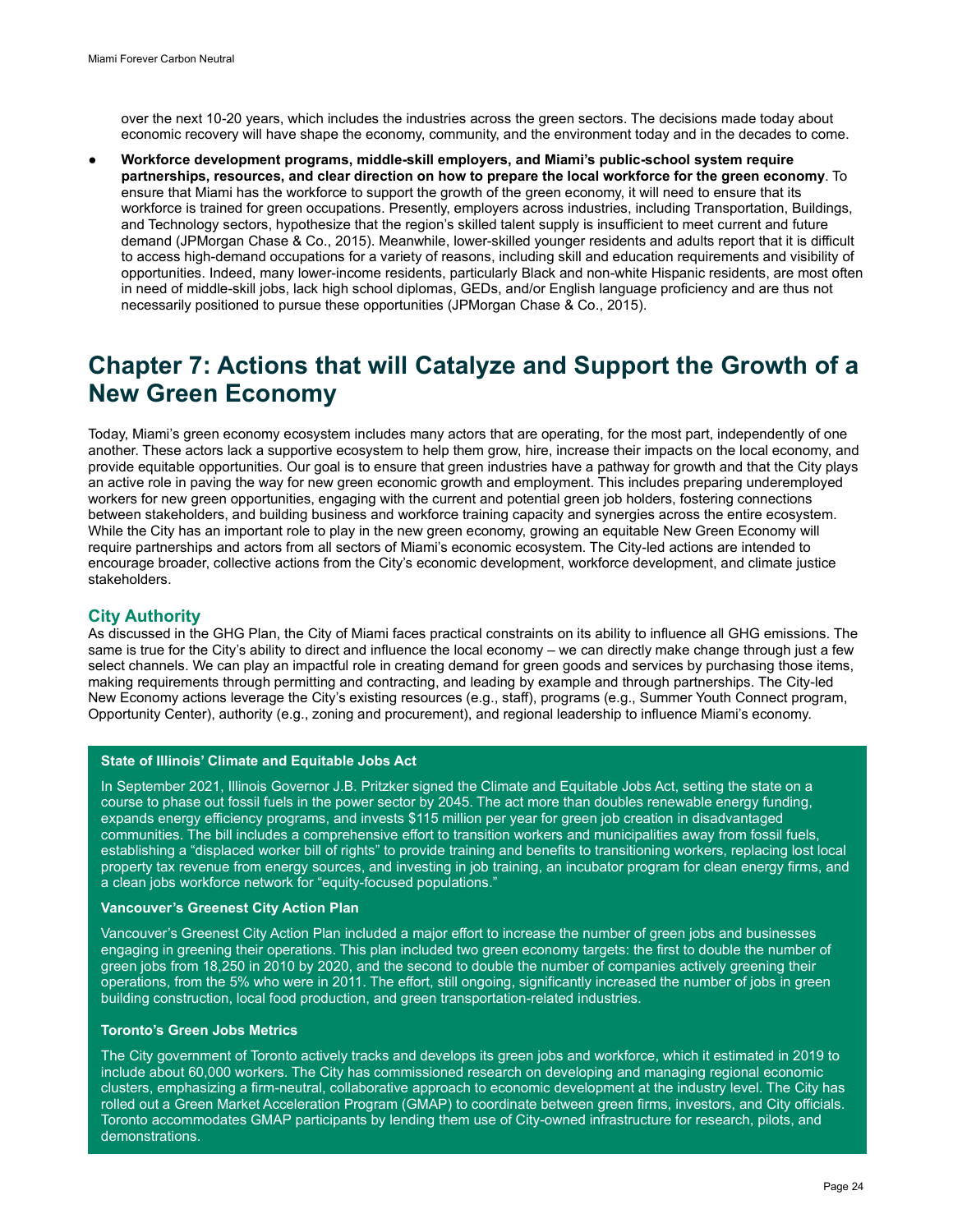#### **Community Leadership and Regional Action**

The green economy is bigger than just the City of Miami and its borders – it extends across the entire South Florida region and beyond. Efforts to grow the green economy need to involve the Greater Miami region and its economic and workforce development institutions, including the Beacon Council, the Chamber of Commerce, plus a deep bench of colleges, universities, and foundations. All these actors are already active in Miami's green economy ecosystem in some sort of capacity, either by supporting workforce and educational development, recruiting green industries, or funding community needs. The proposed partner led actions, detailed in Table 4 along with the City-led actions, could be led by a regional green economy champion or could be dispersed across various entitites working together to grow the green economy.

#### **Los Angeles' Green New Deal & Green Jobs Target**

The City of Los Angeles followed up on its 2015 Sustainable City pLAn with its 2019 Green New Deal, setting more aggressive GHG emissions reduction goals and a more ambitious economic agenda. The plan aims for City carbon neutrality by 2050. Among its targets are creating 300,000 green jobs in the City by 2035 and 400,000 by 2050, increasing green sector investment by \$2 billion by 2035, and eliminating the gap between City and county unemployment. Initiatives to achieve these goals will include developing green jobs pipelines at community colleges and technical schools, creating private sector partnerships to boost apprenticeships, and offer job retraining for those displaced by the green energy transition and automation. The City also plans to offer more tax incentives, subsidized loans, and regulatory assistance for green investment (City of Los Angeles, 2019).

#### **Colorado Community College System's Career Pathways Website**

The Colorado Community College System developed an extensive website focused on careers in advanced manufacturing (Colorado Community College System, 2021). Their effort provides unique industry maps to highlight occupations positioned for near term growth, placed in context with career pathways that provide clarity regarding how to get from lower wage opportunities to higher wage opportunities.

### **New Green Economy Actions**

All of these actions will require continuous engagement with impacted workers, particularly those from waning industries and those who are un- and under-employed, green job holders, and Pure, Partially, and Potentially Green industries. Sustained engagement and collaboration will ensure that the new green economy is working for Miamians.

The objectives of the New Green Economy report spell out GROW. The breakdown of the GROW framework is as follows:

- G Grow the Green Economy Ecosystem
	- $\circ$  Strong regional economies are underpinned by an ecosystem of actors that each play important roles in facilitating economic growth. To grow Miami's green economy, we must consider all factors that support a growing economic ecosystem, including local leadership and business and industry networks.
- R Recruit and Retain a Green Workforce
	- A critical component of Miami's economy is its workforce. A workforce that is prepared to capitalize on new and expanded green job opportunities will be attractive to green industries. Likewise, a key driver of this Green Economy Plan is ensuring that our workforce has opportunity to access resilient, living-wage jobs.
- O Open Occupational Pathways
	- We the City of Miami, educational institutions, workforce and economic development organizations, and the private sector – must work together to create green occupational pathways – from education to job placement - that allow more Miamians to access living wage jobs.
	- W Welcome and Support Green Industry
		- Inviting and attracting green industries to invest, hire, and grow their businesses here is, ultimately, the goal of this Green Economy Plan. These green industries will not only bring jobs and economic diversity to Miami but will also ease the transition to a carbon-free future. These actions are intended to invite and support green industry in Miami.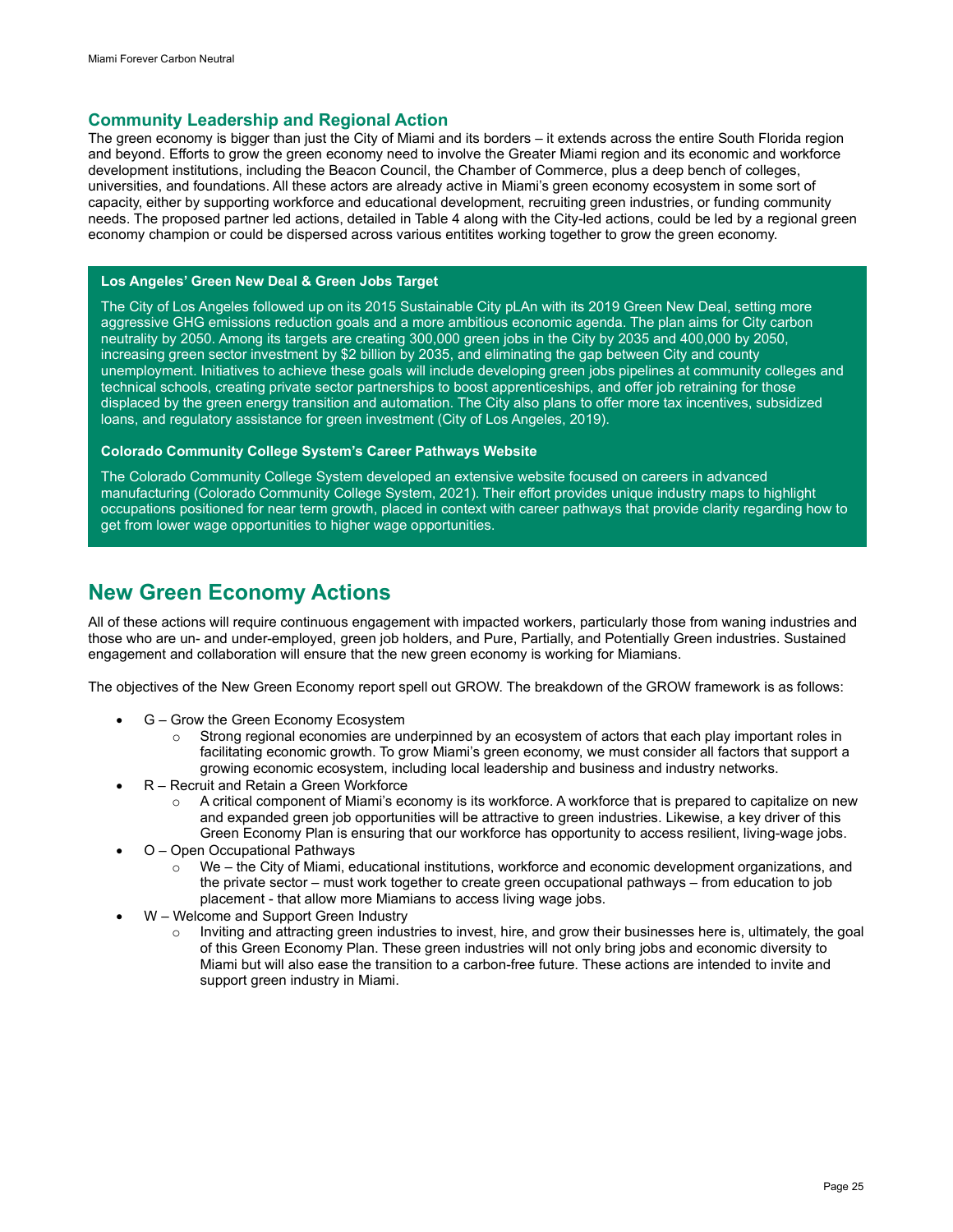#### **Table 4. New Green Economy Actions for City of Miami**

| <b>Grow the Green Economy Ecosystem</b>                                                                                             |                                                                                                                                                                                                                                                                                                                                                                                                                                                                                                                                                                                                                                                                                                                                                                              |                                                                                                                                                                                                                                                                                           |
|-------------------------------------------------------------------------------------------------------------------------------------|------------------------------------------------------------------------------------------------------------------------------------------------------------------------------------------------------------------------------------------------------------------------------------------------------------------------------------------------------------------------------------------------------------------------------------------------------------------------------------------------------------------------------------------------------------------------------------------------------------------------------------------------------------------------------------------------------------------------------------------------------------------------------|-------------------------------------------------------------------------------------------------------------------------------------------------------------------------------------------------------------------------------------------------------------------------------------------|
|                                                                                                                                     | Phase 1 (1-3 years)                                                                                                                                                                                                                                                                                                                                                                                                                                                                                                                                                                                                                                                                                                                                                          |                                                                                                                                                                                                                                                                                           |
| Action                                                                                                                              | <b>Action Details</b>                                                                                                                                                                                                                                                                                                                                                                                                                                                                                                                                                                                                                                                                                                                                                        | <b>Resilient 305 &amp; Miami Forever Climate</b><br><b>Ready Alignment</b>                                                                                                                                                                                                                |
| NE-1: Work with regional partners to<br>identify a regional green economy<br>champion and align resilience and<br>adaptation goals. | While ecosystems are not created overnight, coalition<br>building with regional partners, including Miami-Dade<br>County, Beacon Council, the Chamber of Commerce,<br>CareerSource, and non-governmental organizations<br>(NGOs), to identify a green economy champion and<br>align resilience and adaptation goals from<br>Resilient305, Miami Forever Climate Ready, and<br>Miami Forever Carbon Neutral to intentionally foster<br>creation of a functioning, inclusive ecosystem which<br>advances equity and opportunity through innovation.<br>This "champion" will need to have long-term staying<br>power, credibility with a broad array of stakeholder<br>groups, an intense focus on the green economy and<br>climate justice, and access to operational funding. | R305: Action 20: Build an Inclusive<br>Economy,<br>Action 21: Train for Construction, &<br>Action 27: Expand Youth Career<br>Opportunities<br>MFCR: Goal 1: Ensure decisions are<br>data-driven and human centered Goal 2:<br>Inform, prepare, and engage our<br>residents and businesses |
| NE-2: Dedicate staff to support green<br>economic development goals and<br>implementation of the GHG Plan.                          | Dedicate additional full-time equivalent (FTE)<br>employee capacity within existing City departments<br>(planning, resiliency, housing & community<br>development) to support the green economy<br>champion and to lead the City's role in growing the<br>green economy ecosystem (which includes the<br>actions detailed in this table).                                                                                                                                                                                                                                                                                                                                                                                                                                    |                                                                                                                                                                                                                                                                                           |
| NE-3: Develop a plan for expanded,<br>permanent economic development<br>capacity.                                                   | Develop business model for expanded City-level<br>economic development capacity, either as a city<br>department or as a public private partnership, to<br>sustain development of a functioning green economy<br>ecosystem, including economic development<br>incentives and workforce development resources to<br>support career and training pathways. This would<br>build upon Venture Miami efforts.                                                                                                                                                                                                                                                                                                                                                                      |                                                                                                                                                                                                                                                                                           |
| NE-4: Develop green economy<br>performance metrics.                                                                                 | Performance metrics are essential in placing climate<br>investments and associated job creation in a broader<br>economic, social, and environmental context, and<br>documenting progress toward future goals. The<br>metrics identified in the GHG Plan (e.g., the number<br>of Electric Vehicles in use) will serve as a proxy for<br>measuring the new green economy. The City will<br>develop separate metrics for tracking equity goals,<br>including demographic makeup of industries and<br>occupations, workforce training recruitment and<br>participation, and employment retention.                                                                                                                                                                                |                                                                                                                                                                                                                                                                                           |
|                                                                                                                                     | <b>Recruit and Retain a Green Workforce</b>                                                                                                                                                                                                                                                                                                                                                                                                                                                                                                                                                                                                                                                                                                                                  |                                                                                                                                                                                                                                                                                           |
|                                                                                                                                     | Phase 1 (1-3 years)                                                                                                                                                                                                                                                                                                                                                                                                                                                                                                                                                                                                                                                                                                                                                          |                                                                                                                                                                                                                                                                                           |
| Action                                                                                                                              | <b>Action Details</b>                                                                                                                                                                                                                                                                                                                                                                                                                                                                                                                                                                                                                                                                                                                                                        | R305 & Miami Forever Climate Ready<br><b>Alignment</b>                                                                                                                                                                                                                                    |
| NE-5: Offer relevant job trainings<br>through the Opportunity Center and<br>connect job seekers to local employers.                 | The City's Opportunity Center and other training<br>entities can partner with local green businesses to<br>surface job orders, locate trainings in the City, and<br>prioritize recruiting displaced, underemployed, or<br>unemployed workers from climate justice<br>communities. Through this process the City will gain a<br>better understanding of barriers to employment in the<br>green economy and build relationships with workforce                                                                                                                                                                                                                                                                                                                                 | R305: Action 20: Build an Inclusive<br>Economy,<br>Action 21: Train for Construction<br>MFCR: Goal 1: Ensure decisions are<br>data-driven and human-centered, Goal 2:                                                                                                                     |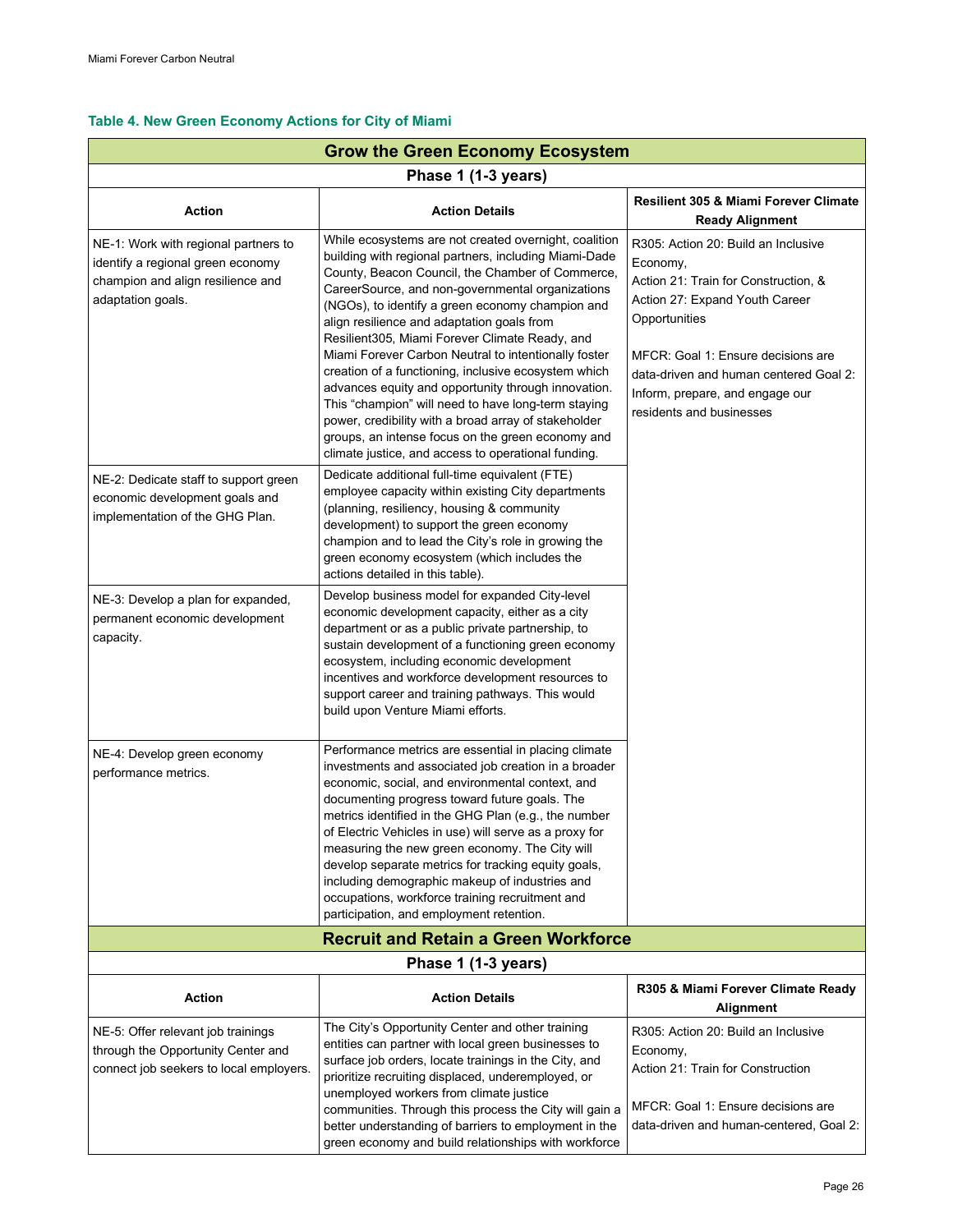|                                                                                                                                                            | and education partners to develop programming to<br>bridge the identified gaps.                                                                                                                                                                                                                                                                                                                                                | Inform, prepare, and engage our<br>residents and businesses                                                                          |
|------------------------------------------------------------------------------------------------------------------------------------------------------------|--------------------------------------------------------------------------------------------------------------------------------------------------------------------------------------------------------------------------------------------------------------------------------------------------------------------------------------------------------------------------------------------------------------------------------|--------------------------------------------------------------------------------------------------------------------------------------|
|                                                                                                                                                            | <b>Open Occupational Pathways</b>                                                                                                                                                                                                                                                                                                                                                                                              |                                                                                                                                      |
|                                                                                                                                                            | Phase 1 (1-3 years)                                                                                                                                                                                                                                                                                                                                                                                                            |                                                                                                                                      |
| <b>Action</b>                                                                                                                                              | <b>Action Details</b>                                                                                                                                                                                                                                                                                                                                                                                                          | R305 & Miami Forever Climate Ready<br>Alignment                                                                                      |
| NE-6: Expand the Miami Summer Jobs<br>Connect program to include internships<br>that align with the new green economy.                                     | Introducing Miami youth to green jobs, particularly<br>jobs that offer living wages and long-term growth<br>opportunities, early in their career can ensure that<br>Miami has a supply of qualified workers to support<br>green economic growth and climate action goals.                                                                                                                                                      | Action 27: Expand Youth Career<br>Opportunities                                                                                      |
|                                                                                                                                                            | <b>Welcome and Support Green Industry</b>                                                                                                                                                                                                                                                                                                                                                                                      |                                                                                                                                      |
| Phase 2 (4-6 years)                                                                                                                                        |                                                                                                                                                                                                                                                                                                                                                                                                                                |                                                                                                                                      |
| <b>Action</b>                                                                                                                                              | <b>Action Details</b>                                                                                                                                                                                                                                                                                                                                                                                                          | R305 & Miami Forever Climate Ready<br>Alignment                                                                                      |
| NE-7: Strengthen the City's<br>procurement requirements so that<br>green and sustainable are not only the<br>preferred option, but the required<br>option. | Update the language in Chapter 22.5 of the City<br>Code, Articles I and III, to require City departments to<br>purchase green goods and services rather than<br>consider them.                                                                                                                                                                                                                                                 | R305: Action 20: Build an Inclusive<br>Economy, Action 57: Leverage the Power<br>of Purchasing<br>MFCR: Goal 2: Inform, prepare, and |
| NE-8: Facilitate expedited design and<br>permitting review of projects that will<br>achieve Miami's GHG and resilience<br>goals.                           | Expedited review will reduce costs and encourage<br>developers, contractors, and related businesses to<br>pursue sustainable opportunities.                                                                                                                                                                                                                                                                                    | engage our residents and businesses                                                                                                  |
| NE-9: Preserve or enhance zoning that<br>supports green industries.                                                                                        | Growth of Miami's green economy will also change<br>land use needs. It will be important for the City to<br>identify changes in land-use needs and preserve or<br>create zoning that supports green industry needs.<br>Zoning that supports green industries will also<br>facilitate location-based economic development<br>strategies. Formalize resilience and green economy<br>priorities in the City's comprehensive plan. |                                                                                                                                      |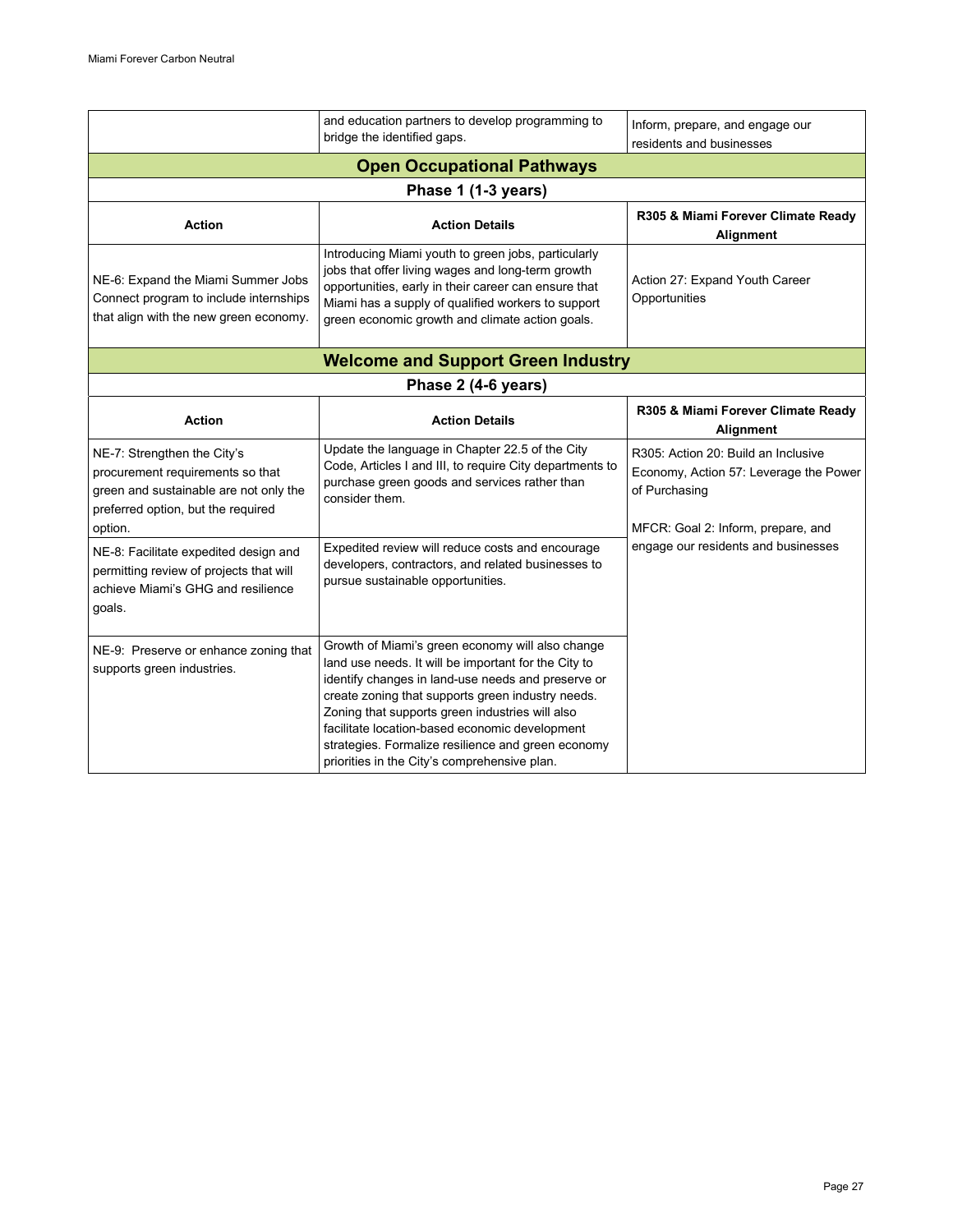#### **Table 5. Proposed New Green Economy Actions for Partners**

| <b>Grow the Green Economy Ecosystem</b>                                                                                                                        |                                                                                                                                                                                                                                                                                                                                                                                                                                                                                                                                                                                                                                                                                                                                                                                                                                                                    |                                                                                                                                                                                                                     |
|----------------------------------------------------------------------------------------------------------------------------------------------------------------|--------------------------------------------------------------------------------------------------------------------------------------------------------------------------------------------------------------------------------------------------------------------------------------------------------------------------------------------------------------------------------------------------------------------------------------------------------------------------------------------------------------------------------------------------------------------------------------------------------------------------------------------------------------------------------------------------------------------------------------------------------------------------------------------------------------------------------------------------------------------|---------------------------------------------------------------------------------------------------------------------------------------------------------------------------------------------------------------------|
|                                                                                                                                                                | Phase 1 (1-3 years)                                                                                                                                                                                                                                                                                                                                                                                                                                                                                                                                                                                                                                                                                                                                                                                                                                                |                                                                                                                                                                                                                     |
| <b>Action</b>                                                                                                                                                  | <b>Action Details</b>                                                                                                                                                                                                                                                                                                                                                                                                                                                                                                                                                                                                                                                                                                                                                                                                                                              | Resilient 305 & Miami Forever Climate<br><b>Ready Alignment</b>                                                                                                                                                     |
| Work with the City of Miami and other<br>regional partners to identify a regional<br>green economy champion and align<br>sustainability and adaptation goals.  | While ecosystems are not created overnight, coalition<br>building with regional partners, including Miami-Dade<br>County, Beacon Council, the Chamber of Commerce,<br>CareerSource, and non-governmental organizations<br>(NGOs), to identify a green economy champion can<br>happen within the near-term. This coalition building can<br>include work to align sustainability and adaptation<br>goals from Resilient305, Miami Forever Climate Ready,<br>and Miami Forever Carbon Neutral, which will help to<br>foster a functioning, inclusive ecosystem that advances<br>equity and opportunity through innovation. The green<br>economy "champion" will need to have long-term<br>staying power, credibility with a broad array of<br>stakeholder groups, an intense focus on the green<br>economy and climate justice, and access to operational<br>funding. | R305: Action 20: Build an Inclusive<br>Economy,<br>Action 21: Train for Construction, &<br>Action 27: Expand Youth Career<br>Opportunities<br>MFCR: Goal 2: Inform, prepare, and<br>engage residents and businesses |
| Identify and grow green financing<br>opportunities.                                                                                                            | Access to capital is essential for businesses to grow<br>and hire and to facilitate large-scale public investments.<br>The new green economy champion and/or supporting<br>partners will need to build out the green economy<br>ecosystem by identifying and growing green financing<br>opportunities, either through recruitment of financial<br>firms to the Miami market or expansion of offerings<br>from existing financial organizations.                                                                                                                                                                                                                                                                                                                                                                                                                    |                                                                                                                                                                                                                     |
|                                                                                                                                                                | <b>Recruit and Retain a Green Workforce</b>                                                                                                                                                                                                                                                                                                                                                                                                                                                                                                                                                                                                                                                                                                                                                                                                                        |                                                                                                                                                                                                                     |
|                                                                                                                                                                | Phase 1 (1-3 years)                                                                                                                                                                                                                                                                                                                                                                                                                                                                                                                                                                                                                                                                                                                                                                                                                                                |                                                                                                                                                                                                                     |
| <b>Action</b>                                                                                                                                                  | <b>Action Details</b>                                                                                                                                                                                                                                                                                                                                                                                                                                                                                                                                                                                                                                                                                                                                                                                                                                              | R305 & Miami Forever Climate Ready<br>Alignment                                                                                                                                                                     |
| Develop a resource that highlights<br>green career pathways.                                                                                                   | Building off The Miami Foundation's Labor Miami<br>website, creating a resource that outlines various green<br>career pathways, which will help people understand the<br>benefits of a green career and how to start their green<br>career. This resource could highlight educational and<br>skill requirements, transferable skill mapping, and<br>career pathways including steps and skills needed to<br>advance to higher-wage careers.                                                                                                                                                                                                                                                                                                                                                                                                                        | R305: Action 20: Build an Inclusive<br>Economy<br>MFCR: Goal 2: Inform, prepare, and<br>engage our residents and businesses                                                                                         |
| Phase 2 (4-6 years)                                                                                                                                            |                                                                                                                                                                                                                                                                                                                                                                                                                                                                                                                                                                                                                                                                                                                                                                                                                                                                    |                                                                                                                                                                                                                     |
| Develop a recruitment strategy and<br>marketing campaign to showcase the<br>benefits of green jobs and recruit young<br>people to living wage career pathways. | A recruitment strategy and marketing campaign will aim<br>to match climate justice communities and underserved<br>residents with living wage jobs in the green economy.                                                                                                                                                                                                                                                                                                                                                                                                                                                                                                                                                                                                                                                                                            | R305: Action 20: Build an Inclusive<br>Economy, Action 21: Train for<br>Construction, &<br>Action 27: Expand Youth Career                                                                                           |
| Locate green workforce trainings in<br>climate justice communities.                                                                                            | In support of the recruitment strategy to match<br>residents with living wage jobs, green workforce<br>trainings and supportive assets, including certification<br>programs, should have a sustained presence in climate<br>justice communities.                                                                                                                                                                                                                                                                                                                                                                                                                                                                                                                                                                                                                   | Opportunities<br>MFCR: Goal 2: Inform, prepare, and<br>engage our residents and businesses                                                                                                                          |
|                                                                                                                                                                | <b>Open Occupational Pathways</b>                                                                                                                                                                                                                                                                                                                                                                                                                                                                                                                                                                                                                                                                                                                                                                                                                                  |                                                                                                                                                                                                                     |
|                                                                                                                                                                | Phase 1 (1-3 years)                                                                                                                                                                                                                                                                                                                                                                                                                                                                                                                                                                                                                                                                                                                                                                                                                                                |                                                                                                                                                                                                                     |
| <b>Action</b>                                                                                                                                                  | <b>Action Details</b>                                                                                                                                                                                                                                                                                                                                                                                                                                                                                                                                                                                                                                                                                                                                                                                                                                              | R305 & Miami Forever Climate Ready<br><b>Alignment</b>                                                                                                                                                              |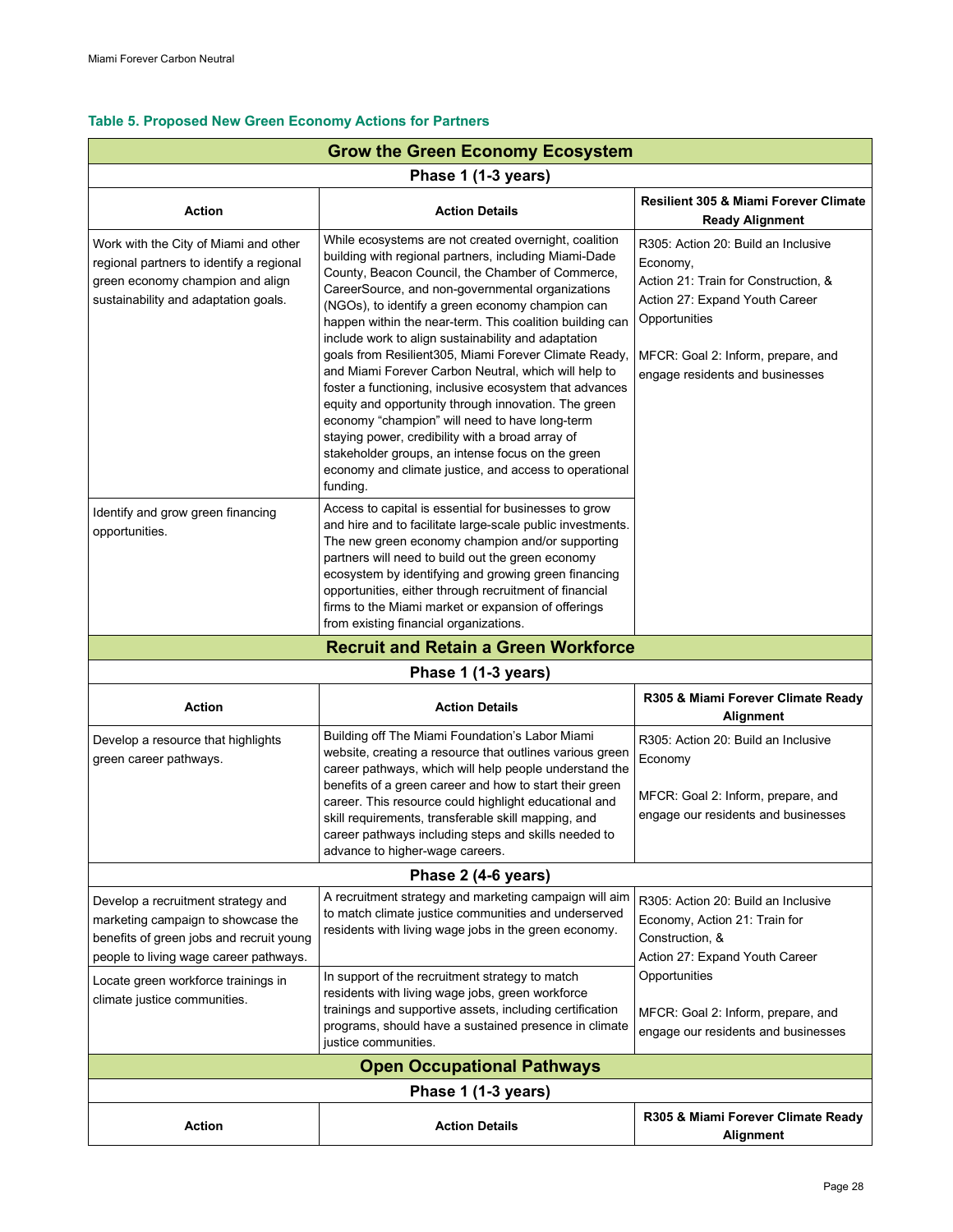| Create a green jobs consortium tasked<br>with ensuring that Miami's workforce is<br>prepared for the green economy.<br>Identify industries and occupations that<br>have the highest projected job growth or<br>are at greatest risk for near-term<br>transition due to climate action efforts.<br>Expand green workforce training<br>programs at colleges, universities, trade | In collaboration with the green economy regional<br>champion, this consortium should include<br>representatives from local colleges and universities,<br>(existing) green businesses, trade organizations, local<br>government, economic development organizations, and<br>community groups, particularly those that represent<br>climate justice communities. Work could include<br>updating school programs, training, and apprenticeship<br>curricula meet the needs of green employers,<br>expanding green job-related training opportunities (and<br>reducing barriers to access those opportunities),<br>matching resource needs with resources, connecting<br>employers with potential employees, and standardizing<br>job requirements.<br>Identify the green industries and occupations that are<br>expected to see the most job growth in the next decade<br>and identify the non-green industries and occupations<br>that are exacerbating climate change and/or are<br>expected to wane as the national and global market<br>becomes greener. Develop workforce transition<br>pathways that match skills from the declining<br>occupations to skills in green occupations, particularly<br>those that are expected to grow.<br>The green jobs consortium should endeavor to expand<br>the capacity of existing green workforce programs, | R305: Action 20: Build an Inclusive<br>Economy,<br>Action 21: Train for Construction, &<br>Action 27: Expand Youth Career<br>Opportunities<br>MFCR: Goal 1: Ensure decisions are<br>data-driven and human-centered, Goal 2:<br>Inform, prepare, and engage our<br>residents and businesses |
|--------------------------------------------------------------------------------------------------------------------------------------------------------------------------------------------------------------------------------------------------------------------------------------------------------------------------------------------------------------------------------|------------------------------------------------------------------------------------------------------------------------------------------------------------------------------------------------------------------------------------------------------------------------------------------------------------------------------------------------------------------------------------------------------------------------------------------------------------------------------------------------------------------------------------------------------------------------------------------------------------------------------------------------------------------------------------------------------------------------------------------------------------------------------------------------------------------------------------------------------------------------------------------------------------------------------------------------------------------------------------------------------------------------------------------------------------------------------------------------------------------------------------------------------------------------------------------------------------------------------------------------------------------------------------------------------------------------------------------------------|--------------------------------------------------------------------------------------------------------------------------------------------------------------------------------------------------------------------------------------------------------------------------------------------|
| associations, and MDUSD, and                                                                                                                                                                                                                                                                                                                                                   | including Miami Dade College's EV technician                                                                                                                                                                                                                                                                                                                                                                                                                                                                                                                                                                                                                                                                                                                                                                                                                                                                                                                                                                                                                                                                                                                                                                                                                                                                                                         |                                                                                                                                                                                                                                                                                            |
| establish paid green apprenticeship                                                                                                                                                                                                                                                                                                                                            | certification and University of Miami's green business                                                                                                                                                                                                                                                                                                                                                                                                                                                                                                                                                                                                                                                                                                                                                                                                                                                                                                                                                                                                                                                                                                                                                                                                                                                                                               |                                                                                                                                                                                                                                                                                            |
| programs.                                                                                                                                                                                                                                                                                                                                                                      | programs, and increase the variety of green training<br>offerings. Encourage partnerships with high schools                                                                                                                                                                                                                                                                                                                                                                                                                                                                                                                                                                                                                                                                                                                                                                                                                                                                                                                                                                                                                                                                                                                                                                                                                                          |                                                                                                                                                                                                                                                                                            |
|                                                                                                                                                                                                                                                                                                                                                                                | and community colleges to ensure that high-growth                                                                                                                                                                                                                                                                                                                                                                                                                                                                                                                                                                                                                                                                                                                                                                                                                                                                                                                                                                                                                                                                                                                                                                                                                                                                                                    |                                                                                                                                                                                                                                                                                            |
|                                                                                                                                                                                                                                                                                                                                                                                | green pathways have a backlog of students and<br>employees. Support the creation of paid apprenticeship                                                                                                                                                                                                                                                                                                                                                                                                                                                                                                                                                                                                                                                                                                                                                                                                                                                                                                                                                                                                                                                                                                                                                                                                                                              |                                                                                                                                                                                                                                                                                            |
|                                                                                                                                                                                                                                                                                                                                                                                | programs, similar to WASCO's program, to ease                                                                                                                                                                                                                                                                                                                                                                                                                                                                                                                                                                                                                                                                                                                                                                                                                                                                                                                                                                                                                                                                                                                                                                                                                                                                                                        |                                                                                                                                                                                                                                                                                            |
|                                                                                                                                                                                                                                                                                                                                                                                | access to green jobs.                                                                                                                                                                                                                                                                                                                                                                                                                                                                                                                                                                                                                                                                                                                                                                                                                                                                                                                                                                                                                                                                                                                                                                                                                                                                                                                                |                                                                                                                                                                                                                                                                                            |
|                                                                                                                                                                                                                                                                                                                                                                                | <b>Welcome and Support Green Industry</b>                                                                                                                                                                                                                                                                                                                                                                                                                                                                                                                                                                                                                                                                                                                                                                                                                                                                                                                                                                                                                                                                                                                                                                                                                                                                                                            |                                                                                                                                                                                                                                                                                            |
|                                                                                                                                                                                                                                                                                                                                                                                | Phase 1 (1-3 years)                                                                                                                                                                                                                                                                                                                                                                                                                                                                                                                                                                                                                                                                                                                                                                                                                                                                                                                                                                                                                                                                                                                                                                                                                                                                                                                                  |                                                                                                                                                                                                                                                                                            |
| Action                                                                                                                                                                                                                                                                                                                                                                         | <b>Action Details</b>                                                                                                                                                                                                                                                                                                                                                                                                                                                                                                                                                                                                                                                                                                                                                                                                                                                                                                                                                                                                                                                                                                                                                                                                                                                                                                                                | R305 & Miami Forever Climate Ready<br>Alignment                                                                                                                                                                                                                                            |
|                                                                                                                                                                                                                                                                                                                                                                                | Businesses in Miami's traditional sectors spent \$5                                                                                                                                                                                                                                                                                                                                                                                                                                                                                                                                                                                                                                                                                                                                                                                                                                                                                                                                                                                                                                                                                                                                                                                                                                                                                                  |                                                                                                                                                                                                                                                                                            |
| Engage with local businesses, property<br>owners, and large employers to<br>encourage the development and<br>implementation of green procurement<br>policies.<br>Engage with local businesses to design                                                                                                                                                                        | billion on goods and services from businesses<br>participating in Miami's green sectors in 2019; Yet just<br>6% of those purchases were from Pure Green<br>industries while 94% (\$4.6 billion) of these purchases<br>were from Partially Green industries. Encouraging<br>businesses in Miami's traditional sectors to adopt green<br>procurement policies could have a \$4.6 billion impact<br>on greening the economy. This effort should include<br>working with the South Florida Anchor Alliance to<br>integrate GHG mitigation and climate resilience into<br>their equity-focused procurement practices.<br>Miami has a robust, vibrant local business community                                                                                                                                                                                                                                                                                                                                                                                                                                                                                                                                                                                                                                                                             | R305: Action 57: Leverage the Power of<br>Purchasing<br>R305: Action 20: Build an Inclusive                                                                                                                                                                                                |
| incentives to support "greening."                                                                                                                                                                                                                                                                                                                                              | that, collectively, are major providers and purchasers of                                                                                                                                                                                                                                                                                                                                                                                                                                                                                                                                                                                                                                                                                                                                                                                                                                                                                                                                                                                                                                                                                                                                                                                                                                                                                            | Economy                                                                                                                                                                                                                                                                                    |
|                                                                                                                                                                                                                                                                                                                                                                                | goods and services and major employers. Greening                                                                                                                                                                                                                                                                                                                                                                                                                                                                                                                                                                                                                                                                                                                                                                                                                                                                                                                                                                                                                                                                                                                                                                                                                                                                                                     |                                                                                                                                                                                                                                                                                            |
|                                                                                                                                                                                                                                                                                                                                                                                | local businesses will be important for achieving GHG<br>mitigation and climate justice goals. To support this                                                                                                                                                                                                                                                                                                                                                                                                                                                                                                                                                                                                                                                                                                                                                                                                                                                                                                                                                                                                                                                                                                                                                                                                                                        | MFCR: Goal 1: Ensure decisions are                                                                                                                                                                                                                                                         |
|                                                                                                                                                                                                                                                                                                                                                                                | transition, we will need to understand what type of                                                                                                                                                                                                                                                                                                                                                                                                                                                                                                                                                                                                                                                                                                                                                                                                                                                                                                                                                                                                                                                                                                                                                                                                                                                                                                  | data-driven and human centered, Goal 2:                                                                                                                                                                                                                                                    |
|                                                                                                                                                                                                                                                                                                                                                                                | support will be helpful for either purchasing green                                                                                                                                                                                                                                                                                                                                                                                                                                                                                                                                                                                                                                                                                                                                                                                                                                                                                                                                                                                                                                                                                                                                                                                                                                                                                                  | Inform, prepare, and engage our                                                                                                                                                                                                                                                            |
|                                                                                                                                                                                                                                                                                                                                                                                | goods or services or to transition to offer green goods<br>or services.                                                                                                                                                                                                                                                                                                                                                                                                                                                                                                                                                                                                                                                                                                                                                                                                                                                                                                                                                                                                                                                                                                                                                                                                                                                                              | residents and businesses                                                                                                                                                                                                                                                                   |
|                                                                                                                                                                                                                                                                                                                                                                                |                                                                                                                                                                                                                                                                                                                                                                                                                                                                                                                                                                                                                                                                                                                                                                                                                                                                                                                                                                                                                                                                                                                                                                                                                                                                                                                                                      |                                                                                                                                                                                                                                                                                            |
|                                                                                                                                                                                                                                                                                                                                                                                | Phase 2 (4-6 years)                                                                                                                                                                                                                                                                                                                                                                                                                                                                                                                                                                                                                                                                                                                                                                                                                                                                                                                                                                                                                                                                                                                                                                                                                                                                                                                                  |                                                                                                                                                                                                                                                                                            |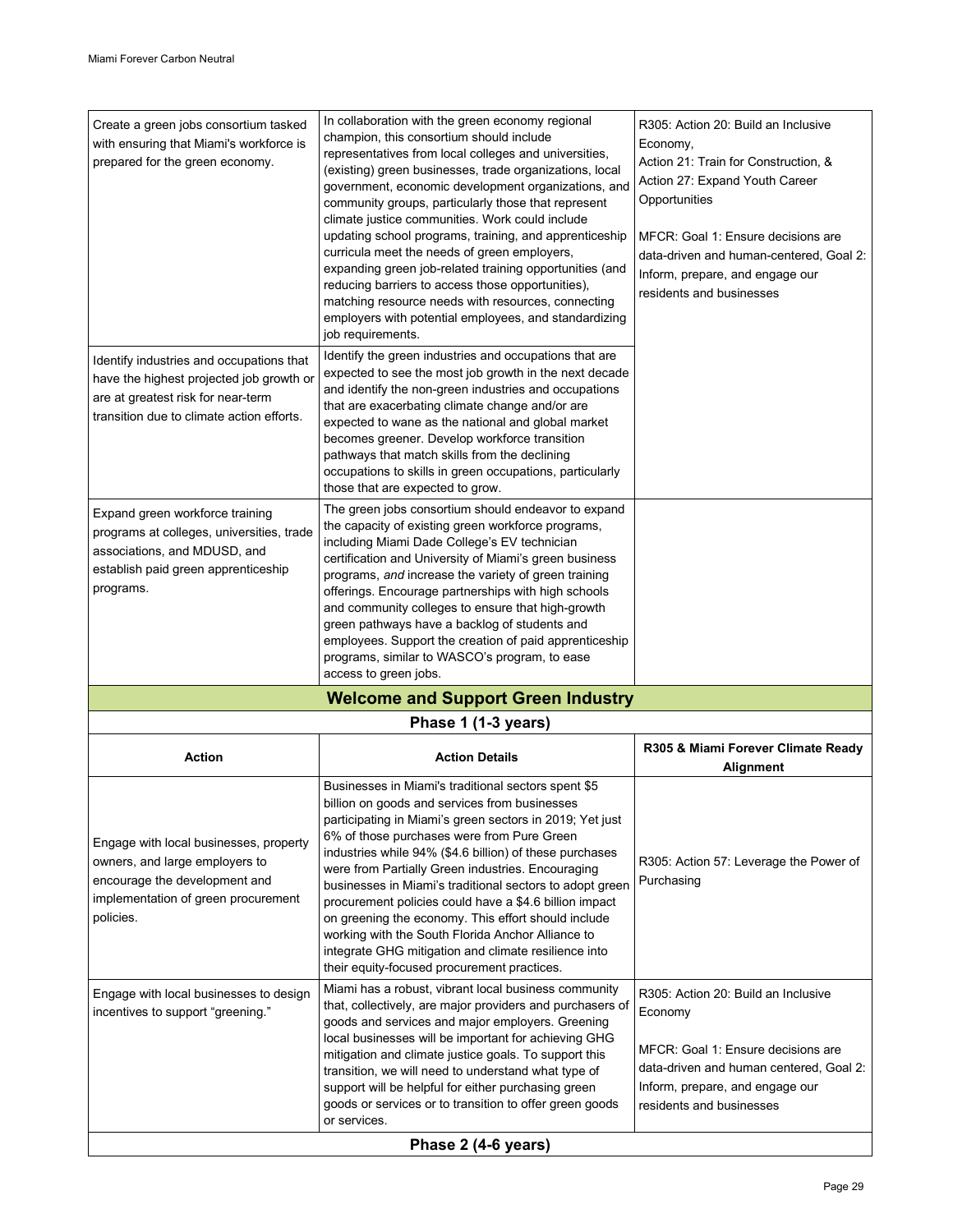| Create a green incubation hub. | Work with Venture Miami to create a mechanism for<br>businesses and entrepreneurs to pitch climate action<br>initiatives related to business and tech solutions and<br>secure funding, startup resources, and use of City<br>assets for testing products and ideas. This concept |  |
|--------------------------------|----------------------------------------------------------------------------------------------------------------------------------------------------------------------------------------------------------------------------------------------------------------------------------|--|
|                                | inspired by Toronto's Green Market Acceleration                                                                                                                                                                                                                                  |  |
|                                | Program)                                                                                                                                                                                                                                                                         |  |

# **Next Steps**

The COVID-19 pandemic has taught us the importance of resilience, equity, and modernization. Now, it is critical that we take decisive action to ensure our economic recovery efforts reflect these tenets. As immediate next steps, the City of Miami will focus on foundational actions that will support the expansion of this new economic sector. To enable this, the City needs to identify full-time equivalent staff time to focus on and begin work on City-specific actions. Beyond the City, key regional stakeholders including neighbor cities, Miami-Dade County, Beacon Council, workforce development intermediaries, green businesses, climate advocacy groups, and educational institutions, need to come together and collectively identify a regional green economy champion. A green economy champion is needed to lead on collaborating with public and private sector leaders; providing leadership and vision related to green economy goals; supporting start-up, retention, and expansion efforts; and taking ownership of green economy metrics (e.g., jobs, recruitment, wages, companies, and opportunities). This "champion", which may be a person, office, entity, or a coalition, will need to have long-term staying power, credibility with a broad audience of stakeholders, institutions, and businesses, an intense focus on the green economy and climate justice, and access to operational funding.

With a regional green economy champion in place, the proposed actions for growing the green economy can begin to take form. As the City updates its GHG Plan, we will maintain open channels of communication with workers, businesses, educational institutions, community organizations, public agencies, and residents to collaborate and report on the positive economic impacts of the GHG Plan and related climate actions.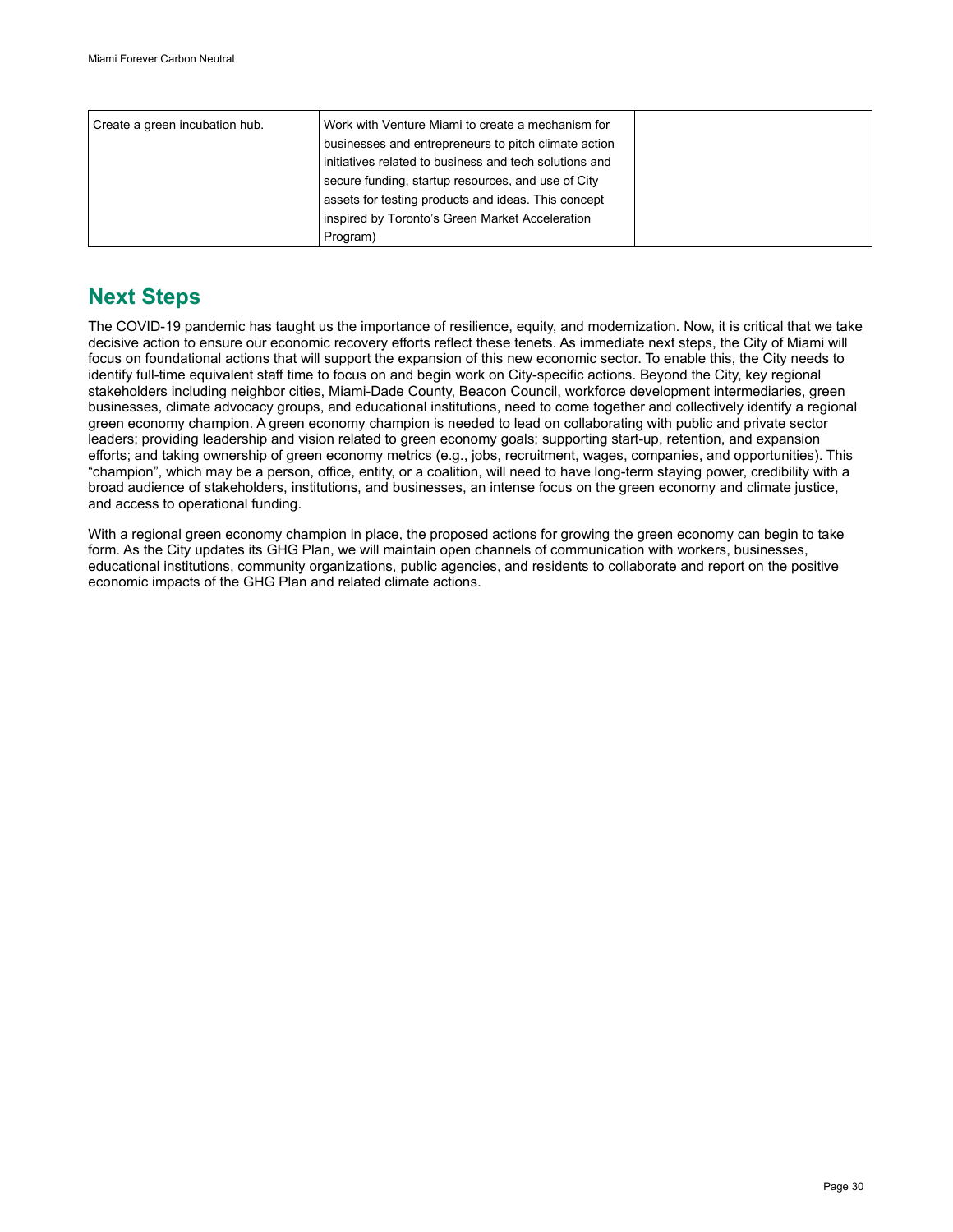# **Bibliography**

- Alliance for Automative Innovation. (2021). *US Light-Duty Advanced Technology Vehicle (ATV) Sales (2011-2021).* Retrieved from https://www.autosinnovate.org/resources/electric-vehicle-sales-dashboard
- C40 Cities. (2015). *Cities100: Toronto - Promoting Efficiency in New Developments*. Retrieved from C40 Cities: https://www.c40.org/case\_studies/cities100-toronto-promoting-efficiency-in-new-developments
- C40 Cities. (2019). C40 Green Economy & Innovation Forum Webinar on Measuring Green Jobs in Cities. Retrieved from https://www.c40.org/programmes/green-economy-innovation-forum
- C40 Cities. (2021). *Why Cities?* Retrieved from https://www.c40.org/why\_cities
- Calgary Economic Development. (2016). *Calgary Region's Green Energy Economy.* Retrieved from https://delphi.ca/wpcontent/uploads/2019/09/135.pdf
- City of Edmonton. (2018). *Edmonton's Green Energy Economy.* Retrieved from https://delphi.ca/wpcontent/uploads/2019/09/Edmonton\_Green\_Energy\_Economy\_Report\_Web\_Version\_2018.pdf
- City of Los Angeles. (2019). *L.A.'s Green New Deal: Sustainable City pLAn.* Retrieved from https://plan.lamayor.org/sites/default/files/pLAn\_2019\_final.pdf
- City of Miami. (2021). *Proposed Capital Budget Fiscal Year 2020-21.* Retrieved from http://archive.miamigov.com/Budget/docs/FY21/FY%202020-21%20Proposed%20Capital%20Plan%20- %20Web%20Version.pdf
- Colorado Community College System. (2021). *Advanced Manufacturing*. Retrieved from Colorado's Advanced Manufacturing Industry: https://cocareeractiontools.com/
- Emsi. (2020). *Occupational Data*. Retrieved from Emsi: https://economicmodeling.com/2020/06/17/occupation-data/
- Florida Agency for Workforce Innovation. (2010). *Green Jobs Survey Report.* State of Florida. Retrieved from
- https://docplayer.net/6899892-Reen-jobs-survey-report-state-of-florida.html
- FPL. (2020). *Reliable Power: In the Air and Underground.* Retrieved from https://www.fpl.com/content/dam/fpl/us/en/news/pdf/energy-news-q2-2020.pdf Garcetti, E., Sala, G., Aboutaleb, A., Aki-Sawyerr, Y., Cantrell, L., Capp, S., . . . Won-soon, P. (2020). *C40 Mayors' Agenda*
- *For a Green and Just Recovery.* Retrieved from https://c40-productionimages.s3.amazonaws.com/other\_uploads/images/2093\_C40\_Cities\_%282020%29\_Mayors\_Agenda\_for\_a\_Green and Just Recovery.original.pdf?1594824518
- Georgeson, L., & Maslin, M. (2019). Estimating the Scale of the US Green Economy Within the Global Context. *Palgrave Communications, 5*(121). doi:10.1057/s41599-019-0329-3
- Hall, K. G. (2020, April 6). *For Miami's unbanked, stimulus checks come with hurdles*. Retrieved from Miami Herald: https://www.miamiherald.com/latest-news/article241805346.html
- International labour Organization. (2016, April 13). *What is a Green Job?* Retrieved from International labour Organization: https://www.ilo.org/global/topics/green-jobs/news/WCMS\_220248/lang--en/index.htm
- JPMorgan Chase & Co. (2015). *Trading on Innovation to Expand Opportunity.* Retrieved from https://www.jpmorganchase.com/content/dam/jpmc/jpmorgan-chase-and-co/documents/54841-jpmc-gap-miamionline-aw4-v1.pdf
- Martindale. (2021). *Martindale*. Retrieved from Environmental Lawyers: https://www.martindale.com/
- Miami-Dade Beacon Council. (2021). *Miami-Dade Beacon Council 2019-2020 Annual Report.* Retrieved from https://www.beaconcouncil.com/wp-content/uploads/2020/06/BEA\_ANNUAL-REPORT-2021\_FINAL.pdf
- MIT. (2021). *Living Wage Calculator.* Retrieved from https://livingwage.mit.edu/counties/12086
- Muro, M., Rothwell, J., & Saha, D. (2011). *Sizing the Clean Economy: A National and Regional Green Jobs Assessment.* Brookings Institution. Retrieved from https://www.brookings.edu/research/sizing-the-clean-economy-a-national-andregional-green-jobs-assessment/
- Muro, M., Tomer, A., Shivaram, R., & Kane, J. (2019). *Advancing Inclusion Through Clean Energy Jobs.* Brookings Institution. Retrieved from https://www.brookings.edu/research/advancing-inclusion-through-clean-energy-jobs/
- O\*NET OnLine. (2020). *Occupation Search*. Retrieved from O\*NET OnLine: O\*NET OnLine
- OECD. (2012). *Sustainable Development, Green Growth, and Quality Employment.* Retrieved from https://www.oecd.org/employment/emp/50318559.pdf
- Popp, D., Vona, F., Marin, G., & Chen, Z. (2020). The Employment Impact of Green Fiscal Push: Evidence from the American Recovery Act. *National Bureau of Economic Research*, 1-65. Retrieved from https://www.nber.org/system/files/working\_papers/w27321/w27321.pdf
- Puget Sound Regional Council. (2009). *Clean Tech Cluster Analysis Update for the Puget Sound Region.* Retrieved from https://citeseerx.ist.psu.edu/viewdoc/download?doi=10.1.1.643.4102&rep=rep1&type=pdf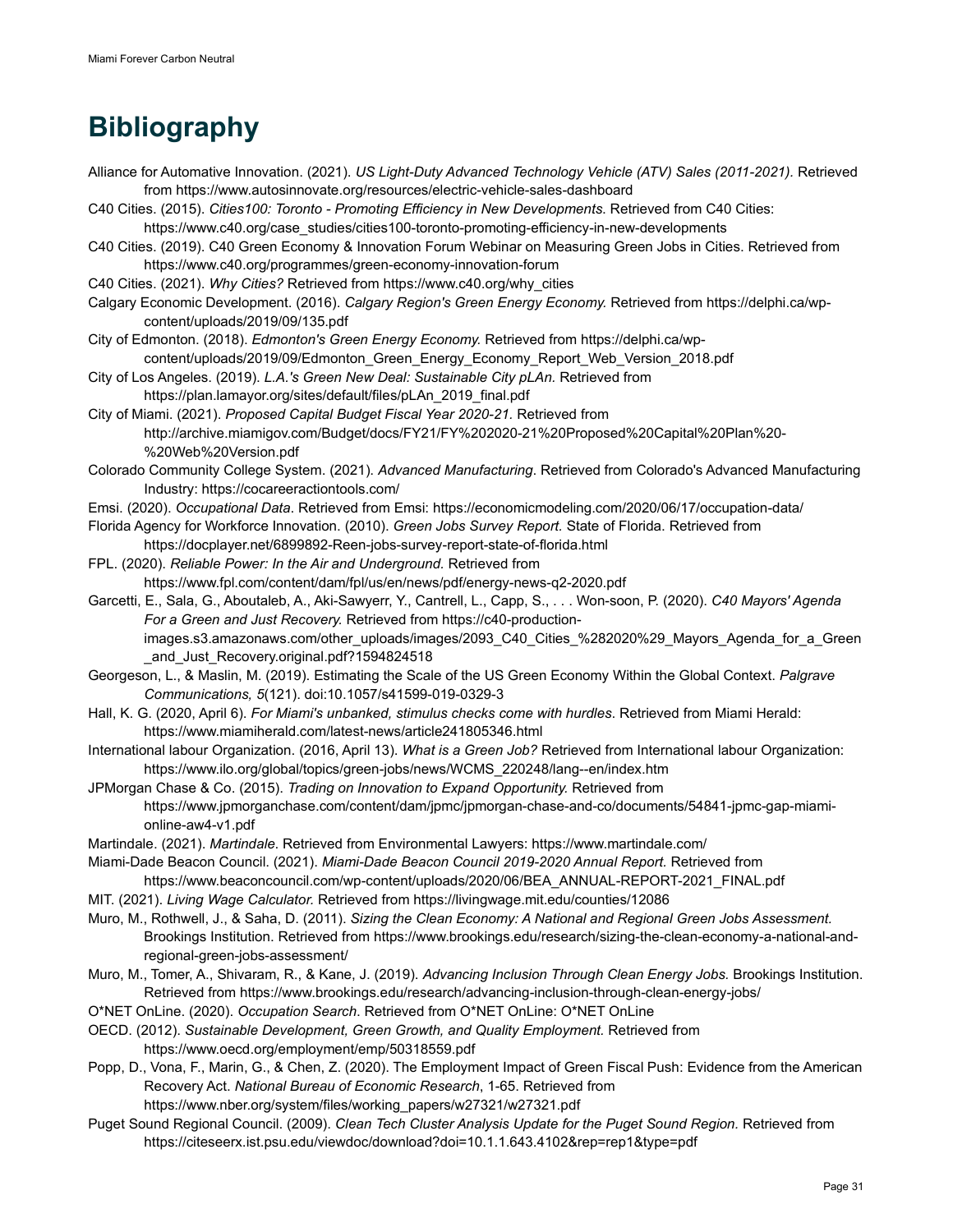- Quintana, A. (2018, December 19). *A Tale Of Too Much 'Wishcycling': A Look At Miami-Dade's Low Recycle Rate*. Retrieved from WLRN: https://www.wlrn.org/news/2018-12-19/a-tale-of-too-much-wishcycling-a-look-at-miami-dades-lowrecycle-rate
- Stoevska, V., & Hunter, D. (2012). *Proposals for the Statistical Definition and Measurement of Green Jobs.* Retrieved from http://ina.bnu.edu.cn/docs/20140604145534115744.pdf
- The Miami Foundation. (2020). *Give Miami Day*. Retrieved from Give Miami Day 2020 Registered Organizations: https://www.givemiamiday.org/
- Tuohey, P., Zea, L., Parker, O., & Tuttle, S. (2021). *Communities and the Gig Economy.* Retrieved from https://bettercities.org/wp-content/uploads/2021/04/Gig-Economy-Better-Cities-Project.pdf
- UN Development Programme. (2012). *Green Economy in Action: Articles and Excerpts that Illustrate Green Economy and Sustainable Development Efforts.* Retrieved from

https://www.un.org/waterforlifedecade/pdf/green\_economy\_in\_action\_eng.pdf

- UN Environmental Program. (2008). *Green Jobs: Towards Decent Work in a Sustainable, Low-Carbon World.* Retrieved from https://www.ilo.org/wcmsp5/groups/public/---ed\_emp/---emp\_ent/documents/publication/wcms\_158727.pdf
- UN Environmental Program. (2011). *Towards a Green Economy: Pathways to Sustainable Development and Poverty Eradication.* Retrieved from https://sustainabledevelopment.un.org/content/documents/126GER\_synthesis\_en.pdf
- US Bureau of Labor Statistics. (2013). *Measuring Green Jobs.* Retrieved from https://www.bls.gov/green/home.htm
- US Bureau of Labor Statistics. (2021). *Local Area Unemployment Statistics*. Retrieved from US Bureau of Labor Statistics: https://www.bls.gov/lau/
- US Bureau of Labor Statistics. (2021). *Quarterly Census of Employment and Wages*. Retrieved from US Bureau of Labor Statistics: https://www.bls.gov/cew/
- US Census Bureau. (2018). *Longitudinal Employer-Household Dynamics OnTheMap.* Retrieved from https://onthemap.ces.census.gov/
- US Census Bureau. (2019). *2019 American Community Survey (ACS) 5-Year Estimates, City of Miami*. Retrieved from US Census Bureau: https://data.census.gov/cedsci/advanced
- US Census Bureau. (2020). *Hispanic or Latino Origin.*
- US Department of Education. (2003). *Literacy in Everyday Life: Results from the 2003 National Assessment of Adult Literacy.* National Center of Education Statistics. Retrieved from https://nces.ed.gov/Pubs2007/2007480.pdf

Vancouver Economic Commission. (2018). *State of Vancouver's Green Economy 2018.* Retrieved from https://storage.googleapis.com/production-vec-

uploads/2018/06/State of Vancouvers Green Economy 2018 Report Vancouver Economic Commission.compr essed.pdf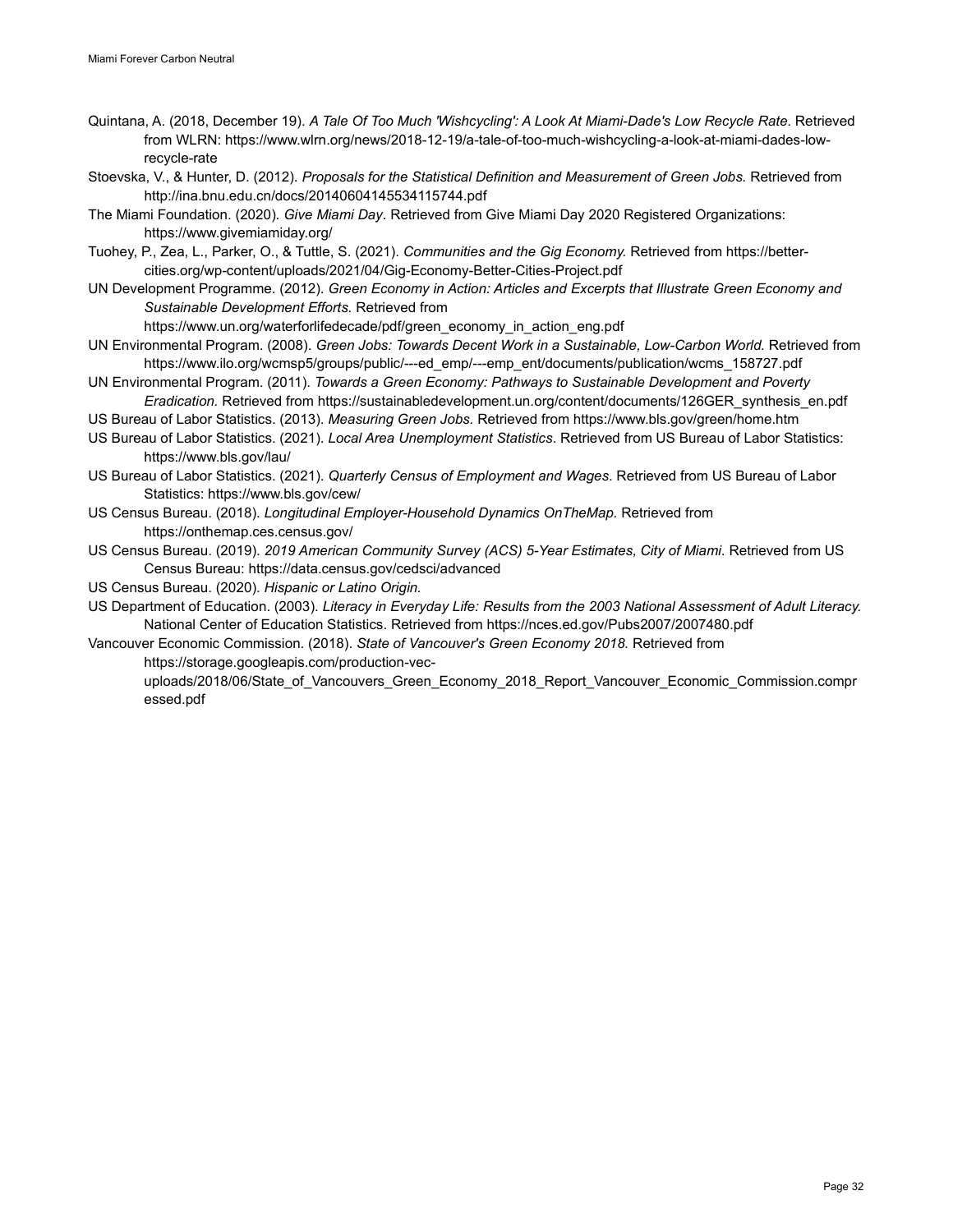# **Appendix I: Methodology**

One of the goals of the Green Economy Plan is to provide a baseline analysis for Miami's green economy as it is today. This involves estimating the current number of jobs within the City of Miami that can be considered "green." Doing so first relies on establishing a clear definition of what green jobs entail. The definitions and methods adopted in this research were adopted from several existing green economy analyses performed by municipal governments and research institutions.

This research takes two approaches in assessing green jobs in Miami. The first is through an industry lens, meaning that green jobs are calculated based on the nature of the firms and whether they provide a green good or service. This framing indicates that any job within that firm, even if it does not directly relate to green tasks and skillsets, is considered green. For example, with this approach an accountant at a renewable energy firm would still be considered "green."

The second approach looks at green occupations, examining a job by the nature of the work itself. The occupation analysis allows a look into the types of jobs that are more likely to emerge as demand for green goods and services grow, informing the City and other stakeholders of the potential changes in required worker skills and knowledge.

# **Industry Approach**

The primary goal of the industry analysis is to understand the number of jobs supported by Miami's green economy. Most US employment and industry data are derived from the Quarterly Census of Earnings and Wages, which surveys firms to estimate the total number of jobs and employee earnings by their respective industries. The industries these firms are assigned to are defined by the North American Industry Classification System (NAICS). NAICS industry codes, which are most detailed and granular at a 6-digit level, in most cases do not differentiate between green and non-green industries. More recently, 6-digit NAICS industries have been added to account for innovation in fields of green tech and renewable energy. For example, 6-digit NAICS industries now exist for solar as well as wind power generation. However, there is not a distinction between construction industries that provide green building services and those that do not.

#### **Industry Selection and Green Sector Definitions**

To address this shortcoming of industry classifications, this analysis took on an approach established by the City of Toronto's green economy assessment which assigns NAICS industries to categories of "pure green" or "partially green". These industries were then grouped together into green sectors – or groups of industries that ultimately provided the same final green good or service such as sustainable transportation or green buildings.

The industries selected as pure or partially green were originally adopted from the list of NAICS industries surveyed by the Bureau of Labor Statistics for their 2011 Green Goods and Services Survey. [19](#page-32-0) BLS identified 325 6-digit NAICS industries as potential producers of green goods and services (US Bureau of Labor Statistics, 2013). These "potentially" green industries were then assigned either partial or pure green status based on their definition.

The green sectors and sub-sectors were based on BLS green sector definitions as well as the industry categories defined in the Brookings Institution's national and regional green jobs assessment (Muro, Rothwell, & Saha, 2011).

The largest challenge lay in estimating the number of green jobs within a partially green industry. To establish a model for predicting an industry's level of "greenness," the analysis determined green intensity ratios using various proxies for each cluster.

Details on the data sources and methods for each green sub-sectors' intensity ratio is detailed in Appendix II.

## **Occupation Approach**

Green occupations in this analysis came from O\*NET, the Department of Labor's Occupational Information Network. O\*NET adopts the BLS SOC (Standard Occupational Classification) codes to create their O\*NET-SOC titles which are one level above the BLS detailed SOC Occupations. The green occupations used the 2010 taxonomy of SOC O\*NET occupations. Out of the 1,110 O\*NET SOC occupations, 201 were designated green. Because the current occupation data is collected only at

<span id="page-32-0"></span><sup>&</sup>lt;sup>19</sup> The BLS GGS survey was the first major effort in the US to measure the size of the green economy but was eliminated in 2013 due to funding limitations.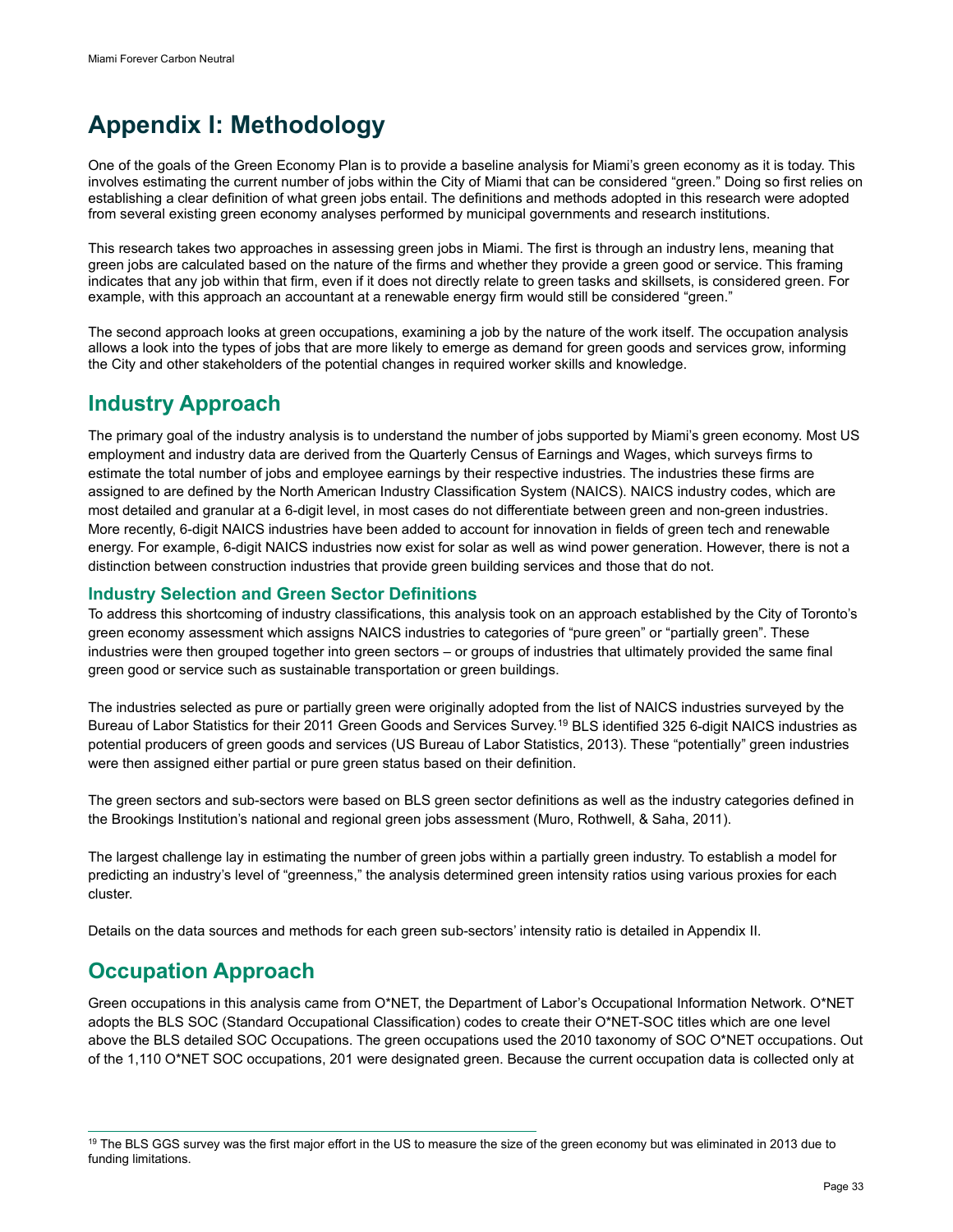a 5-digit BLS SOC code-level, each green occupation needed to be converted to the appropriate, relevant code from the 2018 BLS taxonomy (O\*NET OnLine, 2020).

In order to match these SOC codes to the most recent 2018 SOC titles, a crosswalk matched 2010 O\*NET SOC titles to 2018 SOC O\*NET titles. Those were then matched to the 2018 BLS occupations. Because the SOC occupations lack the same level of detail as those of O\*NET, the broader occupation group from BLS was designated as "green." For example, O\*NET SOC taxonomy differentiates Chief Executives (11-1011) from Chief Sustainability Officers (11-1011.03). Chief Sustainability Officers SOC does not exist in the BLS SOC taxonomy, but Chief Executives is still designated as "green" as it overlaps with a sub-occupation that is considered green.

### **Data Sources**

This analysis primarily relies on Emsi, a proprietary data source that gathers and aggregates employment data from several sources such as the Bureau of Labor Statistics, Bureau for Economic Analysis, as well as state and county level labor offices. Their datasets include detailed past, current and future estimates for employment by industry from the sector to 6-digit NAICS level. Their occupation data includes data related to jobs by occupation (up to the 5-digit SOC code), to median hourly wages, education, and skill-level requirements for occupations. Emsi data is available at the county-level and zip-code level. Because this analysis was primarily focused on establishing a baseline of the green economy within the City of Miami, zip-code level data was aggregated to approximate the jobs by industry and occupation within the city. Given that zip-codes do not align perfectly with the City of Miami's boundaries, this analysis also applied a coverage ratio to zip-codes that were only partially overlapping with the city's boundary. For example, if 50% of a zip-code's area overlapped with the City of Miami, only 50% of its jobs were counted as within the city. This methodology has shortcomings as it assumed an even distribution of jobs per industry throughout a zip-code.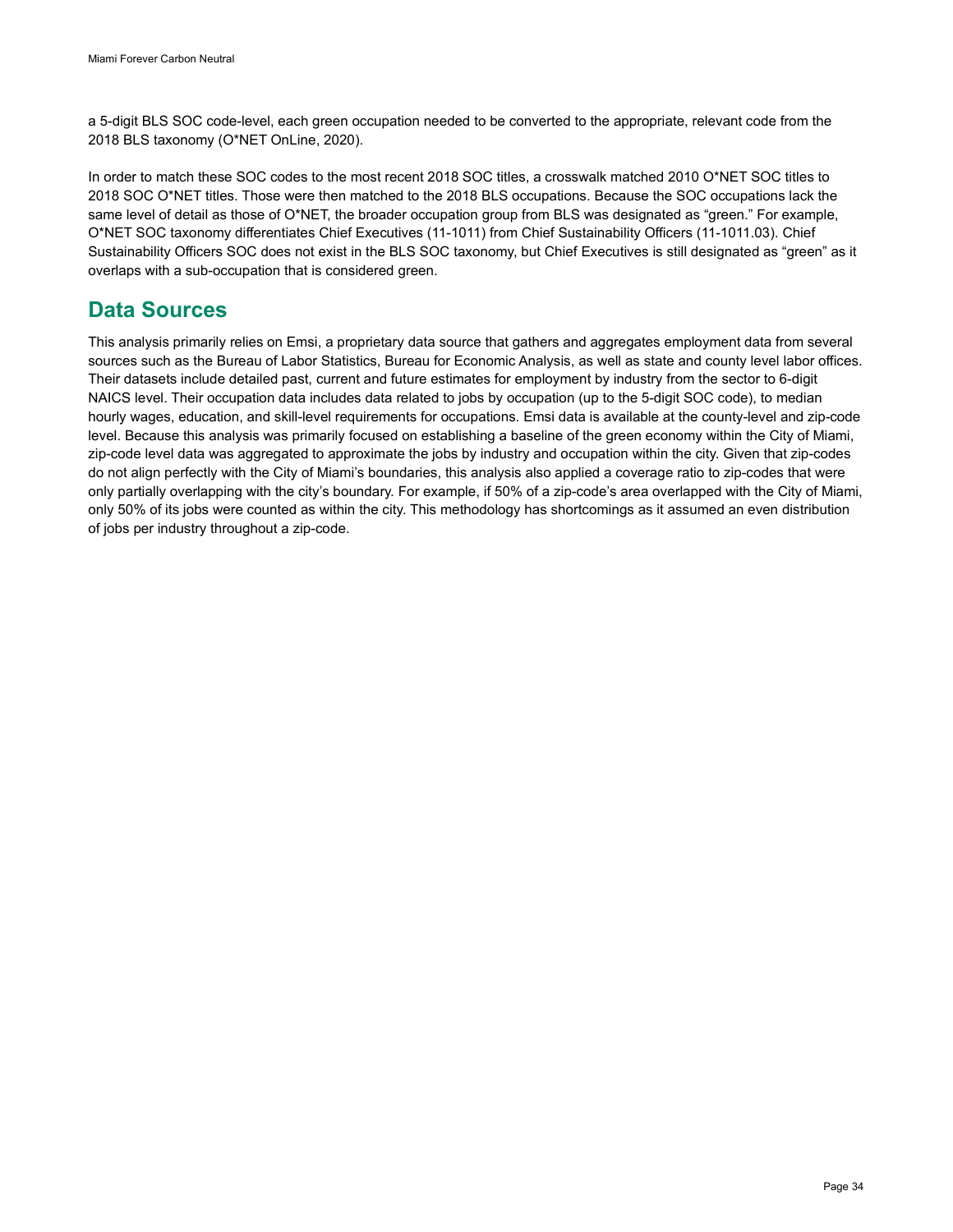# **Appendix II: Intensity Ratios**

# **Green Intensity Proxy Ratio Methodology**

Green intensity ratios are intended to estimate what proportion of an industry's aggregated output is from the provision of a green good or service. As existing industry classification systems (such as NAICS) often do not differentiate industries based on whether they provide a green good or service, most industries must be categorized by their level of greenness. "Pure Green" industries are those which, by nature of their definition, consist of firms providing 100% green output, and therefore have a green intensity ratio of 1. More often, however, green firms are classified within NAICS industries that can only be considered Partially Green industries; these are industries that comprise both green and non-green firms, or firms that provide both green and non-green outputs.

The process of estimating "green intensity" within a partially green industry varies depending on data accessibility. Many green economy studies for other regions or cities have conducted surveys in order to estimate what proportion of firms within an industry should be considered green (C40 Cities, 2015). In the absence of firm survey data, other data that describes the market penetration of activities related to the green economy can be used as a proxy. This method was adopted for green energy economy assessments of Calgary and Edmonton, Canada and Puget Sound in Washington State (Calgary Economic Development, 2016; City of Edmonton, 2018; Puget Sound Regional Council, 2009).

To estimate green jobs and green output within the City of Miami's economy, 6-digit NAICS industries were aggregated to make up specific green clusters. In most cases, these clusters are broken down further into sub-categories that could be associated with a specific data source that provided a green proxy ratio. In other cases, a green proxy ratio was calculated and applied to an entire cluster.

This methodology has limitations as the data used to calculate proxy ratios for green intensity is unlikely to provide full accuracy in the level of greenness of each industry within a cluster. There are also industries that likely host green businesses and jobs but there is not sufficient data available to determine a decent proxy variable.

Each green cluster and the methods and data sources used for calculating proxy ratios are provided below. Additionally, whether these sources include historical data to decipher whether the green intensity in a market has changed over time is included. Finally, a list of limitations and areas for future research accompany each green cluster.

### **Green Buildings**

The green buildings cluster consists of industries including multi-family residential, commercial, and industrial construction, contractors for retrofitting existing building systems, as well as the manufacturing of materials needed for green buildings. This cluster includes electrical contractors, which is an especially relevant industry for updating building systems. This industry also likely captures jobs involved in the installation of electric vehicle charging stations. Those jobs would thus be counted in this cluster rather than in sustainable transportation. This cluster is divided into three sub-clusters which are aggregations of industries related to building construction, architecture, and engineering, and building systems.

All industries in this cluster are considered partially green, as construction-related industries are still very much involved in the design and construction of non-green buildings. Two proxy variables were calculated using two separate data sources to estimate the level of greenness within these industries: LEED building certification data and permits issued by the City of Miami for solar energy.

| Green Sub-Cluster                     | Proxy Variable Description                                                                                                                                                                                                                                                                                                                                                                                                           |
|---------------------------------------|--------------------------------------------------------------------------------------------------------------------------------------------------------------------------------------------------------------------------------------------------------------------------------------------------------------------------------------------------------------------------------------------------------------------------------------|
| <b>Architecture &amp; Engineering</b> | LEED Certifications - 15%<br>Data from CoStar and the LEED Project Directory from the US Green Building Council was used to<br>estimate the percent of existing building square-footage that had LEED certification or was<br>registered in the LEED database. Total building inventory in the City of Miami (including all building<br>types, except for single-family homes) is about 272 million SF, and currently 117 buildings, |
| <b>Construction</b>                   | approximately 26 million SF, are LEED certified which amounts to 9.6% of the total inventory. Many<br>buildings, however, may be constructed with LEED standards and initially register with LEED but do<br>not end up pursuing certification. To account for this, we raise the intensity to 15%.                                                                                                                                   |

#### **Table 6. Green Buildings Proxy Variables**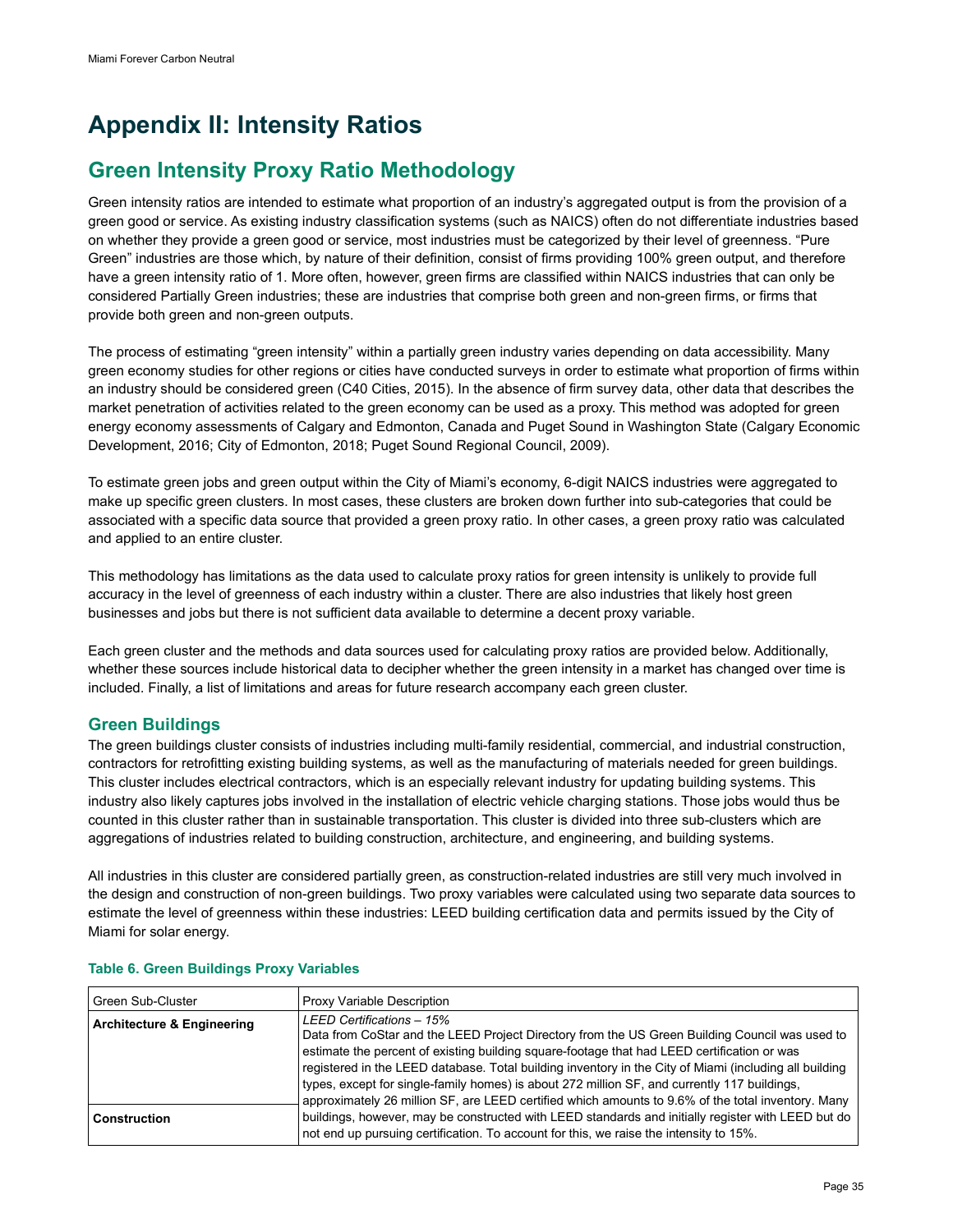| <b>Retrofitting and Maintenance</b> | Miami Building Permits - 0.48% |                                                                                                     |
|-------------------------------------|--------------------------------|-----------------------------------------------------------------------------------------------------|
|                                     |                                | Buildings permits issued by the City of Miami for 2019 for both residential and commercial projects |
|                                     |                                | were analyzed to calculate the proportion of projects related to electrical system installation and |
|                                     |                                | updates that were for the purpose installing or replacing solar panel systems.                      |

#### **Historical Data Availability**

Data for LEED building certifications goes back to 2005, and Miami building permits date back to 2012. Based on LEED project data, there has been a decline in LEED certified buildings, as well as building registering to apply for LEED, from 2017-2020, despite a continued upward trend in new building construction in Miami.

#### **Limitations/Additional Areas for Research**

- LEED is only one of several green building certification programs, and it is possible that some buildings achieve LEED standards but do not pursue LEED certification due to costs and processing time.
- Pursuing LEED or other green certification for single-family homes is far less common than for commercial or multifamily construction, suggesting a more thorough or specific analysis of green intensity of the construction industry for single-family homes would provide more accurate picture of how residential construction firms can respond to increased demand for greener, single-family homes.
- Florida Green Buildings (FGB) is another certification program which can provide further insight on the percentage of green construction of Miami, however, their data on single family home certification lacks projects after 2017. FGB's Commercial data is also limited in that it displays only 6 properties in Miami-Dade with certification.

#### **Sustainable Transportation**

The sustainable transportation cluster is broken into five categories – private transit, public transit, electric vehicles (EVs), trucking and package delivery, air transportation and water transportation. Public and private transit are considered pure green, meaning an intensity ratio is not necessary. Industries related to automobiles, trucking, water freight, and passenger transit and air travel, for the most part, consist of firms that are not green and are industries that contribute significantly to GHG emissions.

| Green Sub-Cluster                          | Proxy Variable Description                                                                                                                                                                                                                                                                                                                                                                                                                                                                                  |
|--------------------------------------------|-------------------------------------------------------------------------------------------------------------------------------------------------------------------------------------------------------------------------------------------------------------------------------------------------------------------------------------------------------------------------------------------------------------------------------------------------------------------------------------------------------------|
| <b>Private Transit</b>                     | Pure green - No IR                                                                                                                                                                                                                                                                                                                                                                                                                                                                                          |
| <b>Public Transit</b>                      | Pure green - No IR                                                                                                                                                                                                                                                                                                                                                                                                                                                                                          |
| <b>Electric Vehicles</b>                   | Market Share of EVs and Plug-in Hybrid EVs $-1.5\%$                                                                                                                                                                                                                                                                                                                                                                                                                                                         |
|                                            | According to the Auto Alliance's Advanced Technology, privately-owned battery electric vehicles<br>and plug-in hybrid electric vehicles made up approximately 1.5% of new car purchases in 2018 for<br>Florida's 27 <sup>th</sup> congressional district (which includes part of Miami) (Alliance for Automative<br>Innovation, 2021). Jobs related to EV charging station installation would likely be captured in the<br>electrical contractor industry, which is counted in the Green Buildings cluster. |
|                                            | Percent of logistics and shipping companies registered as EPA SmartWay partner – 1%                                                                                                                                                                                                                                                                                                                                                                                                                         |
| <b>Trucking &amp; Package Delivery</b>     | EPA's SmartWay program helps companies advance supply chain sustainability. Partnering<br>companies measure, benchmark and improve logistics operations to improve their environmental<br>footprint. According to Enterprise Florida, the State has about 15,000 logistics and shipping<br>companies. 140 companies are registered as current SmartWay partners, or about 1%.                                                                                                                               |
|                                            | Percent of logistics and shipping companies registered as EPA SmartWay partner – 1%                                                                                                                                                                                                                                                                                                                                                                                                                         |
| <b>Water Transportation &amp; Shipping</b> | EPA's SmartWay program helps companies advance supply chain sustainability. Partnering<br>companies measure, benchmark and improve logistics operations to improve their environmental<br>footprint. According to Enterprise Florida, the State has about 15,000 logistics and shipping<br>companies. 140 companies are registered as current SmartWay partners, or about 1%.                                                                                                                               |

#### **Table 7. Proxy Variables for Sustainable Transportation**

#### **Historical Data Availability**

The Auto Alliance maintains an Advanced Technology Vehicle Sales dashboard that tracks state-level data for EV and hybrid sales which shows that market share for EVs and plug-in hybrid EVs has grown over the last several years (Alliance for Automative Innovation, 2021).

#### **Limitations/Additional Areas for Research**

• This data is only for privately owned vehicles and does not account for the impact of converting government-owned fleets to electric.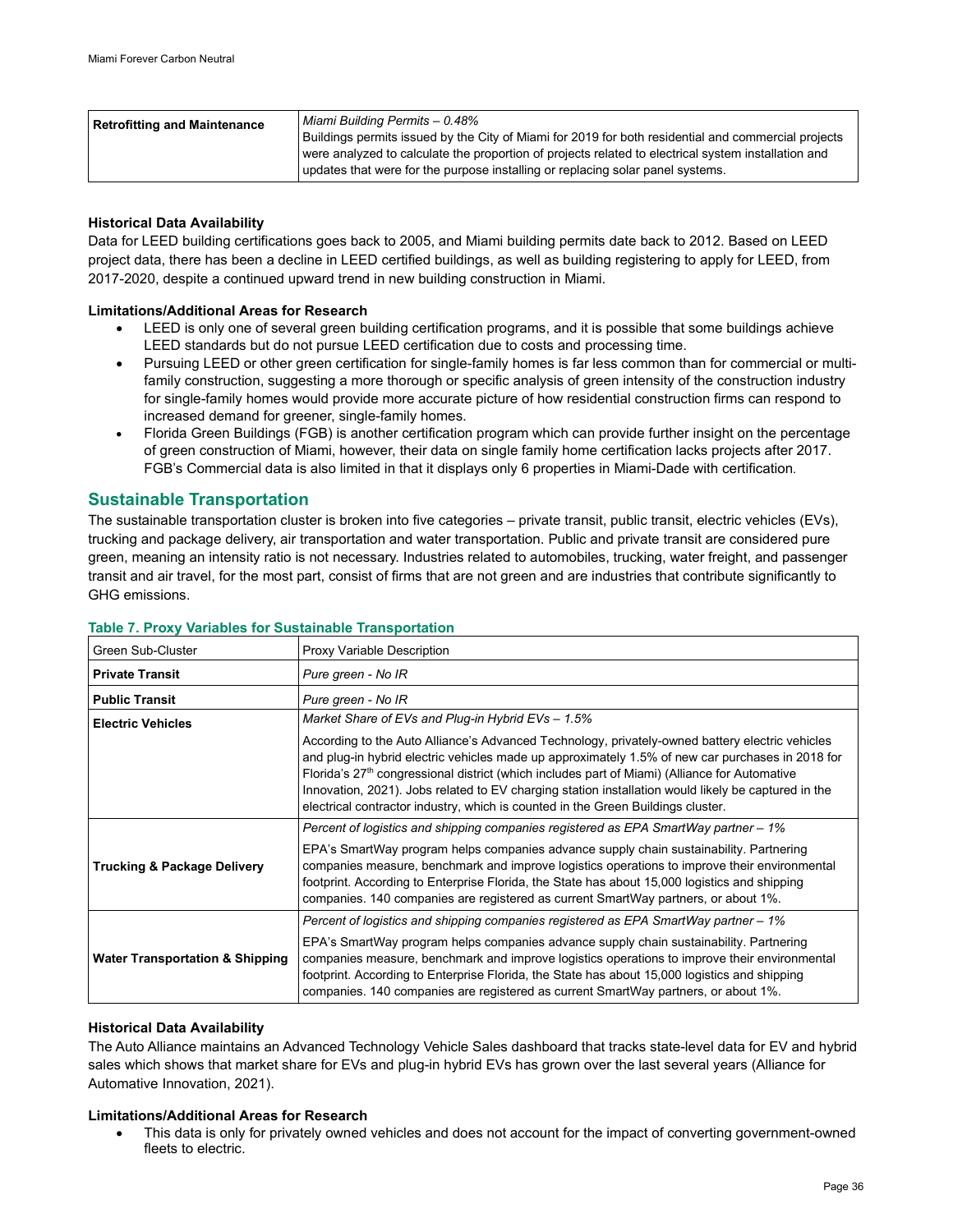• These industries do not capture jobs related active transportation such as biking, walking, e-scooters. Infrastructure updates to accommodate this kind of transportation is hopefully captured in the resilient infrastructure cluster.

#### **Waste Management**

Waste management is comprised of three sub-clusters: waste cleanup and remediation, recycling, and public utilities. All public jobs in Miami related to waste collection are considered pure green thanks to Miami's green waste management practices which keep waste out of landfills. Private companies involved in solid waste collection, however, need a proxy as it is likely that only a percentage of this waste is not landfilled.

| <u>HUDIG OF FIOAY VALIUDICO IOL VIUJIG MULLUQUILIGIII</u> |                                                                                                                                                 |  |
|-----------------------------------------------------------|-------------------------------------------------------------------------------------------------------------------------------------------------|--|
| Green Sub-Cluster                                         | Proxy Variable Description                                                                                                                      |  |
| <b>Public Utilities</b>                                   | Estimate provided by City                                                                                                                       |  |
| <b>Waste Clean-up &amp; Remediation</b>                   | Pure green - No IR                                                                                                                              |  |
| Recycling                                                 | Percent of county waste that is recycled – 18%                                                                                                  |  |
|                                                           | This figure comes from 2018 news articles citing a figure calculated by the Florida Department of<br>Environmental Protection (Quintana, 2018). |  |

#### **Table 8. Proxy Variables for Waste Management**

#### **Limitations/Additional Areas for Research**

The rate at which waste is recycled or incinerated and not landfilled only captures one aspect of green waste management practices; other aspects involve source reduction and re-use, practices that help to create less waste in the first place.

#### **Resilient & Green Infrastructure**

The resilient infrastructure cluster includes industries necessary for large adaptation or green infrastructure projects such as civil engineering, landscaping, and water/sewer line related construction. A proxy ratio for the percentage of industries' output associated with these types of projects was determined based on Miami's Capital Improvement Plan.

#### **Table 9. Proxy Variable for Resilient & Green Infrastructure**

| Green Sub-Cluster                       | Proxy Variable Description                                                                                                                                                                                                                                                                                                                            |
|-----------------------------------------|-------------------------------------------------------------------------------------------------------------------------------------------------------------------------------------------------------------------------------------------------------------------------------------------------------------------------------------------------------|
| <b>Climate Resilient Infrastructure</b> | Percent of Miami's CIP Funding Dedicated to Stormwater Sewer and Park Improvements - 32%                                                                                                                                                                                                                                                              |
|                                         | As these are industries typically involved in large capital improvement projects, interpreting Miami's<br>CIP spending breakdown can provide an estimate for what proportion of infrastructure spending in City<br>of Miami will be dedicated to projects related to stormwater management, green infrastructure, and<br>parks (City of Miami, 2021). |

#### **Historical Data Availability**

Because CIPs involve long-term planning, it is possible to analyze how the City has previously and plans to prioritize major infrastructure projects.

#### **Limitations/Additional Areas for Research**

• Because the CIP is managed by the City, looking into the procurement process for these projects would allow them to further their understanding of what industries and businesses are participating in these types of projects.

#### **Clean Energy**

While NAICS has created industry classifications for the installation and management of renewable energy systems such as wind and solar, there are still jobs within traditional utilities companies that involve clean energy that are not counted in these specific industries. Partially green industries, such as electric power distribution, does not discern between electricity generated by clean sources.

#### **Table 10. Proxy Variables for Clean Energy**

| Green Sub-Cluster               | <b>Proxy Variable Description</b>                                                          |
|---------------------------------|--------------------------------------------------------------------------------------------|
| <b>Renewable Electric Power</b> | Percent of Clean Energy Used by FPL - 27%                                                  |
| <b>Distribution</b>             | According to Florida Power & Light's 2020 fuel mix, 3.5% energy source was projected to be |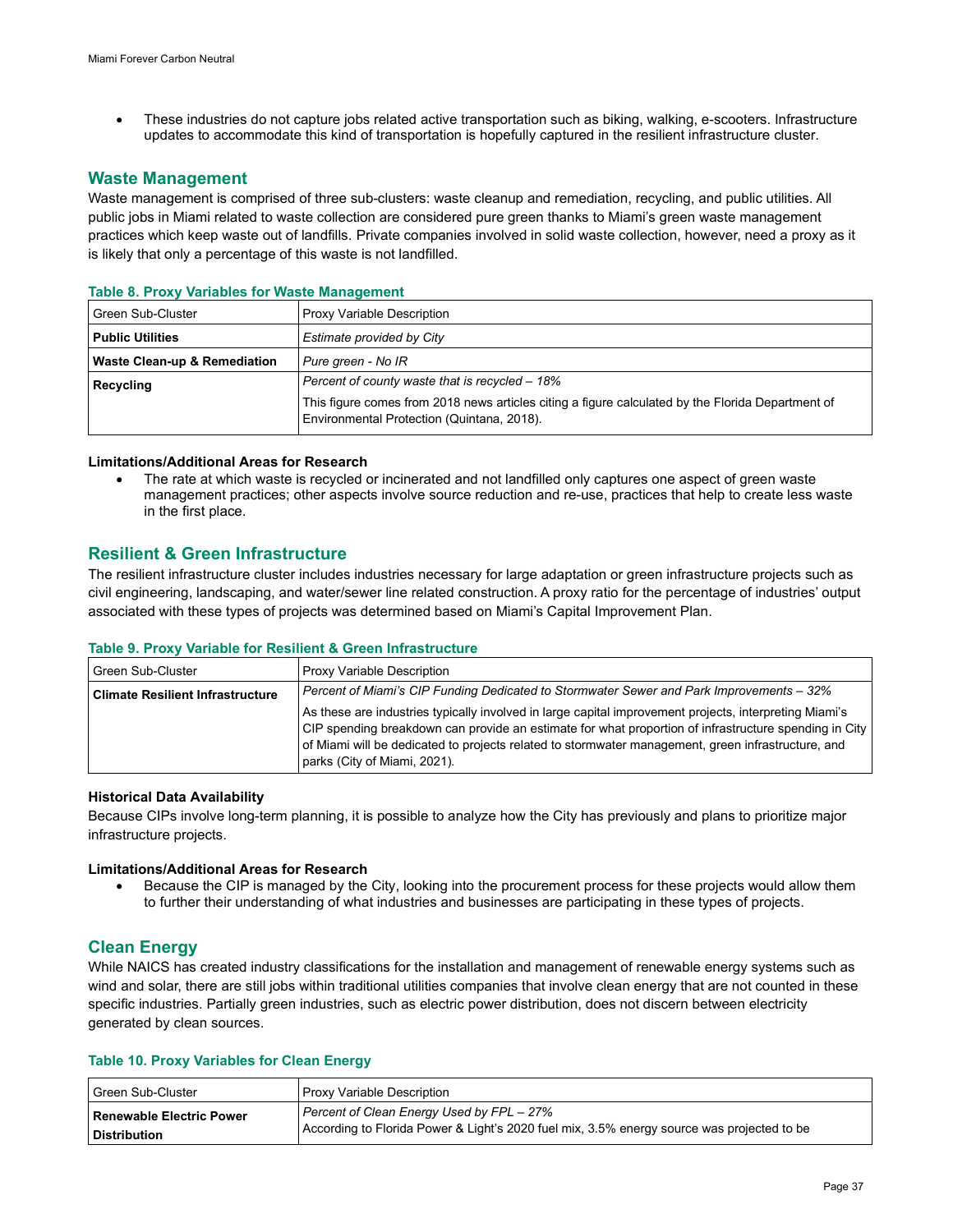|                                          | generated by FPL's PV and solar thermal facilities, while nuclear power generated 23% in 2020 (FPL,<br>$2020$ ). |
|------------------------------------------|------------------------------------------------------------------------------------------------------------------|
| l Renewable Electric Power<br>Generation | Pure green – No IR                                                                                               |

#### **Historical Data Availability**

The Florida Power & Light fuel mix data includes their projections through the next nine years. FPL aims to have 16% of energy generated by solar by 2029.

#### **Sensors, Instruments, R&D**

Sensors, instruments, and R&D includes industries related to the manufacturing of devices necessary to monitor temperature, environmental controls, emissions, etc., as well as scientific research industries. Industries related to sensors and instruments are considered pure green, and therefore do not need an intensity ratio. R&D comprises research industries in fields of nanotechnology, biotechnology, physical engineering, and life sciences, which are likely to include research related to environment and climate change mitigation. Since these areas of research are not exclusively green, data on current grants awarded for environmental research was analyzed to determine green intensity.

#### **Table 11. Proxy Variable for Sensors, Instruments, R&D**

| Green Sub-Cluster                | <b>Proxy Variable Description</b>                                                                                                                                                                                                                                                                                                                                                                                                                                                                                    |
|----------------------------------|----------------------------------------------------------------------------------------------------------------------------------------------------------------------------------------------------------------------------------------------------------------------------------------------------------------------------------------------------------------------------------------------------------------------------------------------------------------------------------------------------------------------|
| <b>Sensors &amp; Instruments</b> | Pure green - No IR                                                                                                                                                                                                                                                                                                                                                                                                                                                                                                   |
| <b>R&amp;D</b>                   | Percent of Grant Funding Support Environmental Research by the National Science Foundation -<br>10%<br>According to data on grants distributed to institutions in Miami, about 10% of funding went to projects<br>associated with "green" NSF organizations. Grants administered by the following divisions were<br>considered green: Environmental Biology, Environmental Engineering, Environmental Chemical<br>Science, Atmospheric and Geospace Sciences, Earth Sciences, Ocean Sciences, and Polar<br>Programs. |

#### **Historical Data Availability**

The NSF has historical data on previous years' grant administration, allowing analysis of if and how prioritization of environmental research has changed.

#### **Limitations/Additional Areas for Research**

• Jobs classified within NAICS industries for research and development may not capture jobs that involve environmental research but are within universities.

#### **Environmental Advocacy & Regulation**

The environmental advocacy and regulation cluster includes all industries and organizations that work toward environmental justice and education within Miami's communities, as well as those that enforce environmental regulations and compliance. These include conservation organizations and other social nonprofits, as well as law firms. Two proxy variables were used: one to determine the proportion of legal professions considered green, the other to determine the green intensity in advocacy-related social organizations.

| Green Sub-Cluster             | Proxy Variable Description                                                                                                                                                                                                         |
|-------------------------------|------------------------------------------------------------------------------------------------------------------------------------------------------------------------------------------------------------------------------------|
| <b>Environmental Law</b>      | Percent of Law Firms Specializing in Environmental Law - 2%<br>An online database for legal firms shows that 2% of Miami's law firms specialize in environmental law<br>(Martindale, 2021).                                        |
| <b>Environmental Advocacy</b> | Percent of environmental organizations registered for GiveMiamiDay 2020 - 4%<br>49 out of the 877 nonprofit organizations registered for GiveMiamiDay in 2020 were environmentally<br>focused, or 4% (The Miami Foundation, 2020). |

#### **Table 12. Proxy Variable for Environmental Advocacy & Regulation**

#### **Historical Data Availability**

The data sources used for the above proxy variables do not have a clear link to historical data, making it more difficult to estimate how these ratios may have changed over time.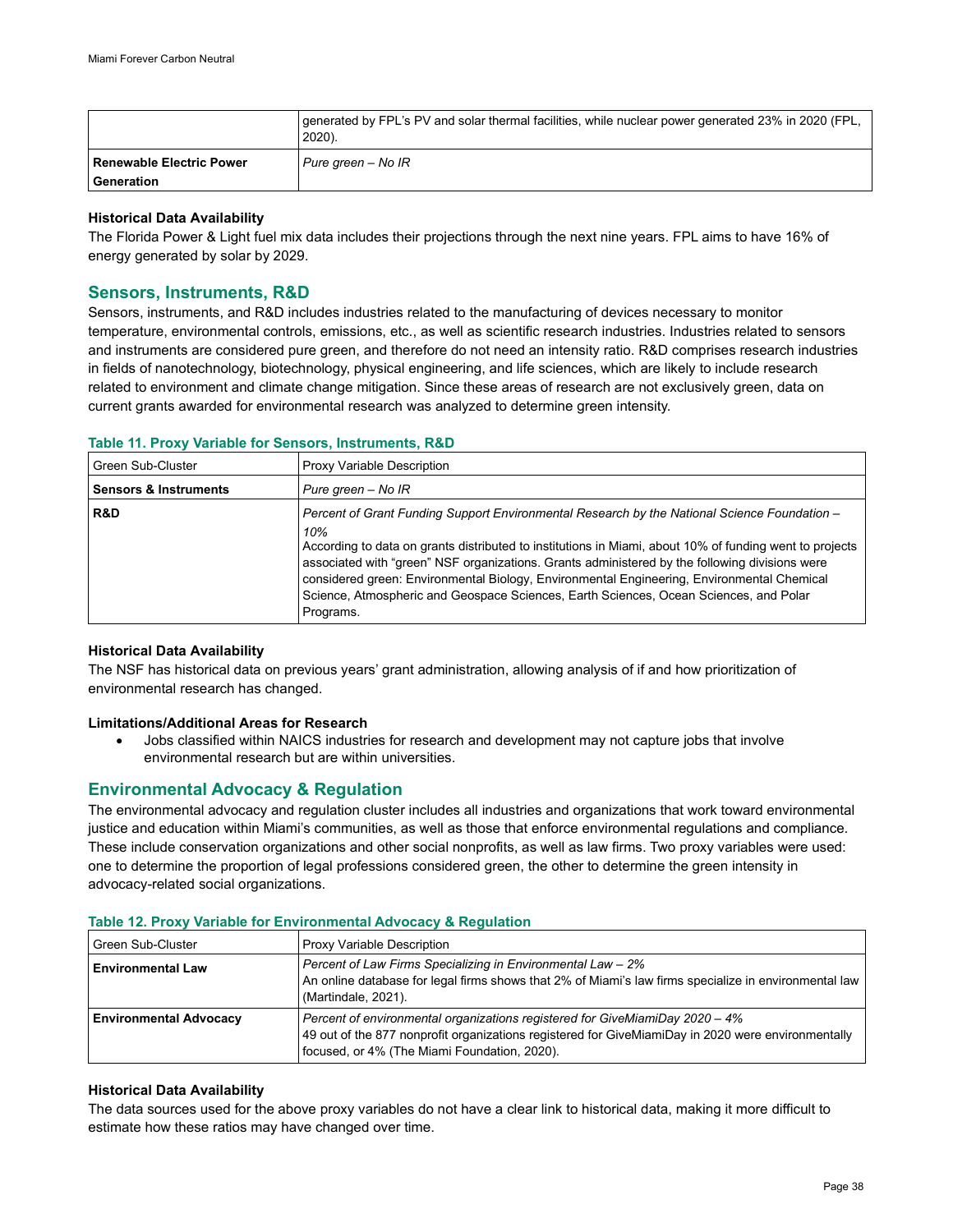#### **Limitations/Additional Areas for Research**

• Relying on one foundation to estimate the percentage of grant funds allocated to environmental advocacy/education may limit the scope of the community-based environmental work being done in Miami.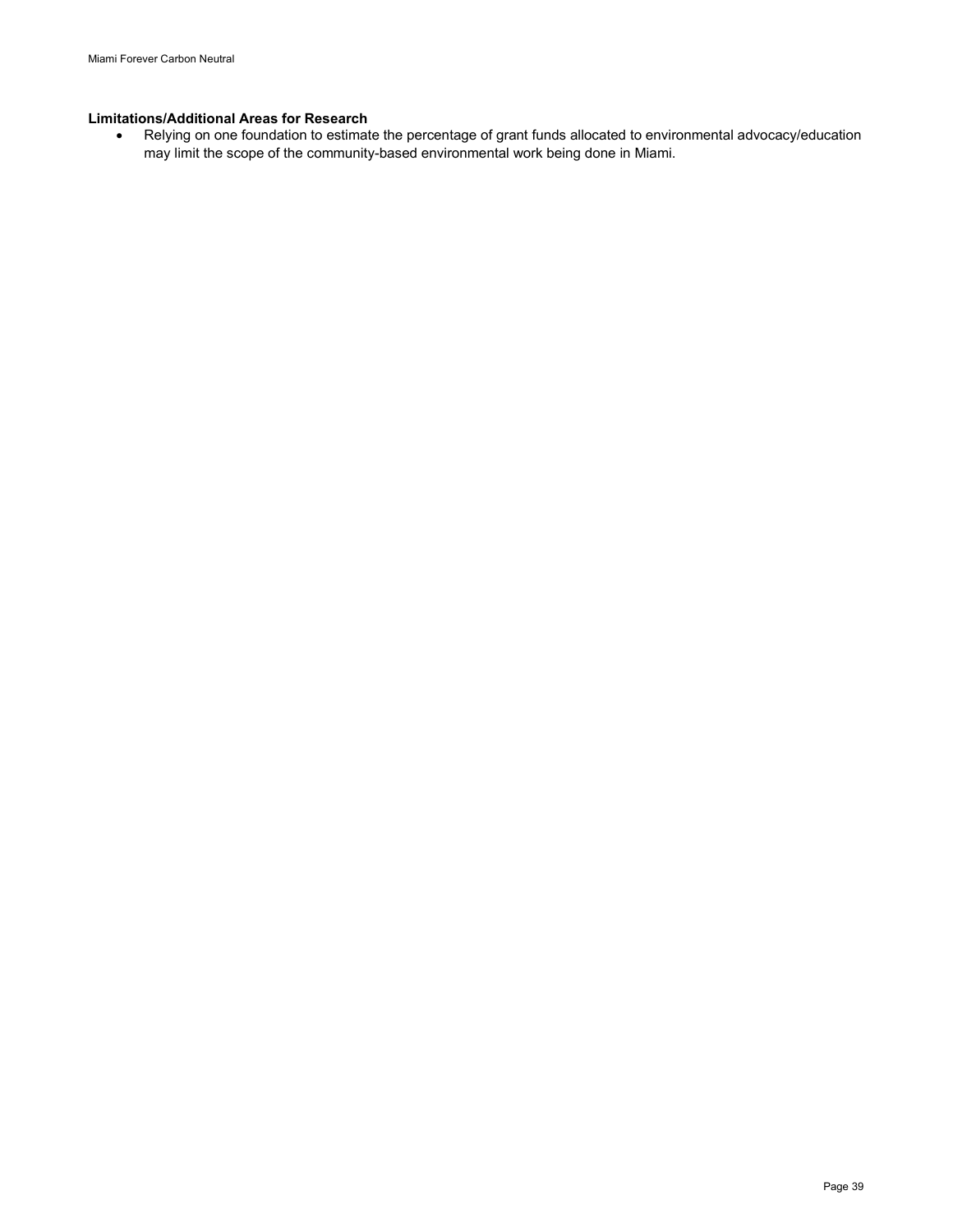# **Appendix III: Existing Definitions of the Green Economy and Green Jobs**

While the concept of a "green" or "clean" economy has existed for some time,<sup>[20](#page-39-0)</sup> it did not gain widespread recognition until the late 2000s following the 2008 financial crisis. Initially, the idea gained traction as a tool for achieving sustainable development efforts. International organizations such as the Organization for Economic Cooperation and Development (OECD) and UN Environmental Programme (UNEP) proposed broad definitions of the green economy that were adopted in subsequent reports as national and local governments began tracking and investing in their own green economies. The UNEP's definition was presented in 2008:

Green jobs encompass work that preserves and/or restores the environment through a variety of means, including but not limited to, reducing energy and natural resource consumption, decarbonizing the economy, minimizing waste generation and protecting ecosystems and biodiversity (UN Environmental Program, 2011).

The OECD and UNEP maintain that green jobs must be decent jobs that promote equity and pay adequate wages (OECD, 2012). This qualification underlines the UN's efforts to encourage policy makers to integrate environmental, social, and economic considerations in drafting policy, ensuring that the green economy goals also contribute to poverty reduction and economic mobility (UN Development Programme, 2012).

The US government started quantifying the green economy in 2010 with an initiative to collect data on green jobs (US Bureau of Labor Statistics, 2013). This effort was an outcome of the American Recovery and Reinvestment Act (ARRA) which, at the time, was the largest fiscal stimulus in recent history. Per ARRA stipulations, about 17% of all direct government spending was to be dedicated to green investments. These included block grants for states' renewable energy efficiency efforts, investments in public transport and clean vehicles, and ecosystem restoration (Popp, Vona, Marin, & Chen, 2020). Following the ARRA, the Bureau of Labor Statistics (BLS) started tracking the green economy through a Green Goods and Services Survey, finding in 2011 that green jobs accounted for 2.4% of US employment. As the BLS green jobs initiative was cut short due to funding limitations in 2013, data on overall US green employment growth since 2013 is limited.

<span id="page-39-0"></span><sup>&</sup>lt;sup>20</sup> One of the first concepts for a green economy was presented in the 1989 *Blueprint for a Sustainable Economy* by the London Environmental Economics Centre.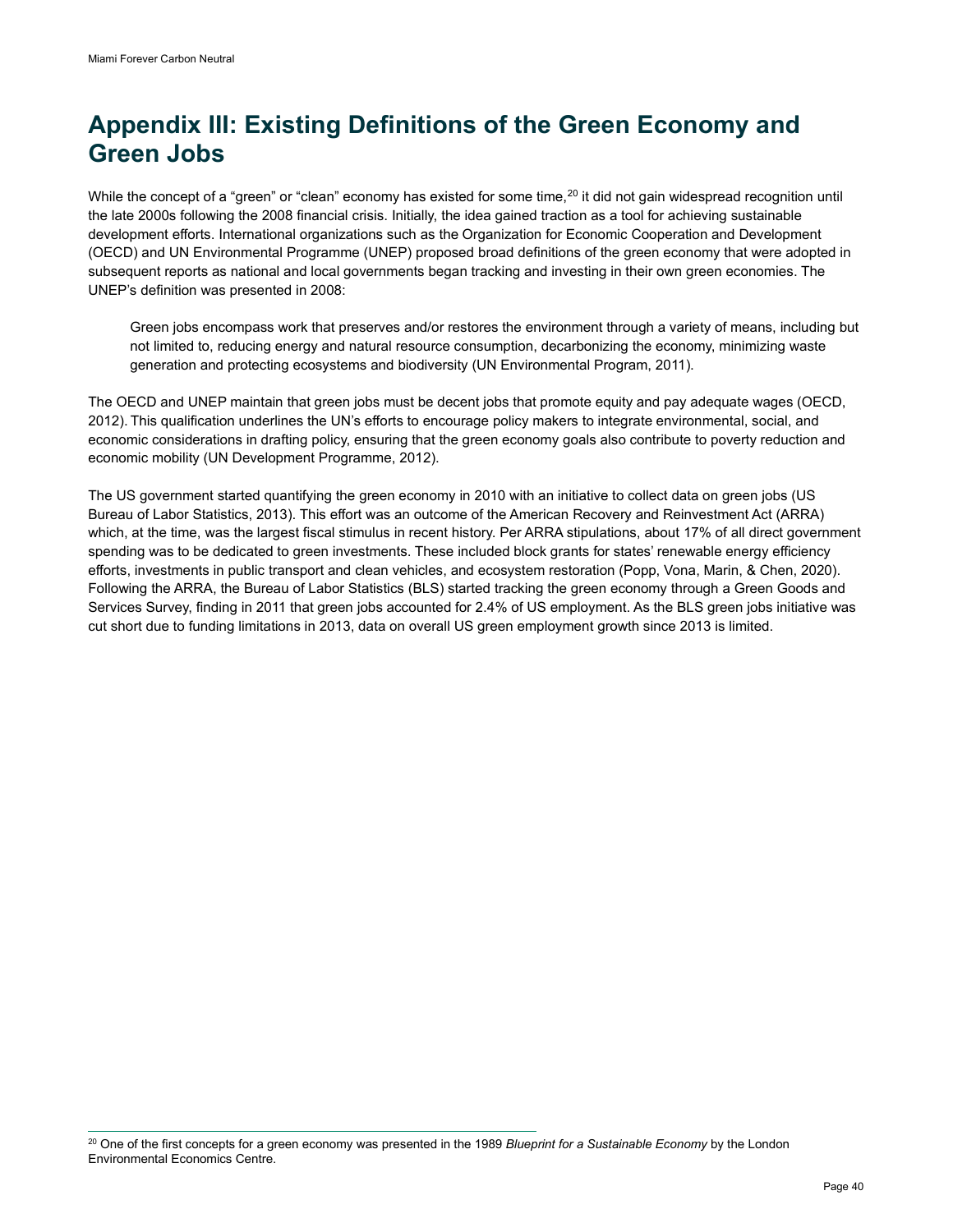# **Appendix IV: NAICS-Green Cluster Crosswalk**

| 2017<br><b>NAICS</b> | <b>Description</b>                                                                | Greenness              | <b>Green Cluster</b>                               | <b>Green Sub-Cluster</b>                   |
|----------------------|-----------------------------------------------------------------------------------|------------------------|----------------------------------------------------|--------------------------------------------|
| 221111               | <b>Hydroelectric Power Generation</b>                                             | Pure Green             | Clean Energy                                       | <b>Energy Generation</b>                   |
| 221113               | Nuclear Electric Power Generation                                                 | Pure Green             | Clean Energy                                       | <b>Energy Generation</b>                   |
| 221114               | Solar Electric Power Generation                                                   | Pure Green             | Clean Energy                                       | <b>Energy Generation</b>                   |
| 221115               | Wind Electric Power Generation                                                    | Pure Green             | Clean Energy                                       | <b>Energy Generation</b>                   |
| 221116               | Geothermal Electric Power Generation                                              | Pure Green             | Clean Energy                                       | <b>Energy Generation</b>                   |
| 221117               | <b>Biomass Electric Power Generation</b>                                          | Pure Green             | Clean Energy                                       | <b>Energy Generation</b>                   |
| 221118               | Other Electric Power Generation                                                   | Pure Green             | Clean Energy                                       | <b>Energy Generation</b>                   |
| 221122               | <b>Electric Power Distribution</b>                                                | <b>Partially Green</b> | Clean Energy                                       | <b>Energy Transmission</b>                 |
| 221310               | Water Supply and Irrigation Systems                                               | Pure Green             | <b>Climate Resilient</b><br>Infrastructure         | <b>Climate Resilient</b><br>Infrastructure |
| 221320               | Sewage Treatment Facilities                                                       | Pure Green             | Waste Cleanup &<br>Waste Management<br>Remediation |                                            |
| 221330               | Steam and Air-Conditioning Supply                                                 | <b>Partially Green</b> | <b>Green Buildings</b>                             | <b>Building Systems</b>                    |
| 236115               | New Single-Family Housing Construction<br>(except For-Sale Builders)              | <b>Partially Green</b> | <b>Green Buildings</b>                             | Construction                               |
| 236116               | New Multifamily Housing Construction<br>(except For-Sale Builders)                | <b>Partially Green</b> | <b>Green Buildings</b>                             | Construction                               |
| 236117               | New Housing For-Sale Builders                                                     | <b>Partially Green</b> | <b>Green Buildings</b>                             | Construction                               |
| 236118               | <b>Residential Remodelers</b>                                                     | <b>Partially Green</b> | <b>Green Buildings</b>                             | Construction                               |
| 236210               | Industrial Building Construction                                                  | <b>Partially Green</b> | <b>Green Buildings</b>                             | Construction                               |
| 236220               | Commercial and Institutional Building<br>Construction                             | <b>Partially Green</b> | <b>Green Buildings</b>                             | Construction                               |
| 237110               | Water and Sewer Line and Related<br><b>Structures Construction</b>                | Pure Green             | <b>Climate Resilient</b><br>Infrastructure         | <b>Climate Resilient</b><br>Infrastructure |
| 237130               | Power and Communication Line and<br><b>Related Structures Construction</b>        | <b>Partially Green</b> | Clean Energy                                       | <b>Energy Transmission</b>                 |
| 237210               | Land Subdivision                                                                  | <b>Partially Green</b> | <b>Climate Resilient</b><br>Infrastructure         | Climate Resilient<br>Infrastructure        |
| 237990               | Other Heavy and Civil Engineering<br>Construction                                 | Partially Green        | <b>Climate Resilient</b><br>Infrastructure         | <b>Climate Resilient</b><br>Infrastructure |
| 238130               | <b>Framing Contractors</b>                                                        | Partially Green        | <b>Green Buildings</b>                             | Construction                               |
| 238140               | <b>Masonry Contractors</b>                                                        | Partially Green        | <b>Green Buildings</b>                             | Construction                               |
| 238150               | Glass and Glazing Contractors                                                     | Partially Green        | Green Buildings                                    | Construction                               |
| 238160               | Roofing Contractors                                                               | Partially Green        | <b>Green Buildings</b>                             | Construction                               |
| 238170               | <b>Siding Contractors</b>                                                         | Partially Green        | <b>Green Buildings</b>                             | Construction                               |
| 238190               | Other Foundation, Structure, and Building<br><b>Exterior Contractors</b>          | Partially Green        | <b>Green Buildings</b>                             | Construction                               |
| 238210               | <b>Electrical Contractors and Other Wiring</b><br><b>Installation Contractors</b> | Partially Green        | <b>Green Buildings</b>                             | <b>Building Systems</b>                    |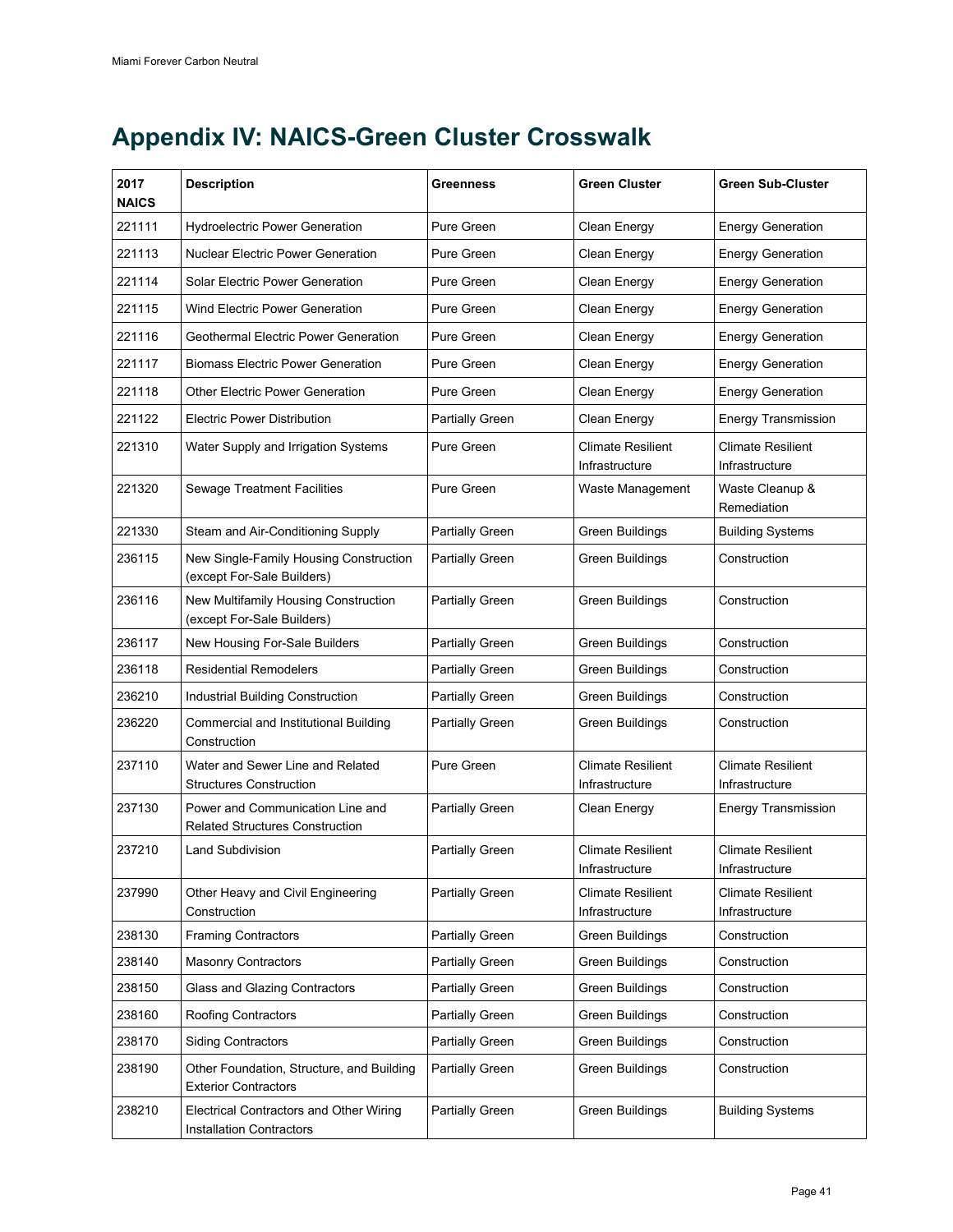| 238220 | Plumbing, Heating, and Air-Conditioning<br>Contractors | Partially Green        | <b>Green Buildings</b>                     | <b>Building Systems</b>                    |
|--------|--------------------------------------------------------|------------------------|--------------------------------------------|--------------------------------------------|
| 238290 | <b>Other Building Equipment Contractors</b>            | Partially Green        | <b>Green Buildings</b>                     | <b>Building Systems</b>                    |
| 238310 | Drywall and Insulation Contractors                     | Partially Green        | <b>Green Buildings</b>                     | Construction                               |
| 238320 | Painting and Wall Covering Contractors                 | Partially Green        | <b>Green Buildings</b>                     | Construction                               |
| 238340 | <b>Tile and Terrazzo Contractors</b>                   | Partially Green        | <b>Green Buildings</b>                     | Construction                               |
| 238350 | <b>Finish Carpentry Contractors</b>                    | Partially Green        | <b>Green Buildings</b>                     | Construction                               |
| 238390 | <b>Other Building Finishing Contractors</b>            | Partially Green        | <b>Green Buildings</b>                     | Construction                               |
| 238910 | <b>Site Preparation Contractors</b>                    | Partially Green        | <b>Climate Resilient</b><br>Infrastructure | <b>Climate Resilient</b><br>Infrastructure |
| 238990 | All Other Specialty Trade Contractors                  | Partially Green        | <b>Green Buildings</b>                     | Construction                               |
| 314110 | Carpet and Rug Mills                                   | Partially Green        | <b>Green Buildings</b>                     | Construction                               |
| 314120 | <b>Curtain and Linen Mills</b>                         | Partially Green        | <b>Green Buildings</b>                     | Construction                               |
| 314999 | All Other Miscellaneous Textile Product<br>Mills       | Partially Green        | <b>Green Buildings</b>                     | Construction                               |
| 321114 | <b>Wood Preservation</b>                               | Partially Green        | <b>Green Buildings</b>                     | Construction                               |
| 321211 | Hardwood Veneer and Plywood<br>Manufacturing           | Partially Green        | <b>Green Buildings</b>                     | Construction                               |
| 321212 | Softwood Veneer and Plywood<br>Manufacturing           | Partially Green        | <b>Green Buildings</b>                     | Construction                               |
| 321213 | Engineered Wood Member (except Truss)<br>Manufacturing | <b>Partially Green</b> | <b>Green Buildings</b>                     | Construction                               |
| 321214 | <b>Truss Manufacturing</b>                             | <b>Partially Green</b> | <b>Green Buildings</b>                     | Construction                               |
| 321219 | <b>Reconstituted Wood Product</b><br>Manufacturing     | Partially Green        | <b>Green Buildings</b>                     | Construction                               |
| 321911 | Wood Window and Door Manufacturing                     | Partially Green        | Green Buildings                            | Construction                               |
| 321918 | Other Millwork (including Flooring)                    | Partially Green        | <b>Green Buildings</b>                     | Construction                               |
| 321991 | Manufactured Home (Mobile Home)<br>Manufacturing       | <b>Partially Green</b> | <b>Green Buildings</b>                     | Construction                               |
| 321992 | Prefabricated Wood Building<br>Manufacturing           | Partially Green        | Green Buildings                            | Construction                               |
| 324122 | Asphalt Shingle and Coating Materials<br>Manufacturing | Partially Green        | <b>Green Buildings</b>                     | Construction                               |
| 325311 | Nitrogenous Fertilizer Manufacturing                   | Partially Green        | Agriculture & Food                         | Agriculture & Food                         |
| 325510 | Paint and Coating Manufacturing                        | Partially Green        | Green Buildings                            | Construction                               |
| 325612 | Polish and Other Sanitation Good<br>Manufacturing      | Partially Green        | <b>Green Buildings</b>                     | Construction                               |
| 325991 | <b>Custom Compounding of Purchased</b><br>Resins       | Partially Green        | Waste Management                           | Recycling                                  |
| 326191 | Plastics Plumbing Fixture Manufacturing                | Partially Green        | <b>Green Buildings</b>                     | <b>Building Systems</b>                    |
| 326199 | All Other Plastics Product Manufacturing               | Partially Green        | Green Buildings                            | <b>Building Systems</b>                    |
| 327310 | <b>Cement Manufacturing</b>                            | Partially Green        | <b>Green Buildings</b>                     | Construction                               |
| 327320 | Ready-Mix Concrete Manufacturing                       | Partially Green        | <b>Green Buildings</b>                     | Construction                               |
| 327331 | Concrete Block and Brick Manufacturing                 | Partially Green        | Green Buildings                            | Construction                               |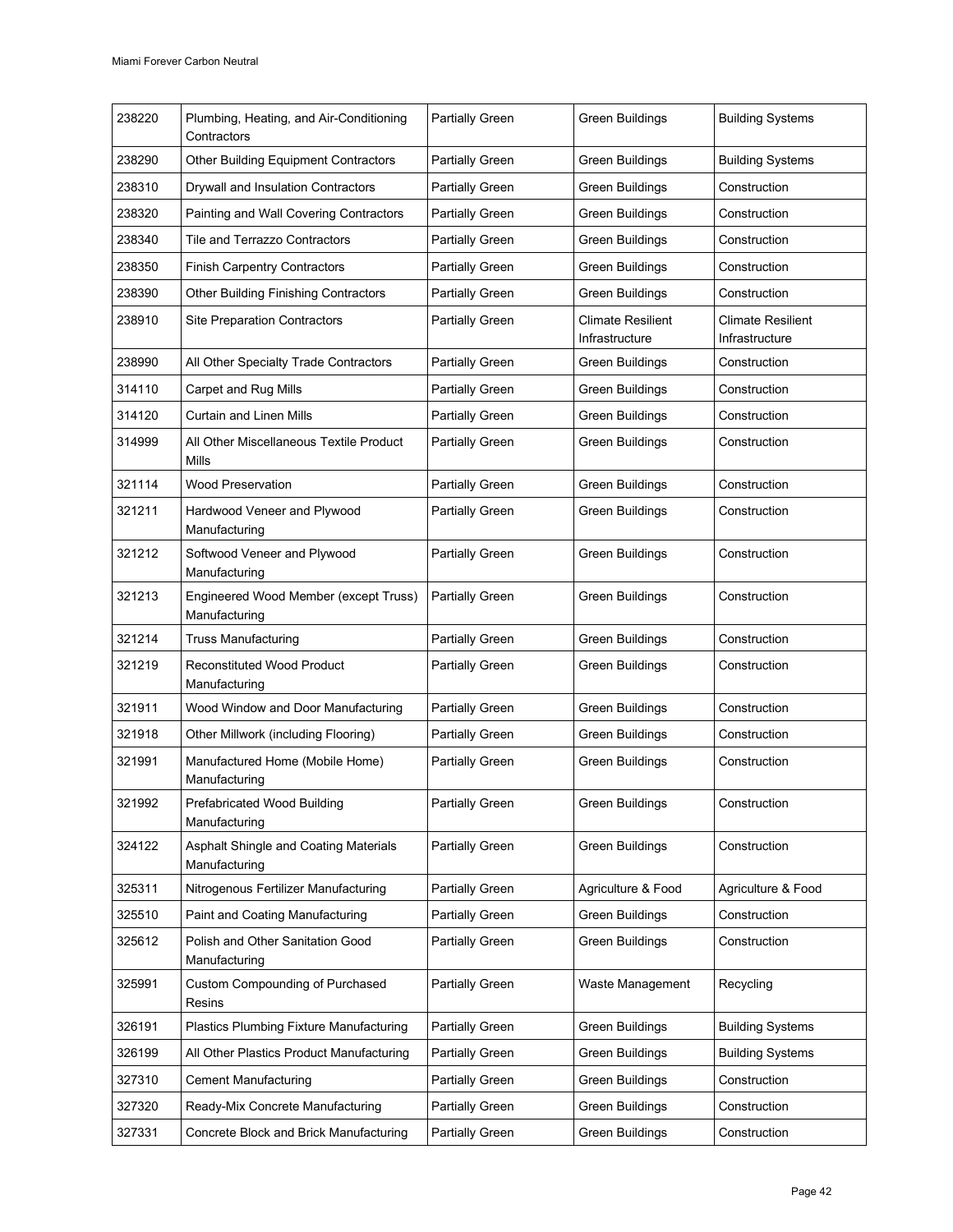| 327332 | Concrete Pipe Manufacturing                                                                                                     | Partially Green        | <b>Green Buildings</b>                                | Construction            |
|--------|---------------------------------------------------------------------------------------------------------------------------------|------------------------|-------------------------------------------------------|-------------------------|
| 327390 | Other Concrete Product Manufacturing                                                                                            | Partially Green        | <b>Green Buildings</b>                                | Construction            |
| 327410 | Lime Manufacturing                                                                                                              | Partially Green        | <b>Green Buildings</b>                                | Construction            |
| 327420 | <b>Gypsum Product Manufacturing</b>                                                                                             | Partially Green        | <b>Green Buildings</b>                                | Construction            |
| 327993 | Mineral Wool Manufacturing                                                                                                      | Partially Green        | <b>Green Buildings</b>                                | Construction            |
| 327999 | All Other Miscellaneous Nonmetallic<br>Mineral Product Manufacturing                                                            | Partially Green        | <b>Green Buildings</b>                                | Construction            |
| 331110 | Iron and Steel Mills and Ferroalloy<br>Manufacturing                                                                            | Partially Green        | <b>Green Buildings</b>                                | Construction            |
| 332312 | <b>Fabricated Structural Metal Manufacturing</b>                                                                                | Partially Green        | <b>Green Buildings</b>                                | Construction            |
| 332321 | Metal Window and Door Manufacturing                                                                                             | Partially Green        | <b>Green Buildings</b>                                | Construction            |
| 332911 | Industrial Valve Manufacturing                                                                                                  | Partially Green        | <b>Green Buildings</b>                                | Construction            |
| 332913 | Plumbing Fixture Fitting and Trim<br>Manufacturing                                                                              | Partially Green        | <b>Green Buildings</b>                                | <b>Building Systems</b> |
| 332919 | Other Metal Valve and Pipe Fitting<br>Manufacturing                                                                             | Partially Green        | <b>Green Buildings</b>                                | <b>Building Systems</b> |
| 332996 | Fabricated Pipe and Pipe Fitting<br>Manufacturing                                                                               | Partially Green        | <b>Green Buildings</b>                                | <b>Building Systems</b> |
| 333413 | Industrial and Commercial Fan and Blower<br>and Air Purification Equipment<br>Manufacturing                                     | Partially Green        | <b>Green Buildings</b>                                | <b>Building Systems</b> |
| 333414 | Heating Equipment (except Warm Air<br>Furnaces) Manufacturing                                                                   | Partially Green        | <b>Green Buildings</b>                                | <b>Building Systems</b> |
| 333415 | Air-Conditioning and Warm Air Heating<br>Equipment and Commercial and Industrial<br>Refrigeration Equipment Manufacturing       | Partially Green        | <b>Green Buildings</b>                                | <b>Building Systems</b> |
| 334512 | <b>Automatic Environmental Control</b><br>Manufacturing for Residential,<br>Commercial, and Appliance Use                       | Pure Green             | Sensors, Instruments,<br>R&D                          | Sensors & Instruments   |
| 334513 | Instruments and Related Products<br>Manufacturing for Measuring, Displaying,<br>and Controlling Industrial Process<br>Variables | Pure Green             | Sensors, Instruments,<br>R&D                          | Sensors & Instruments   |
| 334514 | <b>Totalizing Fluid Meter and Counting</b><br>Device Manufacturing                                                              | Pure Green             | Sensors, Instruments,<br>R&D                          | Sensors & Instruments   |
| 334515 | Instrument Manufacturing for Measuring<br>and Testing Electricity and Electrical<br>Signals                                     | Pure Green             | Sensors & Instruments<br>Sensors, Instruments,<br>R&D |                         |
| 334516 | Analytical Laboratory Instrument<br>Manufacturing                                                                               | Pure Green             | Sensors, Instruments,<br>R&D                          | Sensors & Instruments   |
| 334519 | Other Measuring and Controlling Device<br>Manufacturing                                                                         | Pure Green             | Sensors, Instruments,<br>R&D                          | Sensors & Instruments   |
| 335110 | Electric Lamp Bulb and Part Manufacturing                                                                                       | Partially Green        | <b>Green Buildings</b>                                | <b>Building Systems</b> |
| 335121 | Residential Electric Lighting Fixture<br>Manufacturing                                                                          | Partially Green        | <b>Green Buildings</b>                                | <b>Building Systems</b> |
| 335122 | Commercial, Industrial, and Institutional<br>Electric Lighting Fixture Manufacturing                                            | <b>Partially Green</b> | <b>Green Buildings</b>                                | <b>Building Systems</b> |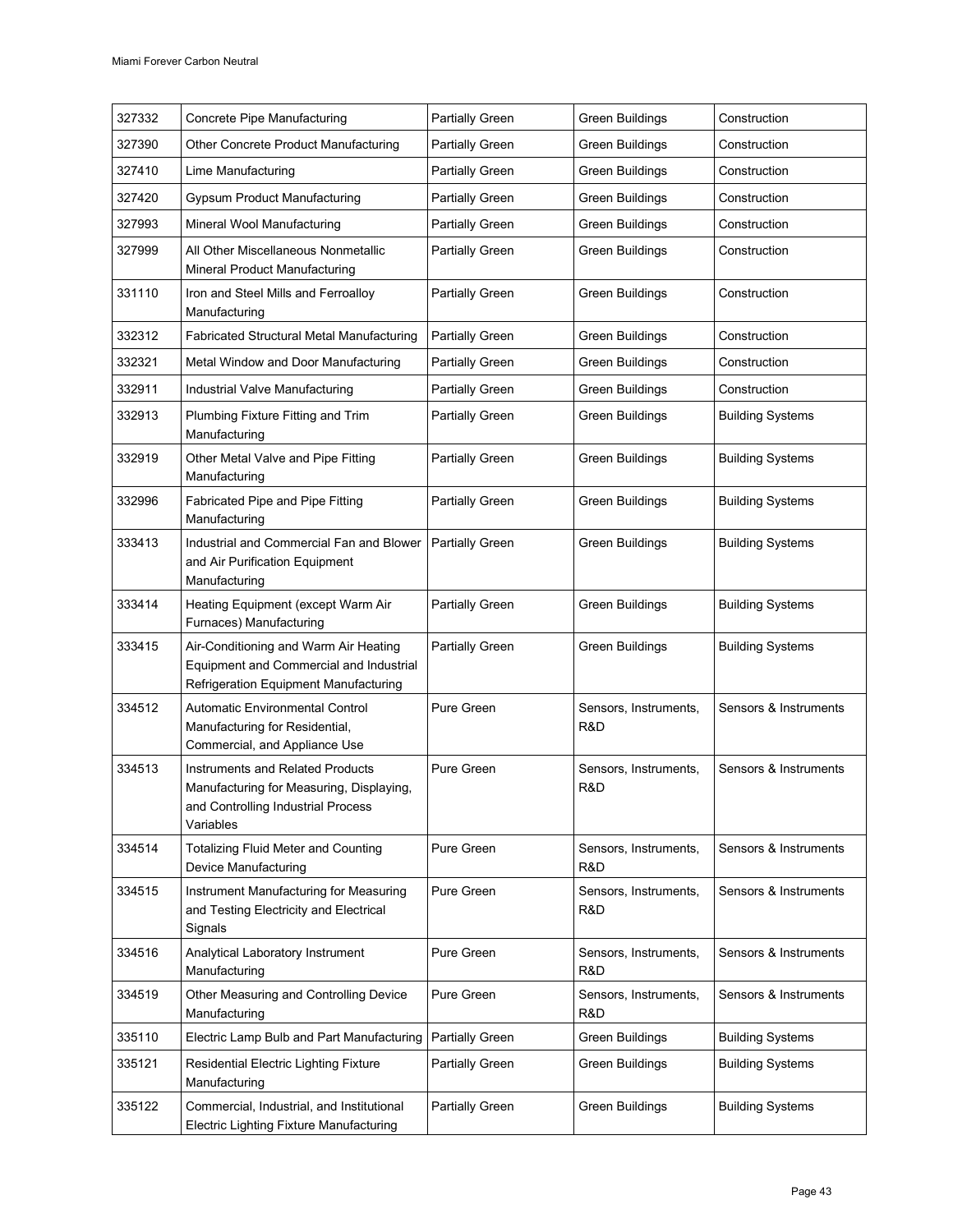| 335129 | Other Lighting Equipment Manufacturing                                    | Partially Green        | <b>Building Systems</b><br><b>Green Buildings</b> |                                            |
|--------|---------------------------------------------------------------------------|------------------------|---------------------------------------------------|--------------------------------------------|
| 335210 | Small Electrical Appliance Manufacturing                                  | Partially Green        | <b>Green Buildings</b>                            | <b>Building Systems</b>                    |
| 335220 | Major Household Appliance Manufacturing                                   | Partially Green        | <b>Green Buildings</b>                            | <b>Building Systems</b>                    |
| 335312 | Motor and Generator Manufacturing                                         | Partially Green        | Sustainable<br>Transportation                     | <b>Electric Vehicles</b>                   |
| 335911 | Storage Battery Manufacturing                                             | <b>Partially Green</b> | Sustainable<br>Transportation                     | Electric Vehicles                          |
| 336111 | Automobile Manufacturing                                                  | Partially Green        | Sustainable<br>Transportation                     | <b>Electric Vehicles</b>                   |
| 336112 | <b>Light Truck and Utility Vehicle</b><br>Manufacturing                   | <b>Partially Green</b> | Sustainable<br>Transportation                     | <b>Electric Vehicles</b>                   |
| 336320 | Motor Vehicle Electrical and Electronic<br><b>Equipment Manufacturing</b> | Partially Green        | Sustainable<br>Transportation                     | <b>Electric Vehicles</b>                   |
| 336340 | Motor Vehicle Brake System<br>Manufacturing                               | Partially Green        | Sustainable<br>Transportation                     | <b>Electric Vehicles</b>                   |
| 336350 | Motor Vehicle Transmission and Power<br>Train Parts Manufacturing         | <b>Partially Green</b> | Sustainable<br>Transportation                     | <b>Electric Vehicles</b>                   |
| 336390 | Other Motor Vehicle Parts Manufacturing                                   | Partially Green        | Sustainable<br>Transportation                     | <b>Electric Vehicles</b>                   |
| 423930 | Recyclable Material Merchant Wholesalers                                  | Pure Green             | Waste Management                                  | Recycling                                  |
| 453310 | <b>Used Merchandise Stores</b>                                            | Pure Green             | Waste Management                                  | Recycling                                  |
| 483212 | Inland Water Passenger Transportation                                     | <b>Pure Green</b>      | Sustainable<br>Transportation                     | <b>Water Transportation</b>                |
| 485111 | Mixed Mode Transit Systems                                                | Pure Green             | Sustainable<br>Transportation                     | <b>Private Transit</b>                     |
| 485112 | <b>Commuter Rail Systems</b>                                              | Pure Green             | Sustainable<br>Transportation                     | <b>Private Transit</b>                     |
| 485113 | Bus and Other Motor Vehicle Transit<br>Systems                            | Pure Green             | Sustainable<br>Transportation                     | <b>Private Transit</b>                     |
| 485119 | Other Urban Transit Systems                                               | Pure Green             | Sustainable<br>Transportation                     | <b>Private Transit</b>                     |
| 485210 | Interurban and Rural Bus Transportation                                   | Pure Green             | Sustainable<br>Transportation                     | Private Transit                            |
| 485410 | School and Employee Bus Transportation                                    | Pure Green             | Sustainable<br>Transportation                     | <b>Private Transit</b>                     |
| 485510 | <b>Charter Bus Industry</b>                                               | Pure Green             | Sustainable<br>Transportation                     | <b>Private Transit</b>                     |
| 541110 | Offices of Lawyers                                                        | Partially Green        | Regulation & Advocacy                             | <b>Environmental Law</b>                   |
| 541310 | <b>Architectural Services</b>                                             | Partially Green        | <b>Green Buildings</b>                            | Architecture &<br>Engineering              |
| 541320 | Landscape Architectural Services                                          | Partially Green        | <b>Climate Resilient</b><br>Infrastructure        | <b>Climate Resilient</b><br>Infrastructure |
| 541330 | <b>Engineering Services</b>                                               | Partially Green        | <b>Green Buildings</b>                            | Architecture &<br>Engineering              |
| 541350 | <b>Building Inspection Services</b>                                       | <b>Partially Green</b> | <b>Green Buildings</b>                            | Architecture &<br>Engineering              |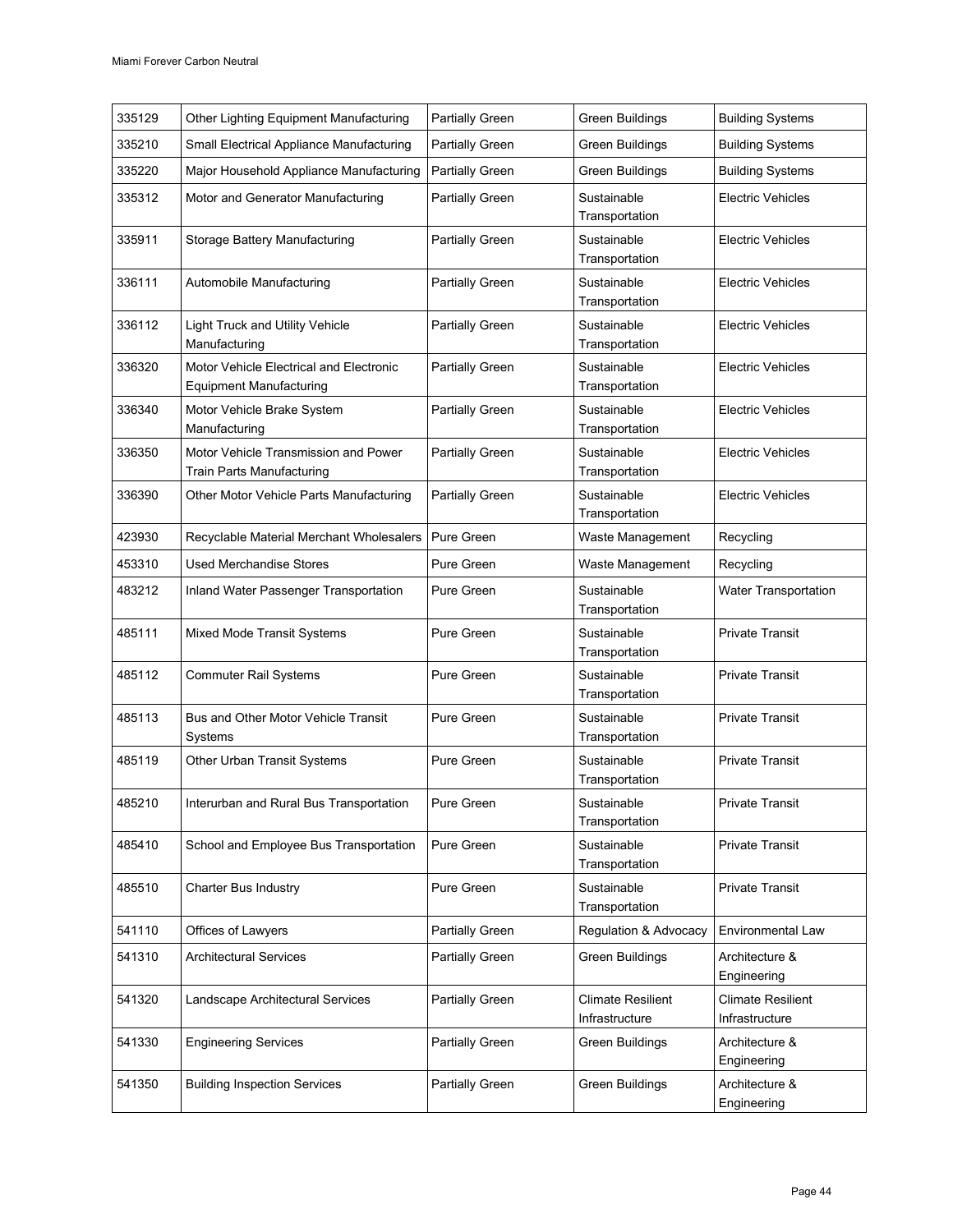| 541360 | Geophysical Surveying and Mapping<br>Services                                                                               | <b>Partially Green</b> | <b>Climate Resilient</b><br>Infrastructure | <b>Climate Resilient</b><br>Infrastructure |
|--------|-----------------------------------------------------------------------------------------------------------------------------|------------------------|--------------------------------------------|--------------------------------------------|
| 541370 | Surveying and Mapping (except<br>Geophysical) Services                                                                      | Partially Green        | <b>Climate Resilient</b><br>Infrastructure | <b>Climate Resilient</b><br>Infrastructure |
| 541380 | <b>Testing Laboratories</b>                                                                                                 | <b>Partially Green</b> | Sensors, Instruments,<br>R&D               | Research & Development                     |
| 541410 | <b>Interior Design Services</b>                                                                                             | Partially Green        | <b>Green Buildings</b>                     | Architecture &<br>Engineering              |
| 541420 | Industrial Design Services                                                                                                  | Partially Green        | <b>Green Buildings</b>                     | Architecture &<br>Engineering              |
| 541620 | <b>Environmental Consulting Services</b>                                                                                    | Pure Green             | Waste Management                           | Waste Cleanup &<br>Remediation             |
| 541713 | Research and Development in<br>Nanotechnology                                                                               | Partially Green        | Sensors, Instruments,<br>R&D               | Research & Development                     |
| 541714 | Research and Development in<br>Biotechnology (except Nanobiotechnology)                                                     | Partially Green        | Sensors, Instruments,<br>R&D               | Research & Development                     |
| 541715 | Research and Development in the<br>Physical, Engineering, and Life Sciences<br>(except Nanotechnology and<br>Biotechnology) | <b>Partially Green</b> | Sensors, Instruments,<br>R&D               | Research & Development                     |
| 561730 | <b>Landscaping Services</b>                                                                                                 | Partially Green        | <b>Climate Resilient</b><br>Infrastructure | <b>Climate Resilient</b><br>Infrastructure |
| 562111 | Solid Waste Collection                                                                                                      | <b>Partially Green</b> | Waste Management                           | Recycling                                  |
| 562112 | <b>Hazardous Waste Collection</b>                                                                                           | Pure Green             | Waste Management                           | Waste Cleanup &<br>Remediation             |
| 562119 | Other Waste Collection                                                                                                      | <b>Partially Green</b> | Waste Management                           | Recycling                                  |
| 562211 | Hazardous Waste Treatment and Disposal                                                                                      | Pure Green             | Waste Management                           | Waste Cleanup &<br>Remediation             |
| 562219 | Other Nonhazardous Waste Treatment<br>and Disposal                                                                          | Pure Green             | Waste Management                           | Waste Cleanup &<br>Remediation             |
| 562910 | <b>Remediation Services</b>                                                                                                 | Pure Green             | Waste Management                           | Waste Cleanup &<br>Remediation             |
| 562920 | <b>Materials Recovery Facilities</b>                                                                                        | Pure Green             | Waste Management                           | Recycling                                  |
| 562998 | All Other Miscellaneous Waste<br><b>Management Services</b>                                                                 | Pure Green             | Waste Management                           | Waste Cleanup &<br>Remediation             |
| 712190 | Nature Parks and Other Similar Institutions                                                                                 | Pure Green             | Regulation & Advocacy                      | <b>Environmental Advocacy</b>              |
| 811111 | General Automotive Repair                                                                                                   | <b>Partially Green</b> | Sustainable<br>Transportation              | <b>Electric Vehicles</b>                   |
| 811113 | Automotive Transmission Repair                                                                                              | <b>Partially Green</b> | Sustainable<br>Transportation              | <b>Electric Vehicles</b>                   |
| 811118 | Other Automotive Mechanical and<br><b>Electrical Repair and Maintenance</b>                                                 | Partially Green        | Sustainable<br>Transportation              | Electric Vehicles                          |
| 811211 | Consumer Electronics Repair and<br>Maintenance                                                                              | <b>Partially Green</b> | Green Buildings                            | <b>Building Systems</b>                    |
| 811212 | Computer and Office Machine Repair and<br>Maintenance                                                                       | Partially Green        | Green Buildings                            | <b>Building Systems</b>                    |
| 811213 | Communication Equipment Repair and<br>Maintenance                                                                           | <b>Partially Green</b> | <b>Green Buildings</b>                     | <b>Building Systems</b>                    |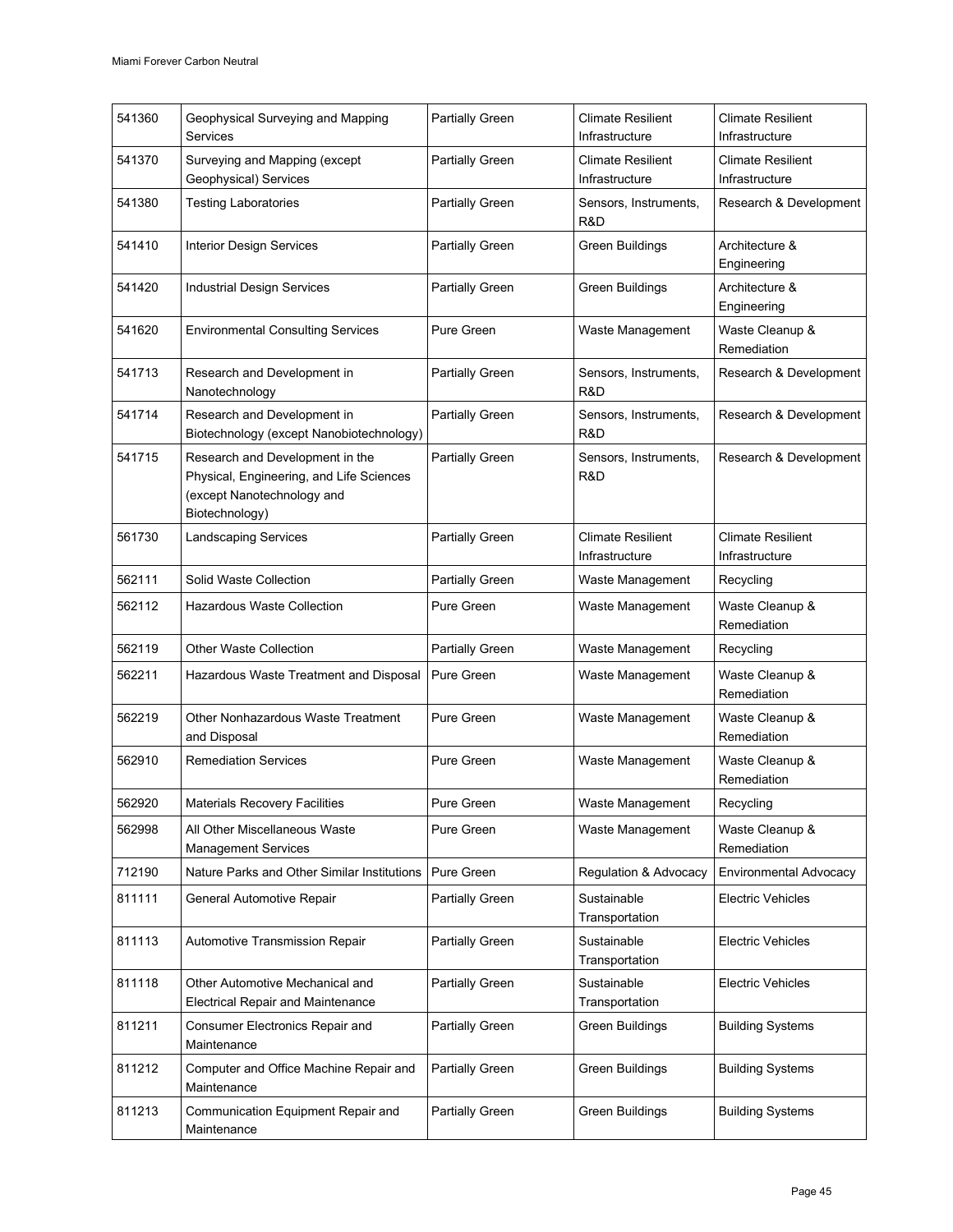| 811219 | Other Electronic and Precision Equipment<br>Repair and Maintenance                                                | Pure Green             | Sensors, Instruments,<br>R&D  | Sensors & Instruments          |
|--------|-------------------------------------------------------------------------------------------------------------------|------------------------|-------------------------------|--------------------------------|
| 811310 | Commercial and Industrial Machinery and<br>Equipment (except Automotive and<br>Electronic) Repair and Maintenance | <b>Partially Green</b> | <b>Green Buildings</b>        | <b>Building Systems</b>        |
| 811412 | Appliance Repair and Maintenance                                                                                  | <b>Partially Green</b> | <b>Green Buildings</b>        | <b>Building Systems</b>        |
| 813211 | <b>Grantmaking Foundations</b>                                                                                    | <b>Partially Green</b> | Regulation & Advocacy         | Environmental Advocacy         |
| 813219 | Other Grantmaking and Giving Services                                                                             | Partially Green        | Regulation & Advocacy         | <b>Environmental Advocacy</b>  |
| 813312 | Environment, Conservation and Wildlife<br>Organizations                                                           | <b>Pure Green</b>      | Regulation & Advocacy         | <b>Environmental Advocacy</b>  |
| 813910 | <b>Business Associations</b>                                                                                      | Partially Green        | Regulation & Advocacy         | <b>Environmental Advocacy</b>  |
| 813920 | Professional Organizations                                                                                        | <b>Partially Green</b> | Regulation & Advocacy         | <b>Environmental Advocacy</b>  |
| 813940 | <b>Political Organizations</b>                                                                                    | <b>Partially Green</b> | Regulation & Advocacy         | <b>Environmental Advocacy</b>  |
| 924110 | Administration of Air and Water Resource<br>and Solid Waste Management Programs                                   | Pure Green             | Waste Management              | Waste Cleanup &<br>Remediation |
| 924120 | Administration of Conservation Programs                                                                           | Pure Green             | Regulation & Advocacy         | <b>Environmental Advocacy</b>  |
| 926120 | Regulation and Administration of<br><b>Transportation Programs</b>                                                | Pure Green             | Sustainable<br>Transportation | <b>Public Transit</b>          |
| 926130 | Regulation and Administration of<br>Communications, Electric, Gas, and Other<br><b>Utilities</b>                  | <b>Partially Green</b> | Clean Energy                  | <b>Energy Transmission</b>     |
| 926140 | Regulation of Agricultural Marketing and<br>Commodities                                                           | <b>Partially Green</b> | Agriculture & Food            | Agriculture & Food             |
| 926150 | Regulation, Licensing, and Inspection of<br>Miscellaneous Commercial Sectors                                      | <b>Partially Green</b> | Regulation & Advocacy         | Environmental Law              |
| 441110 | <b>New Car Dealers</b>                                                                                            | <b>Partially Green</b> | Sustainable<br>Transportation | <b>Electric Vehicles</b>       |
| 441120 | <b>Used Car Dealers</b>                                                                                           | <b>Partially Green</b> | Sustainable<br>Transportation | <b>Electric Vehicles</b>       |
| 221121 | Electric Bulk Power Transmission and<br>Control                                                                   | <b>Partially Green</b> | Clean Energy                  | <b>Energy Transmission</b>     |
| 454110 | Electronic Shopping and Mail-Order<br>Houses                                                                      | Partially Green        | Sustainable<br>Transportation | Trucking & Package<br>Delivery |
| 484110 | General Freight Trucking, Local                                                                                   | Partially Green        | Sustainable<br>Transportation | Trucking & Package<br>Delivery |
| 484121 | General Freight Trucking, Long-Distance,<br>Truckload                                                             | Partially Green        | Sustainable<br>Transportation | Trucking & Package<br>Delivery |
| 484122 | General Freight Trucking, Long-Distance,<br>Less Than Truckload                                                   | <b>Partially Green</b> | Sustainable<br>Transportation | Trucking & Package<br>Delivery |
| 484220 | Specialized Freight (except Used Goods)<br>Trucking, Local                                                        | Partially Green        | Sustainable<br>Transportation | Trucking & Package<br>Delivery |
| 484230 | Specialized Freight (except Used Goods)<br>Trucking, Long-Distance                                                | Partially Green        | Sustainable<br>Transportation | Trucking & Package<br>Delivery |
| 491110 | <b>Postal Service</b>                                                                                             | <b>Partially Green</b> | Sustainable<br>Transportation | Trucking & Package<br>Delivery |
| 492110 | Couriers and Express Delivery Services                                                                            | Partially Green        | Sustainable<br>Transportation | Trucking & Package<br>Delivery |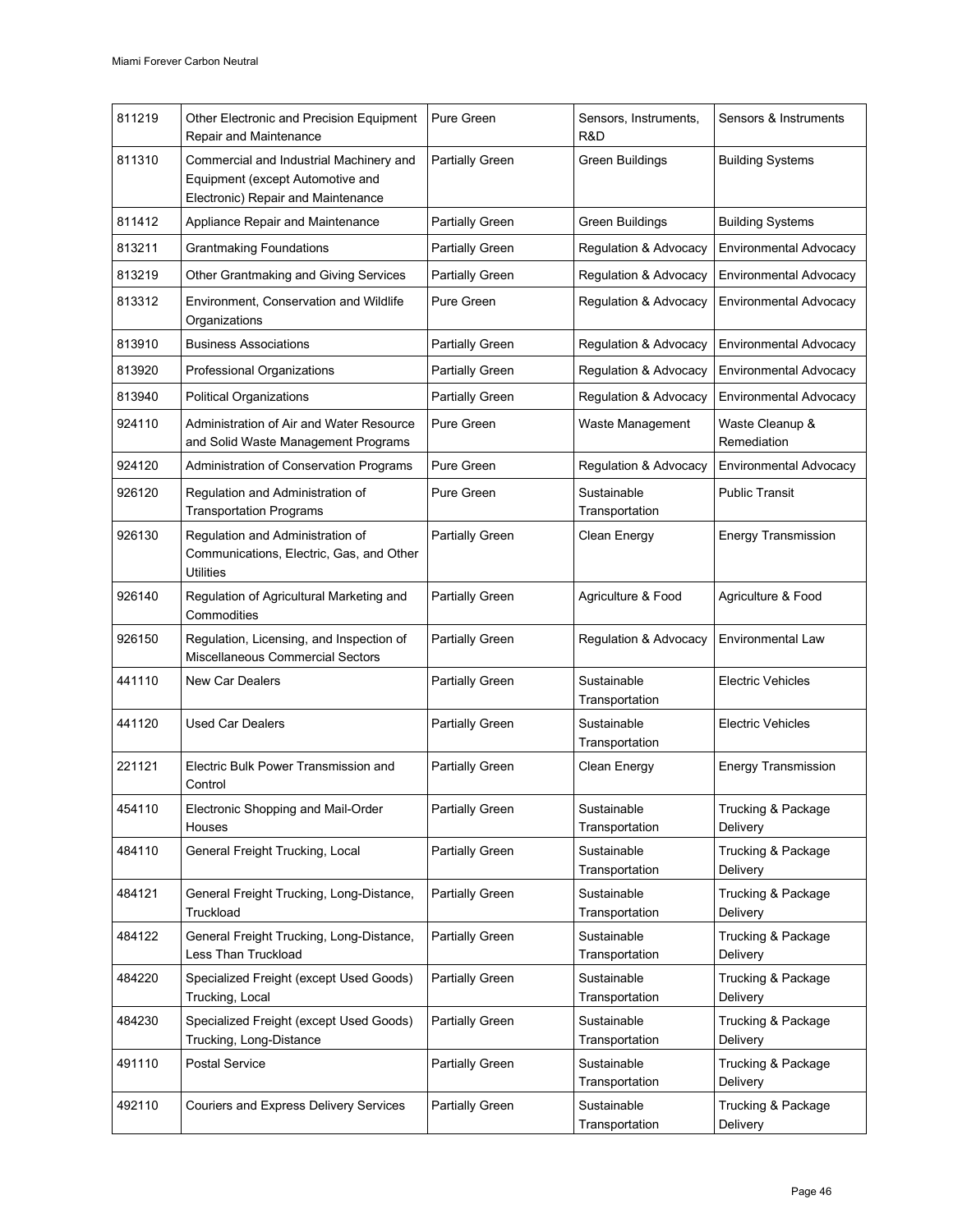| 492210 | Local Messengers and Local Delivery                                                                   | <b>Partially Green</b> | Sustainable<br>Transportation                             | Trucking & Package<br>Delivery             |
|--------|-------------------------------------------------------------------------------------------------------|------------------------|-----------------------------------------------------------|--------------------------------------------|
| 901149 | <b>US Postal Service</b>                                                                              | <b>Partially Green</b> | Sustainable<br>Transportation                             | Trucking & Package<br>Delivery             |
| 561790 | Other Services to Buildings and Dwellings                                                             | <b>Partially Green</b> | <b>Green Buildings</b>                                    | <b>Building Systems</b>                    |
| 238110 | Poured Concrete Foundation and<br><b>Structure Contractors</b>                                        | Partially Green        | <b>Green Buildings</b>                                    | Construction                               |
| 238120 | <b>Structural Steel and Precast Concrete</b><br>Contractors                                           | <b>Partially Green</b> | <b>Green Buildings</b>                                    | Construction                               |
| 238330 | <b>Flooring Contractors</b>                                                                           | <b>Partially Green</b> | <b>Green Buildings</b>                                    | Construction                               |
| 237310 | Highway, Street, and Bridge Construction                                                              | Partially Green        | <b>Climate Resilient</b><br>Infrastructure                | <b>Climate Resilient</b><br>Infrastructure |
| 423110 | Automobile and Other Motor Vehicle<br><b>Merchant Wholesalers</b>                                     | Partially Green        | Sustainable<br>Transportation                             | Electric Vehicles                          |
| 423120 | Motor Vehicle Supplies and New Parts<br><b>Merchant Wholesalers</b>                                   | <b>Partially Green</b> | Sustainable<br>Transportation                             | <b>Electric Vehicles</b>                   |
| 423130 | Tire and Tube Merchant Wholesalers                                                                    | Partially Green        | Sustainable<br>Transportation                             | <b>Electric Vehicles</b>                   |
| 423140 | Motor Vehicle Parts (Used) Merchant<br>Wholesalers                                                    | <b>Partially Green</b> | Sustainable<br>Transportation                             | Electric Vehicles                          |
| 423620 | Household Appliances, Electric<br>Housewares, and Consumer Electronics<br><b>Merchant Wholesalers</b> | <b>Partially Green</b> | <b>Green Buildings</b>                                    | <b>Building Systems</b>                    |
| 423720 | Plumbing and Heating Equipment and<br>Supplies (Hydronics) Merchant<br>Wholesalers                    | <b>Partially Green</b> | <b>Green Buildings</b>                                    | <b>Building Systems</b>                    |
| 423730 | Warm Air Heating and Air-Conditioning<br><b>Equipment and Supplies Merchant</b><br>Wholesalers        | <b>Partially Green</b> | <b>Green Buildings</b>                                    | <b>Building Systems</b>                    |
| 441310 | <b>Automotive Parts and Accessories Stores</b>                                                        | Partially Green        | Sustainable<br><b>Electric Vehicles</b><br>Transportation |                                            |
| 441320 | <b>Tire Dealers</b>                                                                                   | <b>Partially Green</b> | Sustainable<br>Transportation                             | <b>Electric Vehicles</b>                   |
| 443141 | Household Appliance Stores                                                                            | Partially Green        | Green Buildings                                           | <b>Building Systems</b>                    |
| 444110 | <b>Home Centers</b>                                                                                   | Partially Green        | <b>Green Buildings</b>                                    | <b>Building Systems</b>                    |
| 488510 | Freight Transportation Arrangement                                                                    | Partially Green        | Sustainable<br>Transportation                             | Trucking & Package<br>Delivery             |
| 532111 | Passenger Car Rental                                                                                  | <b>Partially Green</b> | Sustainable<br>Transportation                             | <b>Electric Vehicles</b>                   |
| 532112 | Passenger Car Leasing                                                                                 | Partially Green        | Sustainable<br>Transportation                             | <b>Electric Vehicles</b>                   |
| 483111 | Deep Sea Freight Transportation                                                                       | Partially Green        | Sustainable<br>Transportation                             | <b>Water Transportation</b>                |
| 483112 | Deep Sea Passenger Transportation                                                                     | Partially Green        | Sustainable<br>Transportation                             | <b>Water Transportation</b>                |
| 483113 | Coastal and Great Lakes Freight<br>Transportation                                                     | Partially Green        | Sustainable<br>Transportation                             | Water Transportation                       |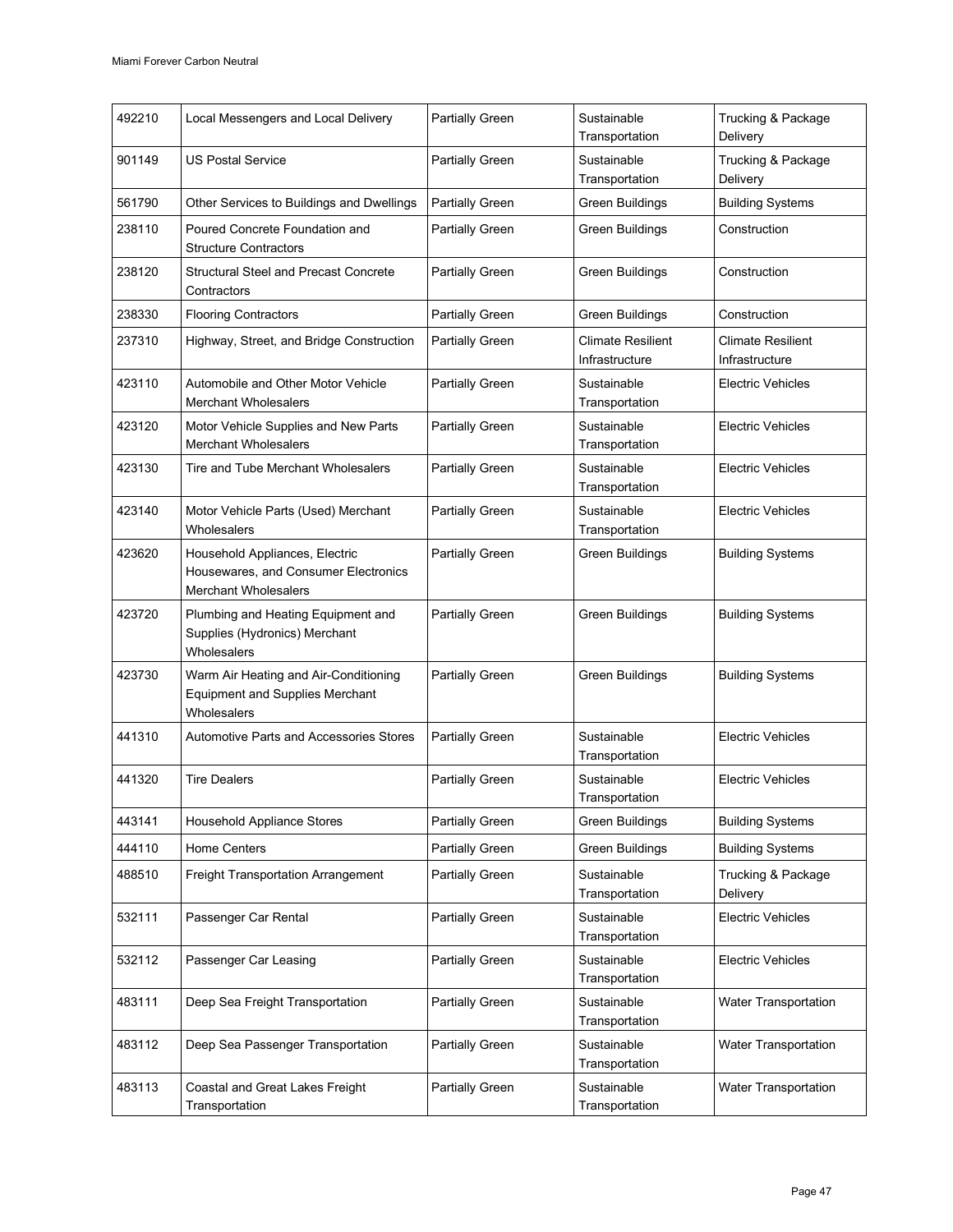| 483114 | Coastal and Great Lakes Passenger<br>Transportation | <b>Partially Green</b> | Sustainable<br>Transportation                | <b>Water Transportation</b> |
|--------|-----------------------------------------------------|------------------------|----------------------------------------------|-----------------------------|
| 483211 | Inland Water Freight Transportation                 | <b>Partially Green</b> | Sustainable<br>Transportation                | <b>Water Transportation</b> |
|        | <b>Public Regulation Jobs</b>                       | Partially Green        | Regulation & Advocacy   Public Environmental | Regulation                  |
| 482110 | Rail transportation                                 | Pure Green             | Sustainable<br>Transportation                | <b>Private Transit</b>      |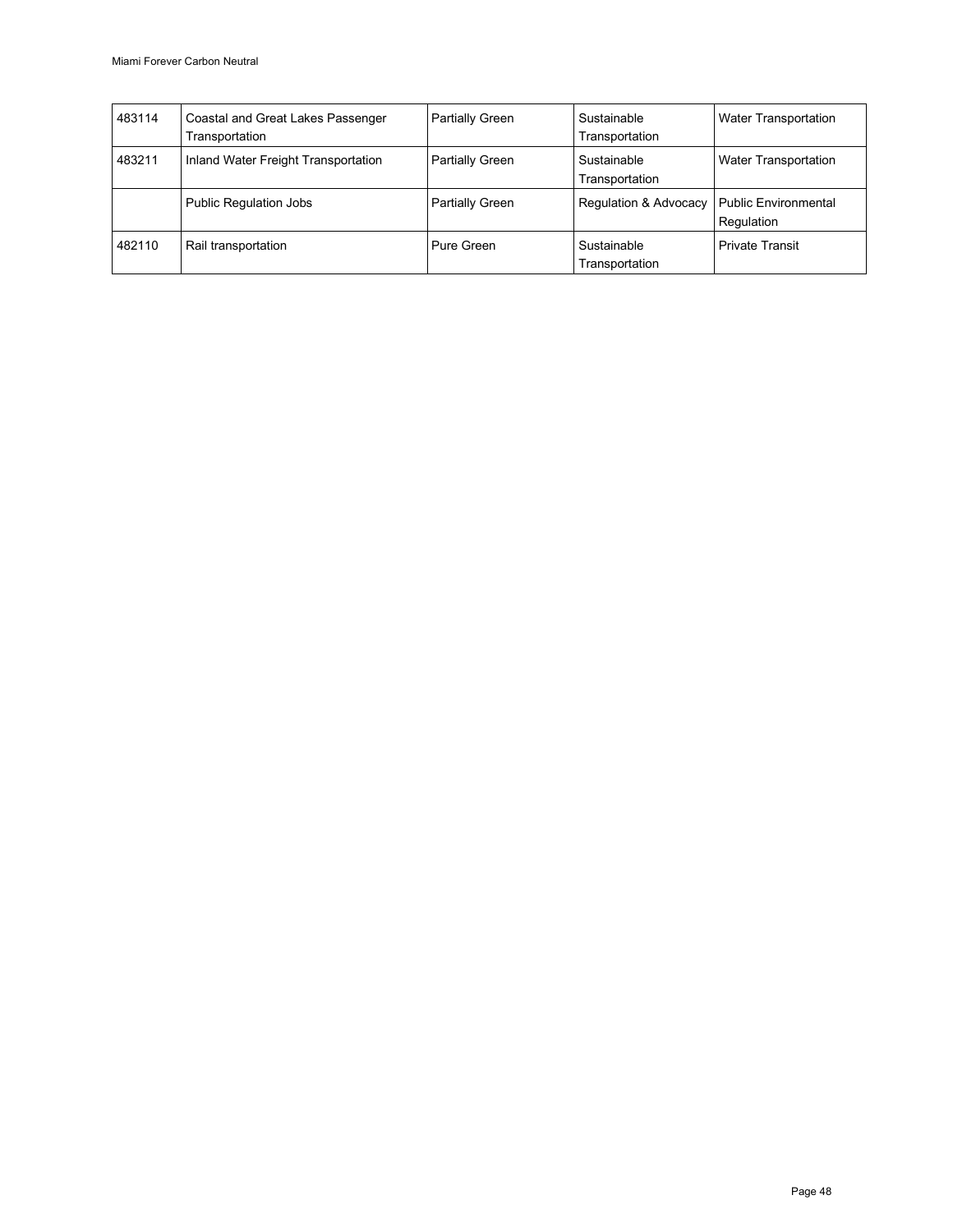# **Appendix V: Green Occupations**

#### <span id="page-48-0"></span>**Table 13. Green enhanced skill occupations that offer a living wage and are expected to grow in the next 10 years**

| Occupation                                                                                     | <b>Median Hourly</b><br>Wage | Typical On-the-Job-<br>Training       | <b>Work Experience</b><br>Required | <b>Typical Entry Level</b><br><b>Education</b> | <b>Middle</b><br>Skill? |  |  |  |  |
|------------------------------------------------------------------------------------------------|------------------------------|---------------------------------------|------------------------------------|------------------------------------------------|-------------------------|--|--|--|--|
| Energy                                                                                         |                              |                                       |                                    |                                                |                         |  |  |  |  |
| <b>Civil Engineers</b>                                                                         | \$39.00                      | None                                  | None                               | Bachelor's degree                              | <b>NO</b>               |  |  |  |  |
| <b>Electrical Engineers</b>                                                                    | \$43.31                      | None                                  | None                               | Bachelor's degree                              | NO.                     |  |  |  |  |
| <b>Mechanical Engineers</b>                                                                    | \$38.78                      | None                                  | None                               | Bachelor's degree                              | NO.                     |  |  |  |  |
| <b>Nuclear Engineers</b>                                                                       | \$48.46                      | None                                  | None                               | Bachelor's degree                              | <b>NO</b>               |  |  |  |  |
| <b>Power Plant Operators</b>                                                                   | \$34.75                      | Long-term on-the-job<br>training      | None                               | High school diploma or<br>equivalent           | <b>YES</b>              |  |  |  |  |
| Construction and<br><b>Building Inspectors</b>                                                 | \$29.38                      | Moderate-term on-<br>the-job training | 5 years or more                    | High school diploma or<br>equivalent           | <b>YES</b>              |  |  |  |  |
| Industrial Engineering<br>Technologists and<br>Technicians                                     | \$26.20                      | None                                  | None                               | Associate's degree                             | <b>YES</b>              |  |  |  |  |
| Industrial Engineering<br>Technologists and<br>Technicians                                     | \$26.20                      | None                                  | None                               | Associate's degree                             | <b>YES</b>              |  |  |  |  |
| <b>Climate Resilient Infrastructure</b>                                                        |                              |                                       |                                    |                                                |                         |  |  |  |  |
| <b>Power Plant Operators</b>                                                                   | \$34.75                      | Long-term on-the-job<br>training      | None                               | High school diploma or<br>equivalent           | <b>YES</b>              |  |  |  |  |
| Aerospace Engineers                                                                            | \$46.62                      | None                                  | None                               | Bachelor's degree                              | NO.                     |  |  |  |  |
| Environmental Engineers                                                                        | \$33.60                      | None                                  | None                               | Bachelor's degree                              | NO.                     |  |  |  |  |
| Service Unit Operators,<br>Oil and Gas                                                         | \$20.82                      | Moderate-term on-<br>the-job training | None                               | No formal educational<br>credential            | <b>YES</b>              |  |  |  |  |
| Environmental<br>Engineering<br>Technologists and<br>Technicians                               | \$25.25                      | None                                  | None                               | Associate's degree                             | <b>YES</b>              |  |  |  |  |
| Sales Representatives,<br>Wholesale and<br>Manufacturing, Technical<br>and Scientific Products | \$30.27                      | Moderate-term on-<br>the-job training | None                               | Bachelor's degree                              | NO.                     |  |  |  |  |
| Training and<br><b>Development Specialists</b>                                                 | \$27.28                      | None                                  | Less than 5 years                  | Bachelor's degree                              | <b>NO</b>               |  |  |  |  |
| <b>Public Relations</b><br><b>Specialists</b>                                                  | \$26.75                      | None                                  | None                               | Bachelor's degree                              | <b>NO</b>               |  |  |  |  |
| <b>Electrical Engineers</b>                                                                    | \$43.41                      | None                                  | None                               | Bachelor's degree                              | NO.                     |  |  |  |  |
| <b>Mechanical Engineers</b>                                                                    | \$38.79                      | None                                  | None                               | Bachelor's degree                              | NO.                     |  |  |  |  |
| Urban and Regional<br>Planners                                                                 | \$37.33                      | None                                  | None                               | Master's degree                                | NO.                     |  |  |  |  |
| Construction and<br><b>Building Inspectors</b>                                                 | \$29.38                      | Moderate-term on-<br>the-job training | 5 years or more                    | High school diploma or<br>equivalent           | YES                     |  |  |  |  |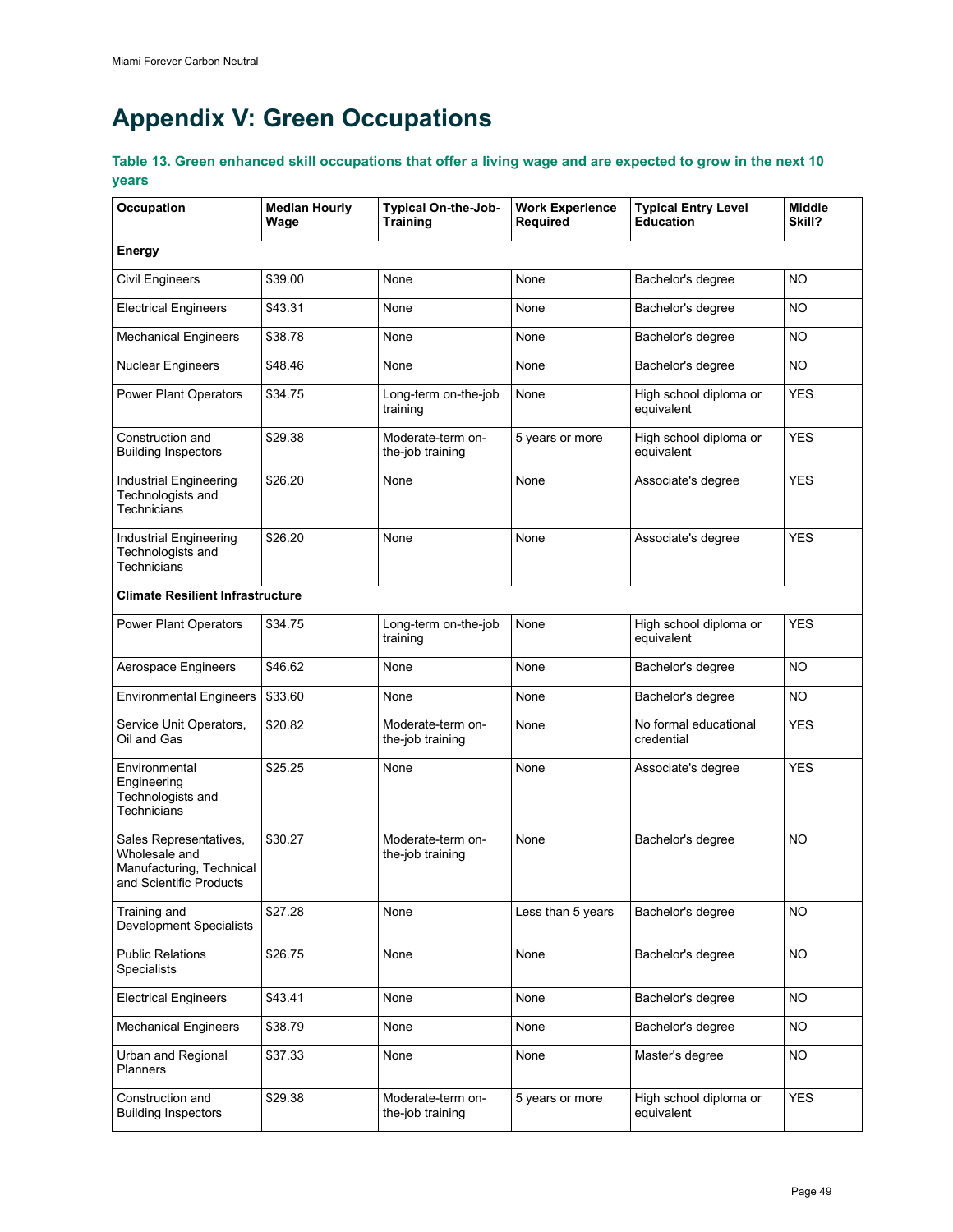| Landscape Architects                                                             | \$31.47 | Internship/residency                  | None              | Bachelor's degree                    | <b>NO</b>  |
|----------------------------------------------------------------------------------|---------|---------------------------------------|-------------------|--------------------------------------|------------|
| Architects, Except<br>Landscape and Naval                                        | \$31.17 | Internship/residency                  | None              | Bachelor's degree                    | <b>NO</b>  |
| General and Operations<br>Managers                                               | \$42.72 | None                                  | 5 years or more   | Bachelor's degree                    | NO.        |
| <b>Education, Regulation, &amp; Advocacy</b>                                     |         |                                       |                   |                                      |            |
| General and Operations<br>Managers                                               | \$42.72 | None                                  | 5 years or more   | Bachelor's degree                    | NO         |
| Training and<br><b>Development Specialists</b>                                   | \$27.28 | None                                  | Less than 5 years | Bachelor's degree                    | NO         |
| <b>Personal Financial</b><br>Advisors                                            | \$48.48 | Long-term on-the-job<br>training      | None              | Bachelor's degree                    | NO         |
| Arbitrators, Mediators,<br>and Conciliators                                      | \$25.83 | Moderate-term on-<br>the-job training | Less than 5 years | Bachelor's degree                    | NO.        |
| News Analysts,<br>Reporters, and<br>Journalists                                  | \$24.19 | None                                  | None              | Bachelor's degree                    | NO         |
| Training and<br><b>Development Specialists</b>                                   | \$27.28 | None                                  | Less than 5 years | Bachelor's degree                    | <b>NO</b>  |
| <b>Personal Financial</b><br>Advisors                                            | \$40.48 | Long-term on-the-job<br>training      | None              | Bachelor's degree                    | <b>NO</b>  |
| <b>Public Relations</b><br>Specialists                                           | \$26.75 | None                                  | None              | Bachelor's degree                    | NO.        |
| Construction and<br><b>Building Inspectors</b>                                   | \$29.38 | Moderate-term on-<br>the-job training | 5 years or more   | High school diploma or<br>equivalent | <b>YES</b> |
| <b>Buildings</b>                                                                 |         |                                       |                   |                                      |            |
| <b>Power Plant Operators</b>                                                     | \$34.75 | Long-term on-the-job<br>training      | None              | High school diploma or<br>equivalent | <b>YES</b> |
| <b>Bus and Truck</b><br><b>Mechanics and Diesel</b><br><b>Engine Specialists</b> | \$23.49 | Long-term on-the-job<br>training      | None              | High school diploma or<br>equivalent | <b>YES</b> |
| <b>Bus and Truck</b><br>Mechanics and Diesel<br><b>Engine Specialists</b>        | \$23.49 | Long-term on-the-job<br>training      | None              | High school diploma or<br>equivalent | <b>YES</b> |
| <b>Bus and Truck</b><br><b>Mechanics and Diesel</b><br><b>Engine Specialists</b> | \$23.49 | Long-term on-the-job<br>training      | None              | High school diploma or<br>equivalent | <b>YES</b> |
| Urban and Regional<br>Planners                                                   | \$37.33 | None                                  | None              | Master's degree                      | NO         |
| <b>General and Operations</b><br>Managers                                        | \$42.72 | None                                  | 5 years or more   | Bachelor's degree                    | NO.        |
| Construction and<br><b>Building Inspectors</b>                                   | \$29.38 | Moderate-term on-<br>the-job training | 5 years or more   | High school diploma or<br>equivalent | <b>YES</b> |
| General and Operations<br>Managers                                               | \$42.72 | None                                  | 5 years or more   | Bachelor's degree                    | NO.        |
| Architects, Except<br>Landscape and Naval                                        | \$31.17 | Internship/residency                  | None              | Bachelor's degree                    | NO         |
| Landscape Architects                                                             | \$31.47 | Internship/residency                  | None              | Bachelor's degree                    | NO.        |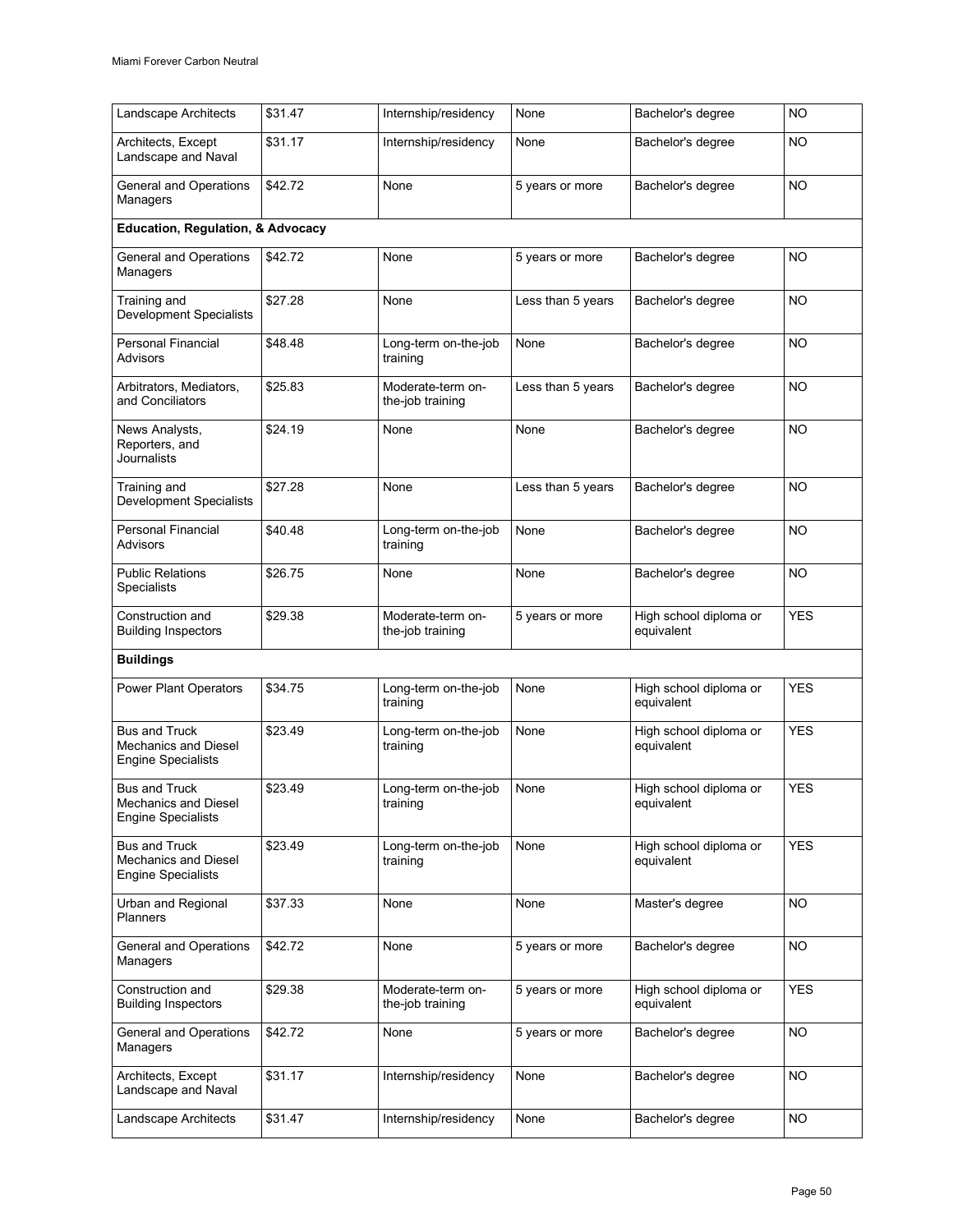| Aerospace Engineers                                               | \$46.62 | None                                  | None              | Bachelor's degree                    | <b>NO</b>  |
|-------------------------------------------------------------------|---------|---------------------------------------|-------------------|--------------------------------------|------------|
| Civil Engineers                                                   | \$39.00 | None                                  | None              | Bachelor's degree                    | NO         |
| Geoscientists, Except<br>Hydrologists and<br>Geographers          | \$46.54 | None                                  | None              | Bachelor's degree                    | NO.        |
| Civil Engineers                                                   | \$39.00 | None                                  | None              | Bachelor's degree                    | NO.        |
| <b>Electrical Engineers</b>                                       | \$43.31 | None                                  | None              | Bachelor's degree                    | NO         |
| Training and<br><b>Development Specialists</b>                    | \$27.28 | None                                  | Less than 5 years | Bachelor's degree                    | NO.        |
| Architects, Except<br>Landscape and Naval                         | \$31.17 | Internship/residency                  | None              | Bachelor's degree                    | NO         |
| Electronics Engineers,<br><b>Except Computer</b>                  | \$50.21 | None                                  | None              | Bachelor's degree                    | <b>NO</b>  |
| <b>Public Relations</b><br><b>Specialists</b>                     | \$26.75 | None                                  | None              | Bachelor's degree                    | NO.        |
| <b>Electrical Engineers</b>                                       | \$43.31 | None                                  | None              | Bachelor's degree                    | NO.        |
| Construction and<br><b>Building Inspectors</b>                    | \$29.38 | Moderate-term on-<br>the-job training | 5 years or more   | High school diploma or<br>equivalent | <b>YES</b> |
| Construction and<br><b>Building Inspectors</b>                    | \$29.38 | Moderate-term on-<br>the-job training | 5 years or more   | High school diploma or<br>equivalent | <b>YES</b> |
| <b>Industrial Engineering</b><br>Technologists and<br>Technicians | \$26.20 | None                                  | None              | Associate's degree                   | <b>YES</b> |
| Environmental<br>Engineering<br>Technologists and<br>Technicians  | \$25.25 | None                                  | None              | Associate's degree                   | <b>YES</b> |
| Sensors, Instruments, & R&D                                       |         |                                       |                   |                                      |            |
| Training and<br>Development Specialists                           | \$27.28 | None                                  | Less than 5 years | Bachelor's degree                    | <b>NO</b>  |
| Aerospace Engineers                                               | \$46.62 | None                                  | None              | Bachelor's degree                    | NO         |
| Civil Engineers                                                   | \$39.00 | None                                  | None              | Bachelor's degree                    | <b>NO</b>  |
| <b>Electrical Engineers</b>                                       | \$43.31 | None                                  | None              | Bachelor's degree                    | NO.        |
| Electronics Engineers,<br><b>Except Computer</b>                  | \$50.21 | None                                  | None              | Bachelor's degree                    | NO.        |
| Geoscientists, Except<br>Hydrologists and<br>Geographers          | \$46.54 | None                                  | None              | Bachelor's degree                    | NO.        |
| <b>General and Operations</b><br>Managers                         | \$42.72 | None                                  | 5 years or more   | Bachelor's degree                    | NO.        |
| Training and<br><b>Development Specialists</b>                    | \$27.28 | None                                  | Less than 5 years | Bachelor's degree                    | NO.        |
| Aerospace Engineers                                               | \$46.62 | None                                  | None              | Bachelor's degree                    | NO.        |
| Civil Engineers                                                   | \$39.00 | None                                  | None              | Bachelor's degree                    | NO.        |
| <b>Electrical Engineers</b>                                       | \$43.31 | None                                  | None              | Bachelor's degree                    | NO.        |
| <b>Mechanical Engineers</b>                                       | \$38.79 | None                                  | None              | Bachelor's degree                    | NO         |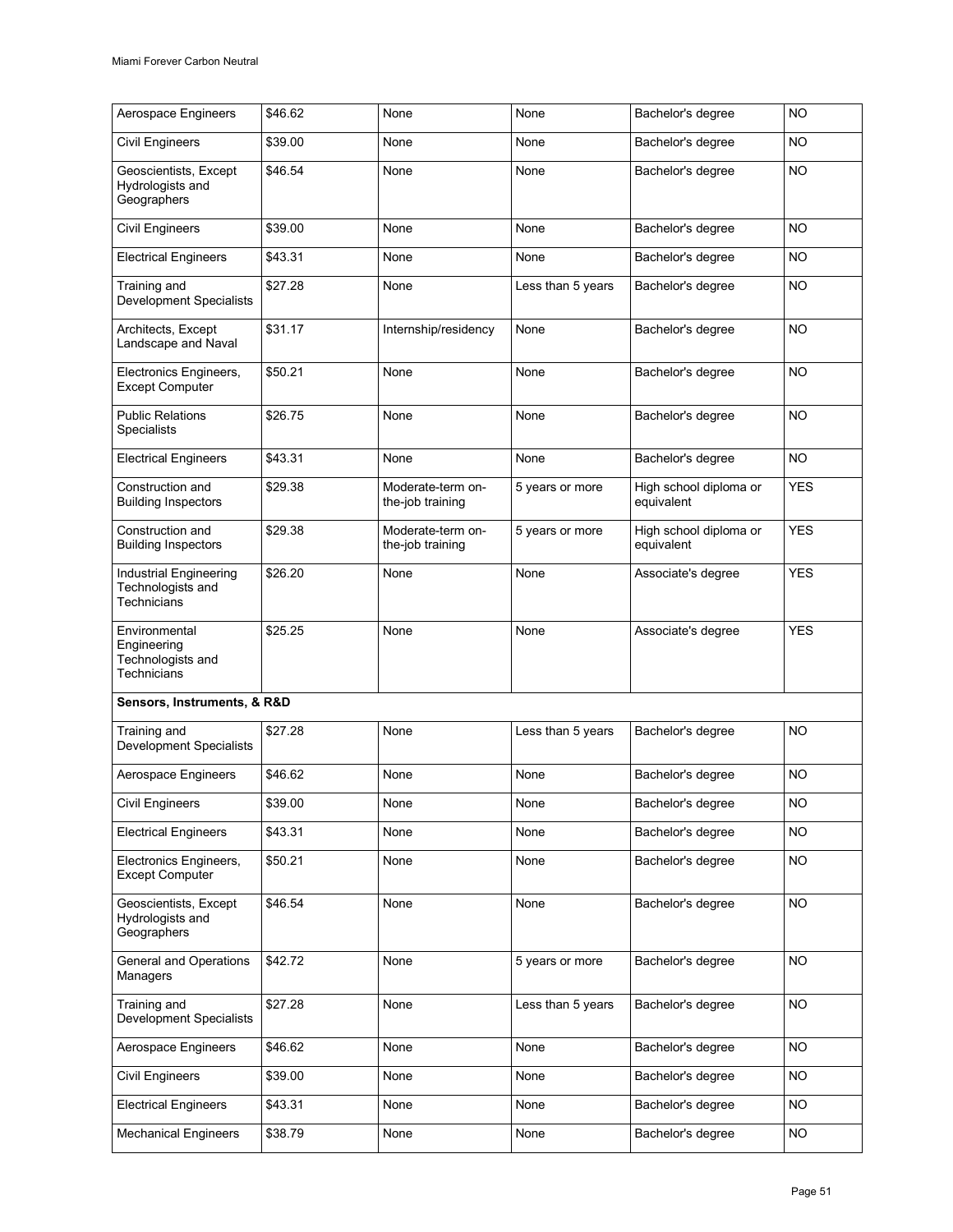| <b>Public Relations</b><br>Specialists                                                         | \$26.79 | None                                  | None            | Bachelor's degree                    | <b>NO</b>  |
|------------------------------------------------------------------------------------------------|---------|---------------------------------------|-----------------|--------------------------------------|------------|
| <b>Industrial Engineering</b><br>Technologists and<br><b>Technicians</b>                       | \$26.20 | None                                  | None            | Associate's degree                   | <b>YES</b> |
| <b>Industrial Engineering</b><br>Technologists and<br><b>Technicians</b>                       | \$26.20 | None                                  | None            | Associate's degree                   | <b>YES</b> |
| Electro-Mechanical and<br>Mechatronics<br>Technologists and<br>Technicians                     | \$21.00 | None                                  | None            | Associate's degree                   | <b>YES</b> |
| <b>Transportation</b>                                                                          |         |                                       |                 |                                      |            |
| Transportation<br>Inspectors                                                                   | \$43.71 | Moderate-term on-<br>the-job training | None            | High school diploma or<br>equivalent | <b>YES</b> |
| Transportation<br>Inspectors                                                                   | \$43.71 | Moderate-term on-<br>the-job training | None            | High school diploma or<br>equivalent | <b>YES</b> |
| <b>Bus and Truck</b><br><b>Mechanics and Diesel</b><br><b>Engine Specialists</b>               | \$23.49 | Long-term on-the-job<br>training      | None            | High school diploma or<br>equivalent | <b>YES</b> |
| <b>Bus and Truck</b><br>Mechanics and Diesel<br><b>Engine Specialists</b>                      | \$23.49 | Long-term on-the-job<br>training      | None            | High school diploma or<br>equivalent | <b>YES</b> |
| <b>Bus and Truck</b><br><b>Mechanics and Diesel</b><br><b>Engine Specialists</b>               | \$23.49 | Long-term on-the-job<br>training      | None            | High school diploma or<br>equivalent | <b>YES</b> |
| <b>General and Operations</b><br>Managers                                                      | \$42.72 | None                                  | 5 years or more | Bachelor's degree                    | <b>NO</b>  |
| Industrial Engineering<br>Technologists and<br>Technicians                                     | \$26.20 | None                                  | None            | Associate's degree                   | <b>YES</b> |
| Aerospace Engineers                                                                            | \$46.62 | None                                  | None            | Bachelor's degree                    | NO.        |
| Electronics Engineers,<br><b>Except Computer</b>                                               | \$50.21 | None                                  | None            | Bachelor's degree                    | <b>NO</b>  |
| <b>Mechanical Engineers</b>                                                                    | \$38.79 | None                                  | None            | Bachelor's degree                    | <b>NO</b>  |
| News Analysts,<br>Reporters, and<br>Journalists                                                | \$24.19 | None                                  | None            | Bachelor's degree                    | <b>NO</b>  |
| <b>Public Relations</b><br><b>Specialists</b>                                                  | \$26.79 | None                                  | None            | Bachelor's degree                    | <b>NO</b>  |
| Sales Representatives,<br>Wholesale and<br>Manufacturing, Technical<br>and Scientific Products | \$30.27 | Moderate-term on-<br>the-job training | None            | Bachelor's degree                    | <b>NO</b>  |
| Electronics Engineers,<br><b>Except Computer</b>                                               | \$50.21 | None                                  | None            | Bachelor's degree                    | <b>NO</b>  |
| <b>Mechanical Engineers</b>                                                                    | \$28.79 | None                                  | None            | Bachelor's degree                    | NO.        |
| <b>Public Relations</b><br><b>Specialists</b>                                                  | \$26.75 | None                                  | None            | Bachelor's degree                    | NO.        |
| Sales Representatives,<br>Wholesale and                                                        | \$30.27 | Moderate-term on-<br>the-job training | None            | Bachelor's degree                    | <b>NO</b>  |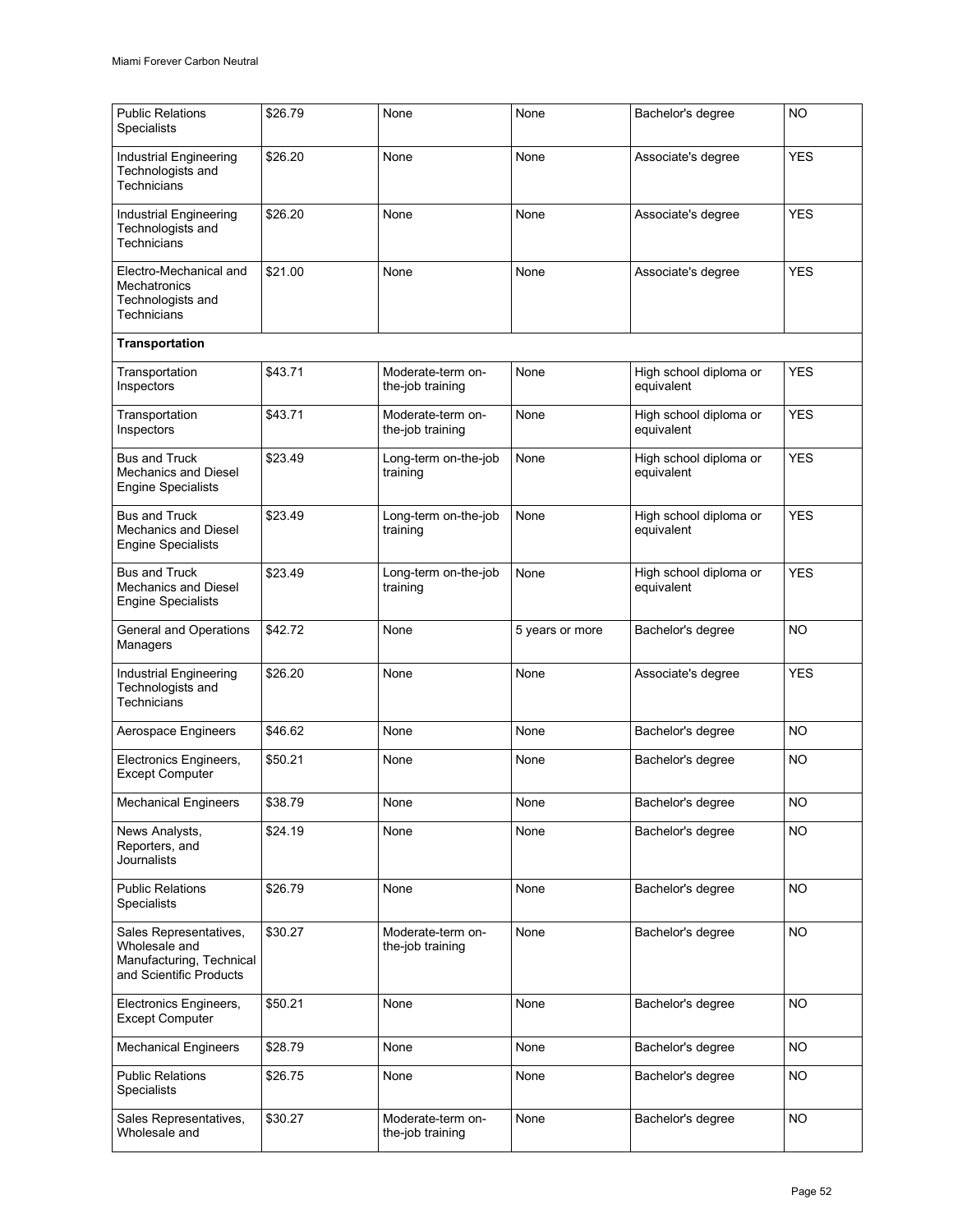| Manufacturing, Technical<br>and Scientific Products                                            |         |                                       |                   |                                      |            |
|------------------------------------------------------------------------------------------------|---------|---------------------------------------|-------------------|--------------------------------------|------------|
| <b>General and Operations</b><br>Managers                                                      | \$42.72 | None                                  | 5 years or more   | Bachelor's degree                    | <b>NO</b>  |
| Sales Representatives,<br>Wholesale and<br>Manufacturing, Technical<br>and Scientific Products | \$30.27 | Moderate-term on-<br>the-job training | None              | Bachelor's degree                    | NO.        |
| <b>Waste Management</b>                                                                        |         |                                       |                   |                                      |            |
| <b>Power Plant Operators</b>                                                                   | \$34.75 | Long-term on-the-job<br>training      | None              | High school diploma or<br>equivalent | <b>YES</b> |
| Power Plant Operators                                                                          | \$34.79 | Long-term on-the-job<br>training      | None              | High school diploma or<br>equivalent | <b>YES</b> |
| <b>Bus and Truck</b><br><b>Mechanics and Diesel</b><br><b>Engine Specialists</b>               | \$23.49 | Long-term on-the-job<br>training      | None              | High school diploma or<br>equivalent | <b>YES</b> |
| <b>Bus and Truck</b><br>Mechanics and Diesel<br><b>Engine Specialists</b>                      | \$23.49 | Long-term on-the-job<br>training      | None              | High school diploma or<br>equivalent | <b>YES</b> |
| Urban and Regional<br>Planners                                                                 | \$37.33 | None                                  | None              | Master's degree                      | NO.        |
| Aerospace Engineers                                                                            | \$46.62 | None                                  | None              | Bachelor's degree                    | NO.        |
| Training and<br><b>Development Specialists</b>                                                 | \$27.28 | None                                  | Less than 5 years | Bachelor's degree                    | <b>NO</b>  |
| <b>Personal Financial</b><br>Advisors                                                          | \$40.48 | Long-term on-the-job<br>training      | None              | Bachelor's degree                    | <b>NO</b>  |
| <b>Environmental Engineers</b>                                                                 | \$33.60 | None                                  | None              | Bachelor's degree                    | NO.        |
| <b>Public Relations</b><br><b>Specialists</b>                                                  | \$26.75 | None                                  | None              | Bachelor's degree                    | NO.        |
| Sales Representatives,<br>Wholesale and<br>Manufacturing, Technical<br>and Scientific Products | \$30.27 | Moderate-term on-<br>the-job training | None              | Bachelor's degree                    | NO.        |

#### <span id="page-52-0"></span>**Table 14. Green increased demand occupations that offer a living wage and are expected to grow in the next 10 years**

| Occupation                                                              | <b>Median Hourly</b><br>Wage | Typical On-the-Job-<br><b>Training</b> | <b>Work Experience</b><br><b>Required</b> | <b>Typical Entry Level</b><br><b>Education</b> | Middle<br>Skill? |  |  |  |  |
|-------------------------------------------------------------------------|------------------------------|----------------------------------------|-------------------------------------------|------------------------------------------------|------------------|--|--|--|--|
| <b>Clean Energy</b>                                                     |                              |                                        |                                           |                                                |                  |  |  |  |  |
| Occupational Health and<br><b>Safety Specialists</b>                    | \$32.77                      | None                                   | None                                      | Bachelor's degree                              | <b>NO</b>        |  |  |  |  |
| <b>Industrial Engineers</b>                                             | \$32.99                      | None                                   | None                                      | Bachelor's degree                              | NO.              |  |  |  |  |
| <b>Environmental Scientists</b><br>and Specialists, Including<br>Health | \$30.03                      | None                                   | None                                      | Bachelor's degree                              | NO.              |  |  |  |  |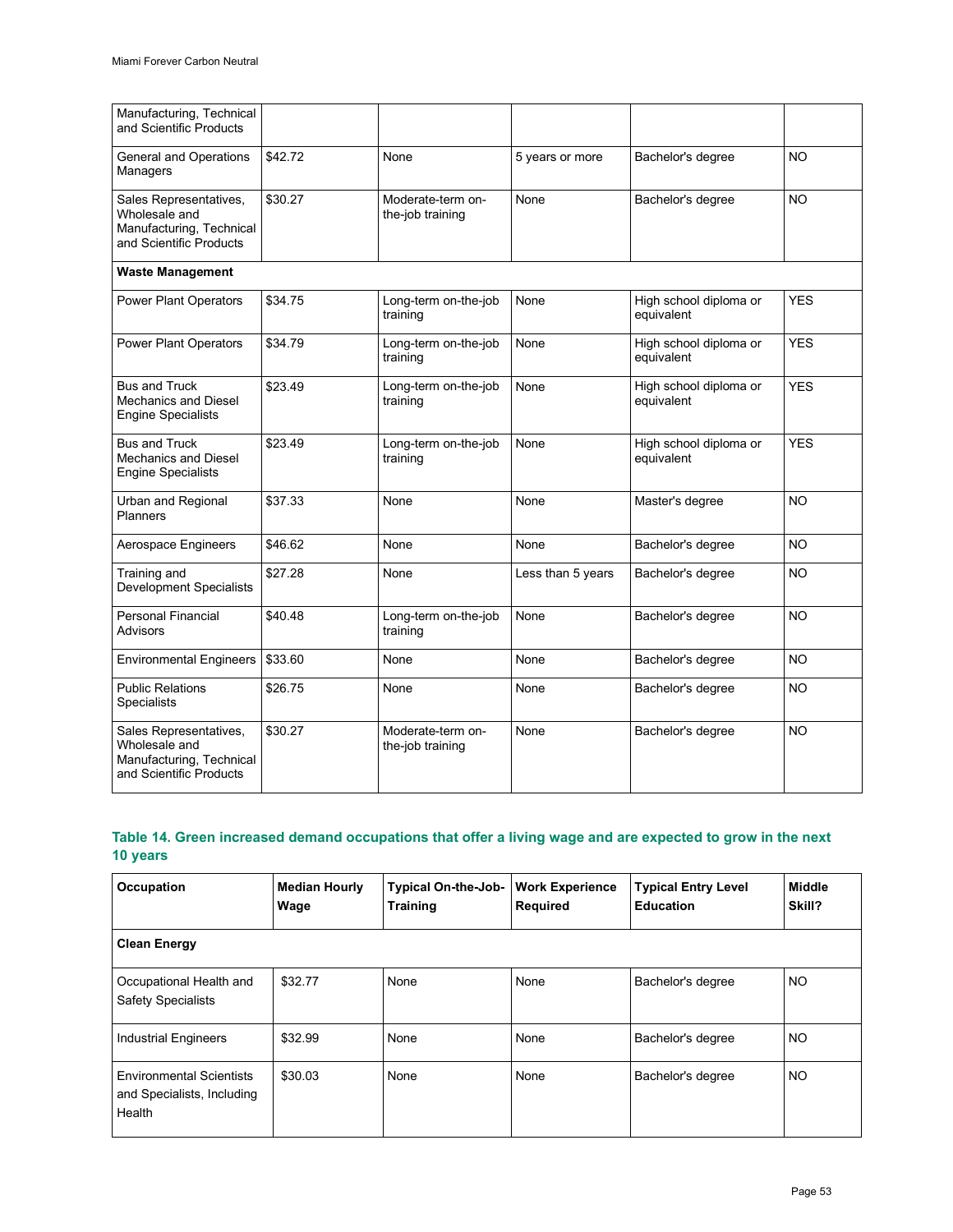| <b>Electrical Power-Line</b><br>Installers and Repairers                               | \$22.58 | Long-term on-the-job<br>training      | None              | High school diploma or<br>equivalent | <b>YES</b> |
|----------------------------------------------------------------------------------------|---------|---------------------------------------|-------------------|--------------------------------------|------------|
| First-Line Supervisors of<br>Production and Operating<br>Workers                       | \$25.74 | None                                  | Less than 5 years | High school diploma or<br>equivalent | NO.        |
| <b>Electrical and Electronics</b><br>Repairers, Commercial and<br>Industrial Equipment | \$25.51 | Long-term on-the-job<br>training      | None              | Postsecondary<br>nondegree award     | <b>YES</b> |
| <b>Electrical Power-Line</b><br>Installers and Repairers                               | \$22.58 | Long-term on-the-job<br>training      | None              | High school diploma or<br>equivalent | <b>YES</b> |
| <b>Climate Resilient Infrastructure</b>                                                |         |                                       |                   |                                      |            |
| Hydrologists                                                                           | \$37.17 | None                                  | None              | Bachelor's degree                    | NO.        |
| <b>Electrical and Electronics</b><br>Repairers, Commercial and<br>Industrial Equipment | \$25.51 | Long-term on-the-job<br>training      | None              | Postsecondary<br>nondegree award     | <b>YES</b> |
| <b>Industrial Engineers</b>                                                            | \$32.99 | None                                  | None              | Bachelor's degree                    | NO.        |
| Stationary Engineers and<br><b>Boiler Operators</b>                                    | \$29.65 | Long-term on-the-job<br>training      | None              | High school diploma or<br>equivalent | <b>YES</b> |
| <b>Chemical Technicians</b>                                                            | \$21.60 | Moderate-term on-<br>the-job training | None              | Associate's degree                   | YES        |
| <b>Boilermakers</b>                                                                    | \$25.22 | Apprenticeship                        | None              | High school diploma or<br>equivalent | <b>YES</b> |
| <b>Electrical Power-Line</b><br>Installers and Repairers                               | \$22.58 | Long-term on-the-job<br>training      | None              | High school diploma or<br>equivalent | <b>YES</b> |
| Occupational Health and<br><b>Safety Specialists</b>                                   | \$32.77 | None                                  | None              | Bachelor's degree                    | <b>NO</b>  |
| First-Line Supervisors of<br><b>Production and Operating</b><br>Workers                | \$25.74 | None                                  | Less than 5 years | High school diploma or<br>equivalent | <b>NO</b>  |
| Operating Engineers and<br><b>Other Construction</b><br><b>Equipment Operators</b>     | \$20.97 | Moderate-term on-<br>the-job training | None              | High school diploma or<br>equivalent | <b>YES</b> |
| Education, Regulation, &<br>Advocacy                                                   |         |                                       |                   |                                      |            |
| Zoologists and Wildlife<br><b>Biologists</b>                                           | \$26.20 | None                                  | None              | Bachelor's degree                    | <b>NO</b>  |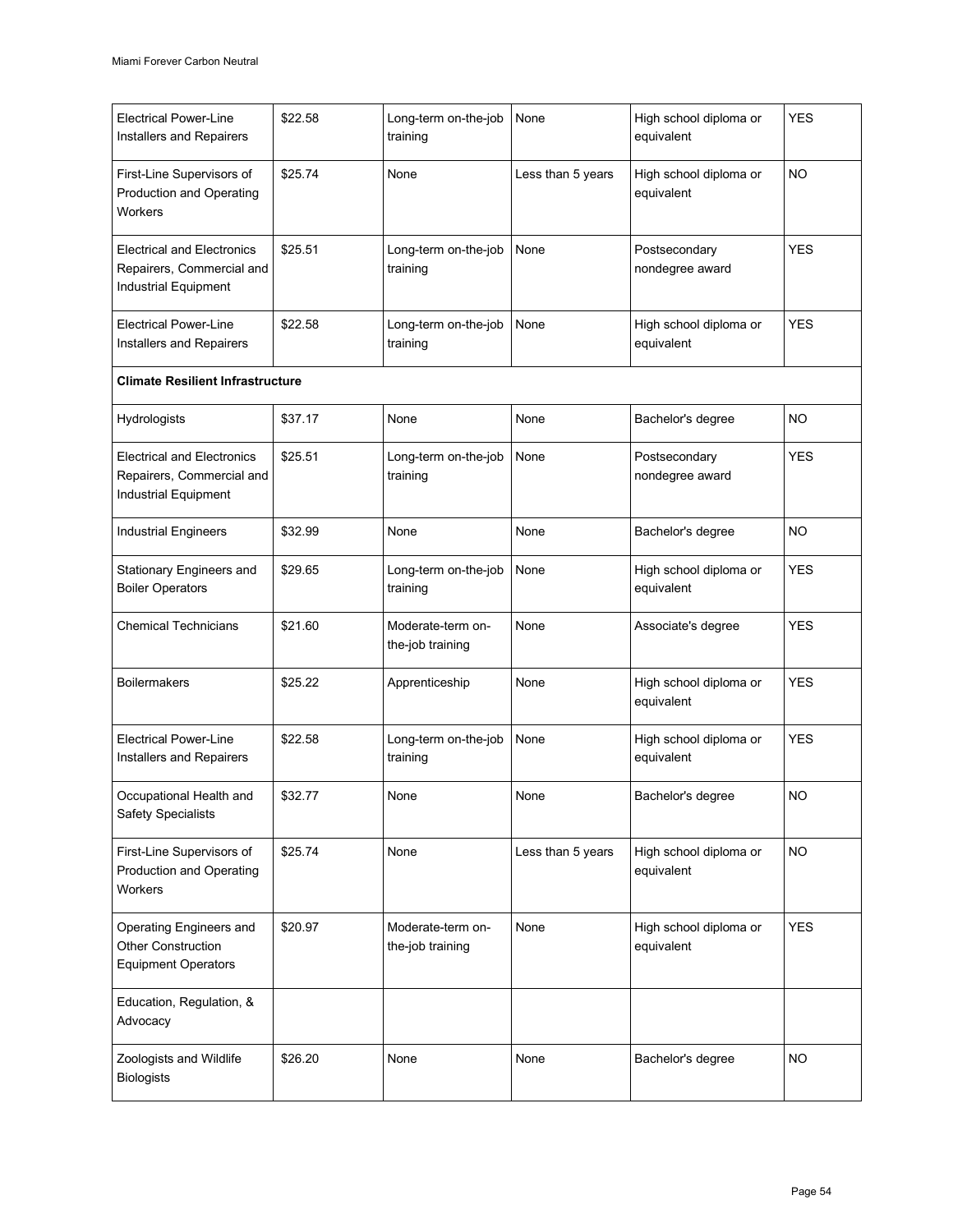| First-Line Supervisors of<br>Mechanics, Installers, and<br>Repairers                                | \$28.42 | None                                  | Less than 5 years | High school diploma or<br>equivalent | <b>NO</b>  |
|-----------------------------------------------------------------------------------------------------|---------|---------------------------------------|-------------------|--------------------------------------|------------|
| Operating Engineers and<br><b>Other Construction</b><br><b>Equipment Operators</b>                  | \$20.97 | Moderate-term on-<br>the-job training | None              | High school diploma or<br>equivalent | <b>YES</b> |
| Forest and Conservation<br>Technicians                                                              | \$24.35 | None                                  | None              | Associate's degree                   | <b>YES</b> |
| Stationary Engineers and<br><b>Boiler Operators</b>                                                 | \$29.65 | Long-term on-the-job<br>training      | None              | High school diploma or<br>equivalent | <b>YES</b> |
| <b>Green Buildings</b>                                                                              |         |                                       |                   |                                      |            |
| <b>Chemical Technicians</b>                                                                         | \$21.60 | Moderate-term on-<br>the-job training | None              | Associate's degree                   | YES.       |
| Operating Engineers and<br><b>Other Construction</b><br><b>Equipment Operators</b>                  | \$20.97 | Moderate-term on-<br>the-job training | None              | High school diploma or<br>equivalent | <b>YES</b> |
| Operating Engineers and<br><b>Other Construction</b><br><b>Equipment Operators</b>                  | \$20.97 | Moderate-term on-<br>the-job training | None              | High school diploma or<br>equivalent | <b>YES</b> |
| Drilling and Boring<br>Machine Tool Setters,<br>Operators, and Tenders,<br><b>Metal and Plastic</b> | \$23.28 | Moderate-term on-<br>the-job training | None              | High school diploma or<br>equivalent | <b>YES</b> |
| <b>Boilermakers</b>                                                                                 | \$25.22 | Apprenticeship                        | None              | High school diploma or<br>equivalent | <b>YES</b> |
| <b>Electrical Power-Line</b><br>Installers and Repairers                                            | \$22.58 | Long-term on-the-job<br>training      | None              | High school diploma or<br>equivalent | <b>YES</b> |
| <b>Chemical Technicians</b>                                                                         | \$21.60 | Moderate-term on-<br>the-job training | None              | Associate's degree                   | <b>YES</b> |
| <b>Industrial Engineers</b>                                                                         | \$32.99 | None                                  | None              | Bachelor's degree                    | <b>NO</b>  |
| Zoologists and Wildlife<br><b>Biologists</b>                                                        | \$26.20 | None                                  | None              | Bachelor's degree                    | <b>NO</b>  |
| <b>Environmental Scientists</b><br>and Specialists, Including<br>Health                             | \$30.03 | None                                  | None              | Bachelor's degree                    | <b>NO</b>  |
| Occupational Health and<br><b>Safety Specialists</b>                                                | \$32.77 | None                                  | None              | Bachelor's degree                    | <b>NO</b>  |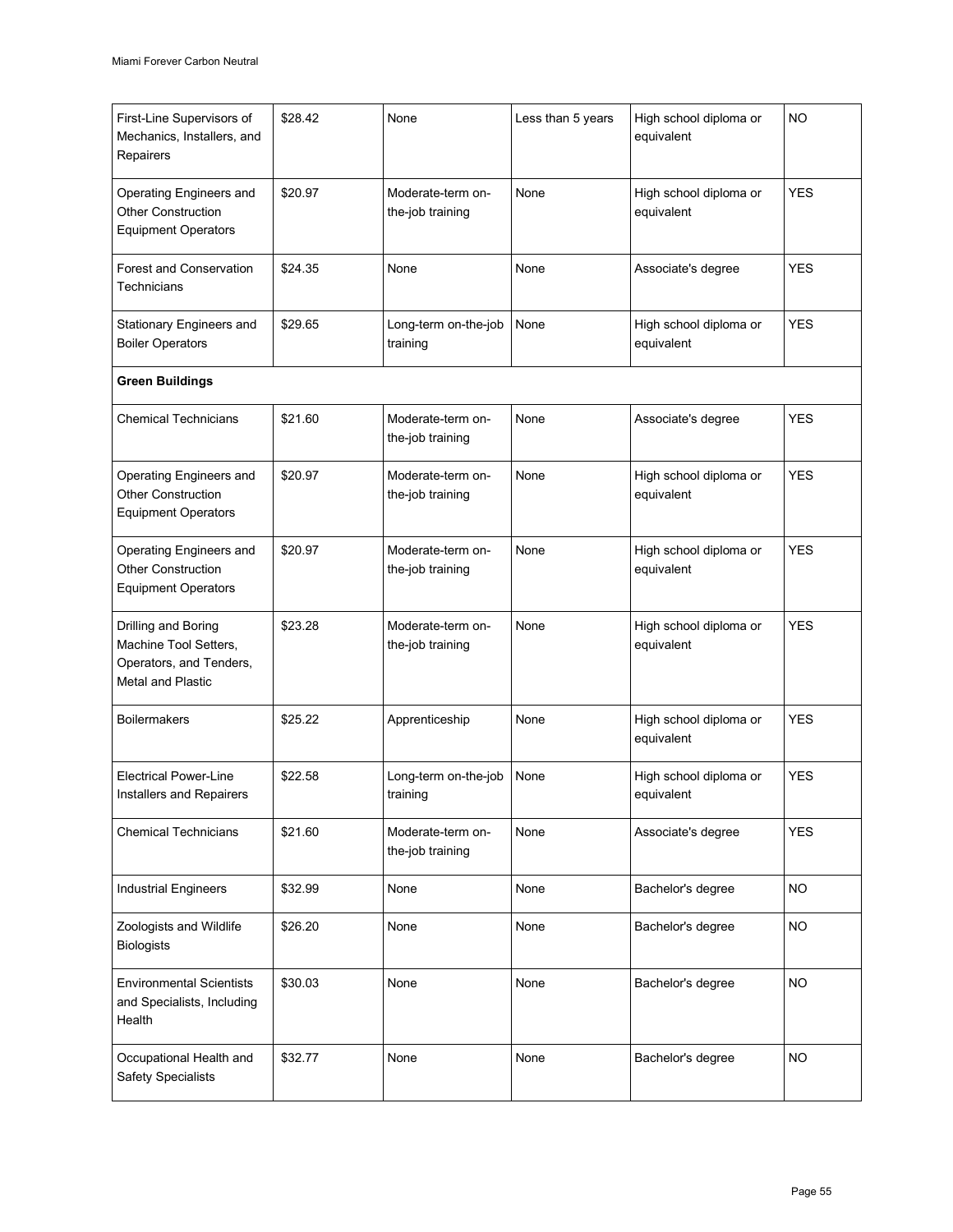| First-Line Supervisors of<br><b>Production and Operating</b><br>Workers | \$25.74 | None                                  | Less than 5 years | High school diploma or<br>equivalent | NO.        |
|-------------------------------------------------------------------------|---------|---------------------------------------|-------------------|--------------------------------------|------------|
| Commercial and Industrial<br>Designers                                  | \$26.43 | None                                  | None              | Bachelor's degree                    | NO.        |
| First-Line Supervisors of<br>Mechanics, Installers, and<br>Repairers    | \$28.42 | None                                  | Less than 5 years | High school diploma or<br>equivalent | NO.        |
| <b>Industrial Engineers</b>                                             | \$32.99 | None                                  | None              | Bachelor's degree                    | NO.        |
| Chemists                                                                | \$29.26 | None                                  | None              | Bachelor's degree                    | NO.        |
| Occupational Health and<br><b>Safety Specialists</b>                    | \$32.77 | None                                  | None              | Bachelor's degree                    | NO.        |
| Commercial and Industrial<br>Designers                                  | \$26.43 | None                                  | None              | Bachelor's degree                    | NO.        |
| First-Line Supervisors of<br>Mechanics, Installers, and<br>Repairers    | \$28.42 | None                                  | Less than 5 years | High school diploma or<br>equivalent | NO.        |
| First-Line Supervisors of<br><b>Production and Operating</b><br>Workers | \$25.74 | None                                  | Less than 5 years | High school diploma or<br>equivalent | <b>NO</b>  |
| Stationary Engineers and<br><b>Boiler Operators</b>                     | \$29.65 | Long-term on-the-job<br>training      | None              | High school diploma or<br>equivalent | <b>YES</b> |
| Sensors, Instruments, & R&D                                             |         |                                       |                   |                                      |            |
| <b>Chemical Technicians</b>                                             | \$21.60 | Moderate-term on-<br>the-job training | None              | Associate's degree                   | <b>YES</b> |
| Occupational Health and<br><b>Safety Specialists</b>                    | \$32.77 | None                                  | None              | Bachelor's degree                    | <b>NO</b>  |
| First-Line Supervisors of<br>Mechanics, Installers, and<br>Repairers    | \$28.42 | None                                  | Less than 5 years | High school diploma or<br>equivalent | <b>NO</b>  |
| First-Line Supervisors of<br><b>Production and Operating</b><br>Workers | \$25.74 | None                                  | Less than 5 years | High school diploma or<br>equivalent | <b>NO</b>  |
| Chemists                                                                | \$29.26 | None                                  | None              | Bachelor's degree                    | NO.        |
| Occupational Health and<br><b>Safety Specialists</b>                    | \$32.77 | None                                  | None              | Bachelor's degree                    | <b>NO</b>  |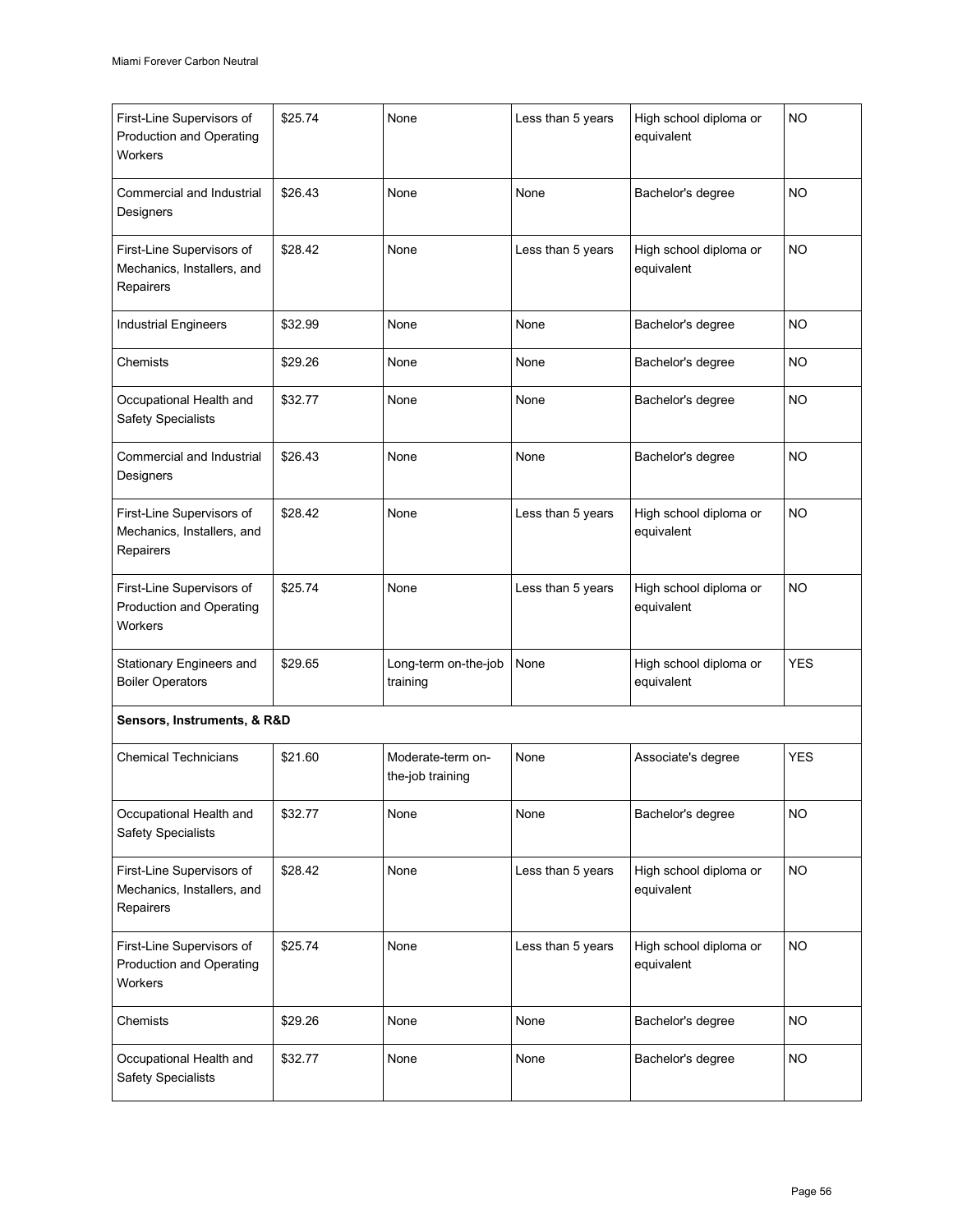| Commercial and Industrial<br>Designers                                                        | \$26.43 | None                                  | None              | Bachelor's degree                    | <b>NO</b>  |
|-----------------------------------------------------------------------------------------------|---------|---------------------------------------|-------------------|--------------------------------------|------------|
| First-Line Supervisors of<br><b>Production and Operating</b><br>Workers                       | \$25.74 | None                                  | Less than 5 years | High school diploma or<br>equivalent | <b>NO</b>  |
| Transportation                                                                                |         |                                       |                   |                                      |            |
| Rail-Track Laying and<br>Maintenance Equipment<br>Operators                                   | \$22.07 | Moderate-term on-<br>the-job training | None              | High school diploma or<br>equivalent | <b>YES</b> |
| Operating Engineers and<br><b>Other Construction</b><br><b>Equipment Operators</b>            | \$20.97 | Moderate-term on-<br>the-job training | None              | High school diploma or<br>equivalent | <b>YES</b> |
| <b>Electrical and Electronics</b><br>Repairers, Commercial and<br><b>Industrial Equipment</b> | \$25.51 | Long-term on-the-job<br>training      | None              | Postsecondary<br>nondegree award     | <b>YES</b> |
| First-Line Supervisors of<br>Mechanics, Installers, and<br>Repairers                          | \$28.42 | None                                  | Less than 5 years | High school diploma or<br>equivalent | NO.        |
| <b>Industrial Engineers</b>                                                                   | \$32.99 | None                                  | None              | Bachelor's degree                    | NO         |
| First-Line Supervisors of<br><b>Production and Operating</b><br>Workers                       | \$25.74 | None                                  | Less than 5 years | High school diploma or<br>equivalent | <b>NO</b>  |
| <b>Industrial Engineers</b>                                                                   | \$32.99 | None                                  | None              | Bachelor's degree                    | <b>NO</b>  |
| Commercial and Industrial<br>Designers                                                        | \$26.43 | None                                  | None              | Bachelor's degree                    | NO         |
| <b>Waste Management</b>                                                                       |         |                                       |                   |                                      |            |
| Operating Engineers and<br><b>Other Construction</b><br><b>Equipment Operators</b>            | \$20.97 | Moderate-term on-<br>the-job training | None              | High school diploma or<br>equivalent | <b>YES</b> |
| <b>Electrical and Electronics</b><br>Repairers, Commercial and<br><b>Industrial Equipment</b> | \$25.51 | Long-term on-the-job<br>training      | None              | Postsecondary<br>nondegree award     | <b>YES</b> |
| <b>Chemical Engineers</b>                                                                     | \$45.30 | None                                  | None              | Bachelor's degree                    | <b>NO</b>  |
| Commercial and Industrial<br>Designers                                                        | \$26.43 | None                                  | None              | Bachelor's degree                    | <b>NO</b>  |
| <b>Industrial Engineers</b>                                                                   | \$32.99 | None                                  | None              | Bachelor's degree                    | <b>NO</b>  |
| Chemists                                                                                      | \$29.26 | None                                  | None              | Bachelor's degree                    | NO.        |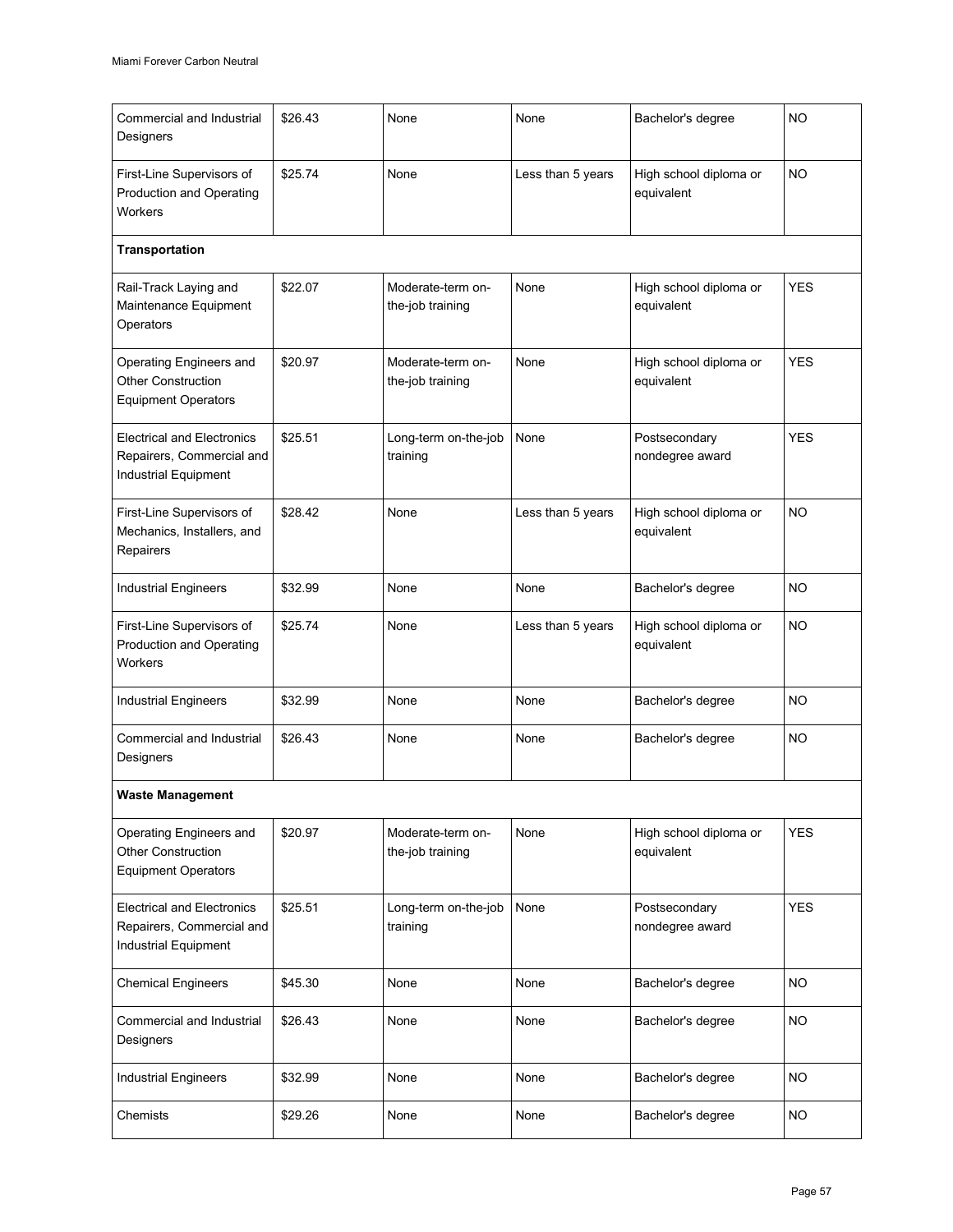| <b>Environmental Scientists</b><br>and Specialists, Including<br>Health | \$30.03 | None | None              | Bachelor's degree                    | NO        |
|-------------------------------------------------------------------------|---------|------|-------------------|--------------------------------------|-----------|
| Commercial and Industrial<br>Designers                                  | \$26.43 | None | None              | Bachelor's degree                    | NO        |
| First-Line Supervisors of<br>Mechanics, Installers, and<br>Repairers    | \$28.42 | None | Less than 5 years | High school diploma or<br>equivalent | <b>NO</b> |
| First-Line Supervisors of<br><b>Production and Operating</b><br>Workers | \$25.74 | None | Less than 5 years | High school diploma or<br>equivalent | <b>NO</b> |

#### <span id="page-57-0"></span>**Table 15. Green new and emerging skill occupations that offer a living wage and are expected to grow in the next 10 years**

| Occupation                                                                                     | <b>Median Hourly</b><br>Wage | Typical On-the-Job-<br><b>Training</b> | <b>Work Experience</b><br><b>Required</b> | <b>Typical Entry Level</b><br><b>Education</b> | <b>Middle</b><br>Skill? |
|------------------------------------------------------------------------------------------------|------------------------------|----------------------------------------|-------------------------------------------|------------------------------------------------|-------------------------|
| <b>Energy</b>                                                                                  |                              |                                        |                                           |                                                |                         |
| <b>Civil Engineers</b>                                                                         | \$32.77                      | None                                   | None                                      | Bachelor's degree                              | <b>NO</b>               |
| <b>Mechanical Engineers</b>                                                                    | \$32.99                      | None                                   | None                                      | Bachelor's degree                              | <b>NO</b>               |
| <b>Compliance Officers</b>                                                                     | \$30.03                      | None                                   | None                                      | Bachelor's degree                              | <b>NO</b>               |
| Economists                                                                                     | \$22.58                      | Long-term on-the-job<br>training       | None                                      | High school diploma or<br>equivalent           | <b>NO</b>               |
| <b>Climate Resilient Infrastructure</b>                                                        |                              |                                        |                                           |                                                |                         |
| Social Scientists and<br>Related Workers, All Other                                            | \$25.74                      | None                                   | Less than 5 years                         | High school diploma or<br>equivalent           | <b>NO</b>               |
| Sales Representatives,<br>Wholesale and<br>Manufacturing, Technical<br>and Scientific Products | \$25.51                      | Long-term on-the-job<br>training       | None                                      | Postsecondary<br>nondegree award               | <b>NO</b>               |
| Plant and System<br>Operators, All Other                                                       | \$22.58                      | Long-term on-the-job<br>training       | None                                      | High school diploma or<br>equivalent           | <b>YES</b>              |
| <b>Mechanical Engineers</b>                                                                    | \$37.17                      | None                                   | None                                      | Bachelor's degree                              | <b>NO</b>               |
| <b>Compliance Officers</b>                                                                     | \$25.51                      | Long-term on-the-job<br>training       | None                                      | Postsecondary<br>nondegree award               | <b>NO</b>               |
| Engineers, All Other                                                                           | \$32.99                      | None                                   | None                                      | Bachelor's degree                              | <b>NO</b>               |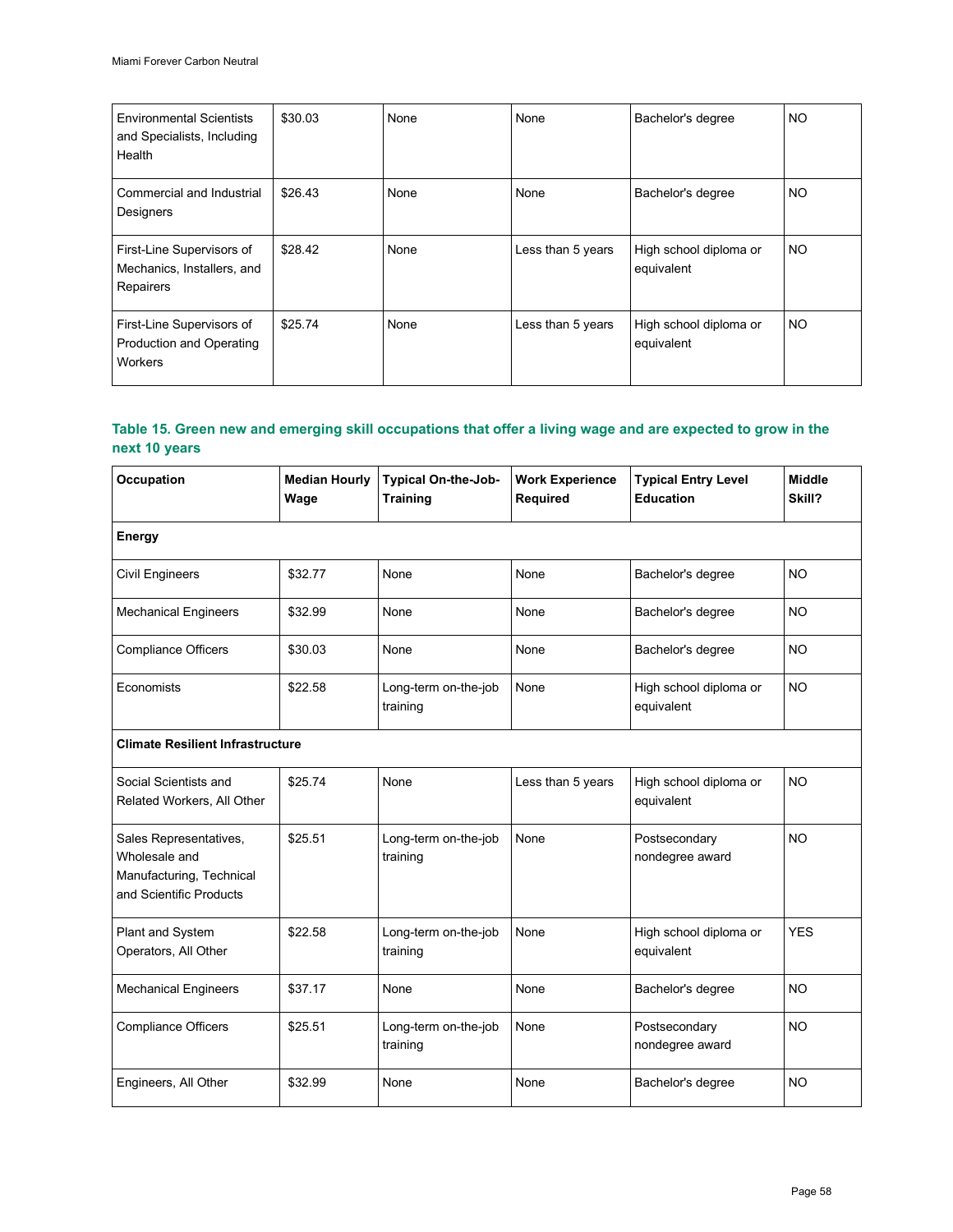| <b>Chief Executives</b>                                                                  | \$29.65 | Long-term on-the-job<br>training      | None              | High school diploma or<br>equivalent | NO         |
|------------------------------------------------------------------------------------------|---------|---------------------------------------|-------------------|--------------------------------------|------------|
| First-Line Supervisors of<br><b>Construction Trades and</b><br><b>Extraction Workers</b> | \$21.60 | Moderate-term on-<br>the-job training | None              | Associate's degree                   | <b>NO</b>  |
| <b>Education, Regulation, &amp; Advocacy</b>                                             |         |                                       |                   |                                      |            |
| Economists                                                                               | \$25.22 | Apprenticeship                        | None              | High school diploma or<br>equivalent | <b>NO</b>  |
| <b>Chief Executives</b>                                                                  | \$22.58 | Long-term on-the-job<br>training      | None              | High school diploma or<br>equivalent | <b>NO</b>  |
| <b>Compliance Officers</b>                                                               | \$32.77 | None                                  | None              | Bachelor's degree                    | <b>NO</b>  |
| Logisticians                                                                             | \$25.74 | None                                  | Less than 5 years | High school diploma or<br>equivalent | <b>NO</b>  |
| First-Line Supervisors of<br><b>Construction Trades and</b><br><b>Extraction Workers</b> | \$20.97 | Moderate-term on-<br>the-job training | None              | High school diploma or<br>equivalent | <b>NO</b>  |
| <b>Chief Executives</b>                                                                  | \$26.20 | None                                  | None              | Bachelor's degree                    | <b>NO</b>  |
| <b>Compliance Officers</b>                                                               | \$28.42 | None                                  | Less than 5 years | High school diploma or<br>equivalent | <b>NO</b>  |
| <b>Buildings</b>                                                                         |         |                                       |                   |                                      |            |
| Plant and System<br>Operators, All Other                                                 | \$20.97 | Moderate-term on-<br>the-job training | None              | High school diploma or<br>equivalent | <b>YES</b> |
| Plant and System<br>Operators, All Other                                                 | \$24.35 | None                                  | None              | Associate's degree                   | <b>YES</b> |
| <b>Civil Engineers</b>                                                                   | \$29.65 | Long-term on-the-job<br>training      | None              | High school diploma or<br>equivalent | <b>NO</b>  |
| <b>Civil Engineers</b>                                                                   | \$21.60 | Moderate-term on-<br>the-job training | None              | Associate's degree                   | <b>NO</b>  |
| <b>Chief Executives</b>                                                                  | \$20.97 | Moderate-term on-<br>the-job training | None              | High school diploma or<br>equivalent | <b>NO</b>  |
| <b>Compliance Officers</b>                                                               | \$20.97 | Moderate-term on-<br>the-job training | None              | High school diploma or<br>equivalent | <b>NO</b>  |
| Logisticians                                                                             | \$23.28 | Moderate-term on-<br>the-job training | None              | High school diploma or<br>equivalent | <b>NO</b>  |
| Social Scientists and<br>Related Workers, All Other                                      | \$25.22 | Apprenticeship                        | None              | High school diploma or<br>equivalent | <b>NO</b>  |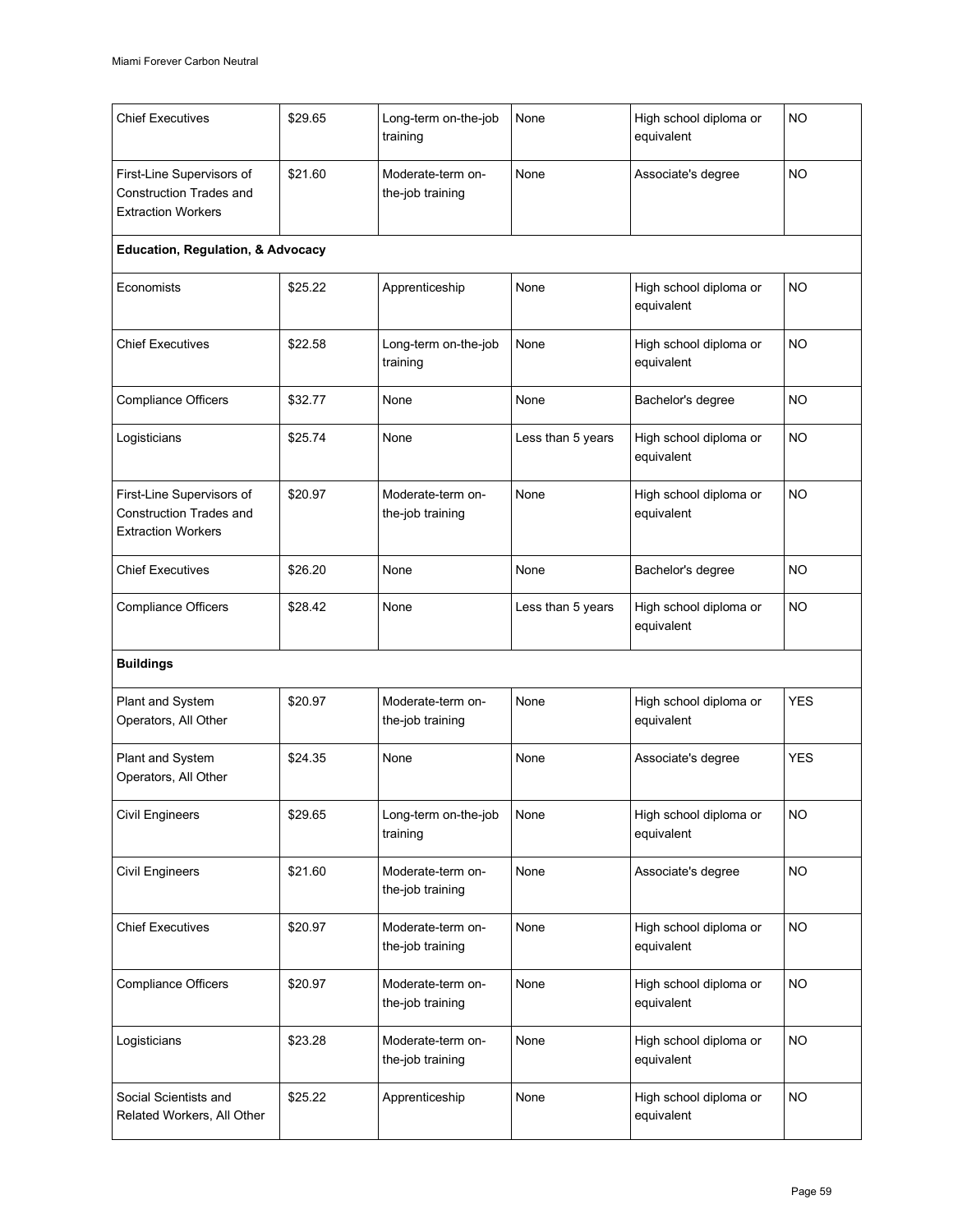| First-Line Supervisors of<br><b>Construction Trades and</b><br><b>Extraction Workers</b> | \$22.58 | Long-term on-the-job<br>training      | None              | High school diploma or<br>equivalent | <b>NO</b>  |  |  |
|------------------------------------------------------------------------------------------|---------|---------------------------------------|-------------------|--------------------------------------|------------|--|--|
| First-Line Supervisors of<br><b>Construction Trades and</b><br><b>Extraction Workers</b> | \$21.60 | Moderate-term on-<br>the-job training | None              | Associate's degree                   | <b>NO</b>  |  |  |
| <b>Chief Executives</b>                                                                  | \$32.99 | None                                  | None              | Bachelor's degree                    | <b>NO</b>  |  |  |
| <b>Compliance Officers</b>                                                               | \$26.20 | None                                  | None              | Bachelor's degree                    | <b>NO</b>  |  |  |
| Logisticians                                                                             | \$30.03 | None                                  | None              | Bachelor's degree                    | NO.        |  |  |
| Engineers, All Other                                                                     | \$32.77 | None                                  | None              | Bachelor's degree                    | <b>NO</b>  |  |  |
| First-Line Supervisors of<br><b>Construction Trades and</b><br><b>Extraction Workers</b> | \$25.74 | None                                  | Less than 5 years | High school diploma or<br>equivalent | <b>NO</b>  |  |  |
| Sensors, Instruments, R&D                                                                |         |                                       |                   |                                      |            |  |  |
| <b>Civil Engineers</b>                                                                   | \$26.43 | None                                  | None              | Bachelor's degree                    | <b>NO</b>  |  |  |
| <b>Civil Engineers</b>                                                                   | \$28.42 | None                                  | Less than 5 years | High school diploma or<br>equivalent | NO.        |  |  |
| <b>Chief Executives</b>                                                                  | \$32.99 | None                                  | None              | Bachelor's degree                    | NO.        |  |  |
| <b>Compliance Officers</b>                                                               | \$29.26 | None                                  | None              | Bachelor's degree                    | <b>NO</b>  |  |  |
| Logisticians                                                                             | \$32.77 | None                                  | None              | Bachelor's degree                    | <b>NO</b>  |  |  |
| <b>Mechanical Engineers</b>                                                              | \$26.43 | None                                  | None              | Bachelor's degree                    | <b>NO</b>  |  |  |
| Electro-Mechanical and<br>Mechatronics Technologists<br>and Technicians                  | \$28.42 | None                                  | Less than 5 years | High school diploma or<br>equivalent | <b>YES</b> |  |  |
| Social Scientists and<br>Related Workers, All Other                                      | \$25.74 | None                                  | Less than 5 years | High school diploma or<br>equivalent | <b>NO</b>  |  |  |
| First-Line Supervisors of<br>Construction Trades and<br><b>Extraction Workers</b>        | \$29.65 | Long-term on-the-job<br>training      | None              | High school diploma or<br>equivalent | <b>NO</b>  |  |  |
| <b>Chief Executives</b>                                                                  | \$21.60 | Moderate-term on-<br>the-job training | None              | Associate's degree                   | <b>NO</b>  |  |  |
| Logisticians                                                                             | \$32.77 | None                                  | None              | Bachelor's degree                    | <b>NO</b>  |  |  |
| Engineers, All Other                                                                     | \$28.42 | None                                  | Less than 5 years | High school diploma or<br>equivalent | <b>NO</b>  |  |  |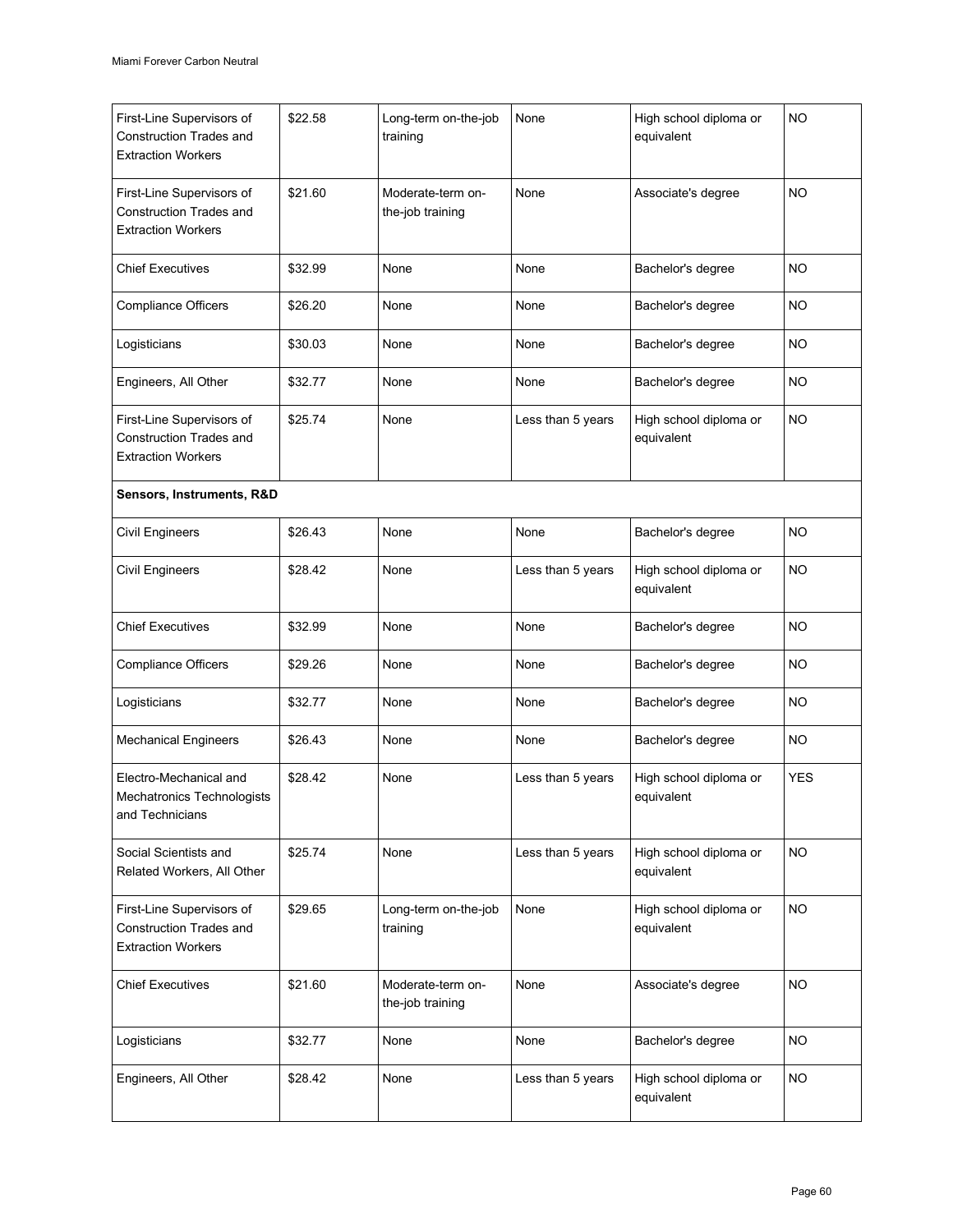| <b>Transportation</b>                                                                          |         |                                       |                   |                                      |            |  |  |
|------------------------------------------------------------------------------------------------|---------|---------------------------------------|-------------------|--------------------------------------|------------|--|--|
| <b>Chief Executives</b>                                                                        | \$25.74 | None                                  | Less than 5 years | High school diploma or<br>equivalent | <b>NO</b>  |  |  |
| Logisticians                                                                                   | \$29.26 | None                                  | None              | Bachelor's degree                    | NO         |  |  |
| Engineers, All Other                                                                           | \$32.77 | None                                  | None              | Bachelor's degree                    | ΝO         |  |  |
| <b>Mechanical Engineers</b>                                                                    | \$26.43 | None                                  | None              | Bachelor's degree                    | NO         |  |  |
| First-Line Supervisors of<br><b>Construction Trades and</b><br><b>Extraction Workers</b>       | \$25.74 | None                                  | Less than 5 years | High school diploma or<br>equivalent | <b>NO</b>  |  |  |
| Sales Representatives,<br>Wholesale and<br>Manufacturing, Technical<br>and Scientific Products | \$22.07 | Moderate-term on-<br>the-job training | None              | High school diploma or<br>equivalent | <b>NO</b>  |  |  |
| <b>Mechanical Engineers</b>                                                                    | \$20.97 | Moderate-term on-<br>the-job training | None              | High school diploma or<br>equivalent | <b>NO</b>  |  |  |
| Logisticians                                                                                   | \$25.51 | Long-term on-the-job<br>training      | None              | Postsecondary<br>nondegree award     | NO.        |  |  |
| Sales Representatives,<br>Wholesale and<br>Manufacturing, Technical<br>and Scientific Products | \$28.42 | None                                  | Less than 5 years | High school diploma or<br>equivalent | NO         |  |  |
| Engineers, All Other                                                                           | \$32.99 | None                                  | None              | Bachelor's degree                    | <b>NO</b>  |  |  |
| Sales Representatives,<br>Wholesale and<br>Manufacturing, Technical<br>and Scientific Products | \$25.74 | None                                  | Less than 5 years | High school diploma or<br>equivalent | <b>NO</b>  |  |  |
| First-Line Supervisors of<br><b>Construction Trades and</b><br><b>Extraction Workers</b>       | \$32.99 | None                                  | None              | Bachelor's degree                    | NO.        |  |  |
| <b>Compliance Officers</b>                                                                     | \$26.43 | None                                  | None              | Bachelor's degree                    | NO.        |  |  |
| <b>Waste Management</b>                                                                        |         |                                       |                   |                                      |            |  |  |
| Plant and System<br>Operators, All Other                                                       | \$20.97 | Moderate-term on-<br>the-job training | None              | High school diploma or<br>equivalent | <b>YES</b> |  |  |
| Logisticians                                                                                   | \$25.51 | Long-term on-the-job<br>training      | None              | Postsecondary<br>nondegree award     | <b>NO</b>  |  |  |
| Engineers, All Other                                                                           | \$45.30 | None                                  | None              | Bachelor's degree                    | NO.        |  |  |